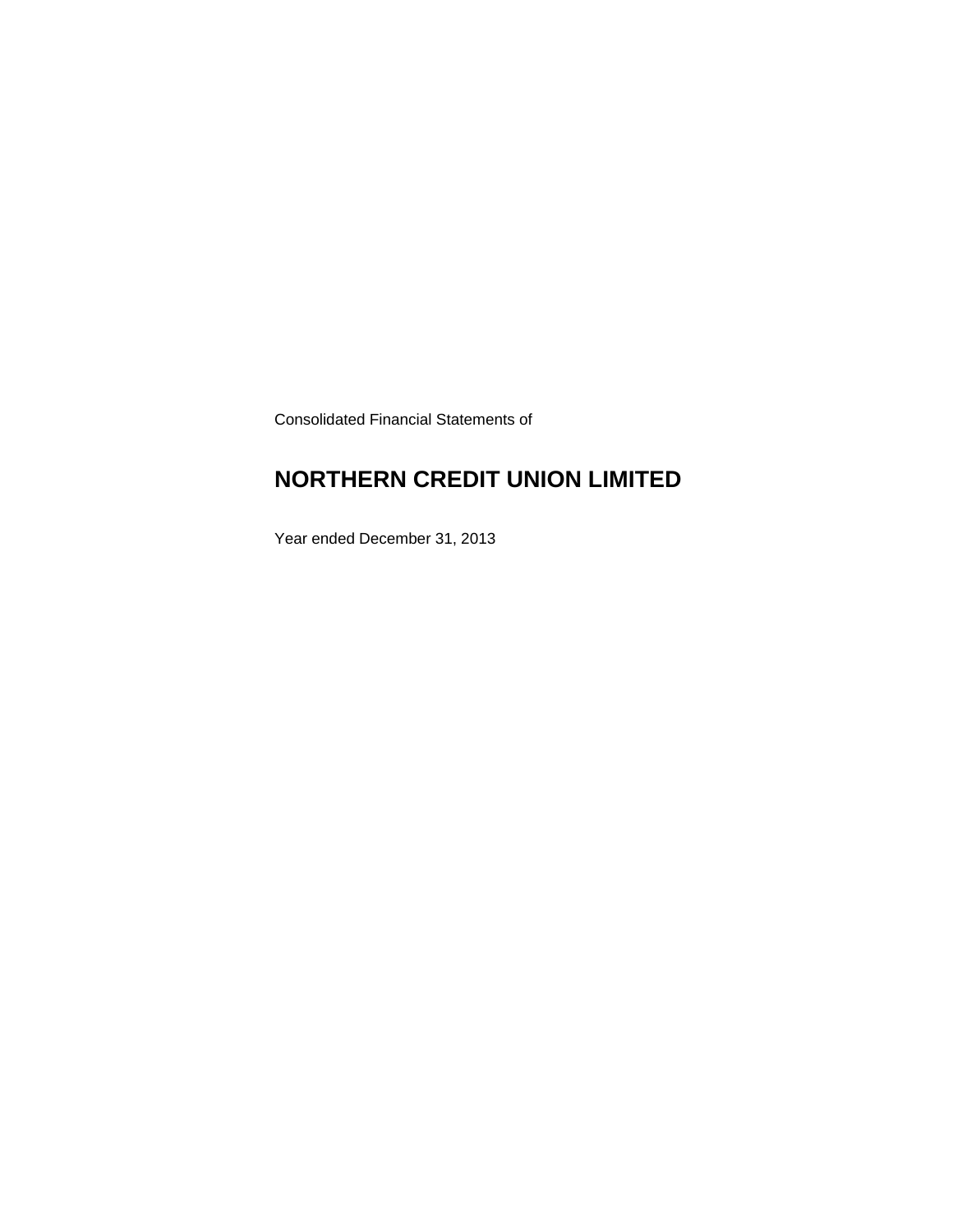

**Chartered Accountants** Fax (705) 949-0911 111 Elgin Street, PO Box 578 Internet www.kpmg.ca Sault Ste. Marie ON P6A 5M6

**KPMG LLP** Telephone (705) 949-5811

### **INDEPENDENT AUDITORS' REPORT**

To the Members of Northern Credit Union Limited

We have audited the accompanying consolidated financial statements of Northern Credit Union Limited, which comprise the consolidated statement of financial position as at December 31, 2013 and the consolidated statements of income, comprehensive income, changes in members' equity and the cash flows for the year ended December 31, 2013, and notes, comprising a summary of significant accounting policies and other explanatory information.

#### *Management's Responsibility for the Consolidated Financial Statements*

Management is responsible for the preparation and fair presentation of these consolidated financial statements in accordance with International Financial Reporting Standards, and for such internal control as management determines is necessary to enable the preparation of consolidated financial statements that are free from material misstatement, whether due to fraud or error.

#### *Auditors' Responsibility*

Our responsibility is to express an opinion on these consolidated financial statements based on our audit. We conducted our audit in accordance with Canadian generally accepted auditing standards. Those standards require that we comply with ethical requirements and plan and perform the audit to obtain reasonable assurance about whether the consolidated financial statements are free from material misstatement.

An audit involves performing procedures to obtain audit evidence about the amounts and disclosures in the consolidated financial statements. The procedures selected depend on our judgment, including the assessment of the risks of material misstatement of the consolidated financial statements, whether due to fraud or error. In making those risk assessments, we consider internal control relevant to the entity's preparation and fair presentation of the consolidated financial statements in order to design audit procedures that are appropriate in the circumstances, but not for the purpose of expressing an opinion on the effectiveness of the entity's internal control. An audit also includes evaluating the appropriateness of accounting policies used and the reasonableness of accounting estimates made by management, as well as evaluating the overall presentation of the consolidated financial statements.

We believe that the audit evidence we have obtained is sufficient and appropriate to provide a basis for our audit opinion.

#### *Opinion*

In our opinion, the consolidated financial statements present fairly, in all material respects, the consolidated financial position of Northern Credit Union Limited as at December 31, 2013 and its consolidated financial performance and its consolidated cash flows for the year ended December 31, 2013 in accordance with International Financial Reporting Standards.

 $KPMG$  14P

Chartered Professional Accountants, Licensed Public Accountants

February 27, 2014 Sault Ste. Marie, Canada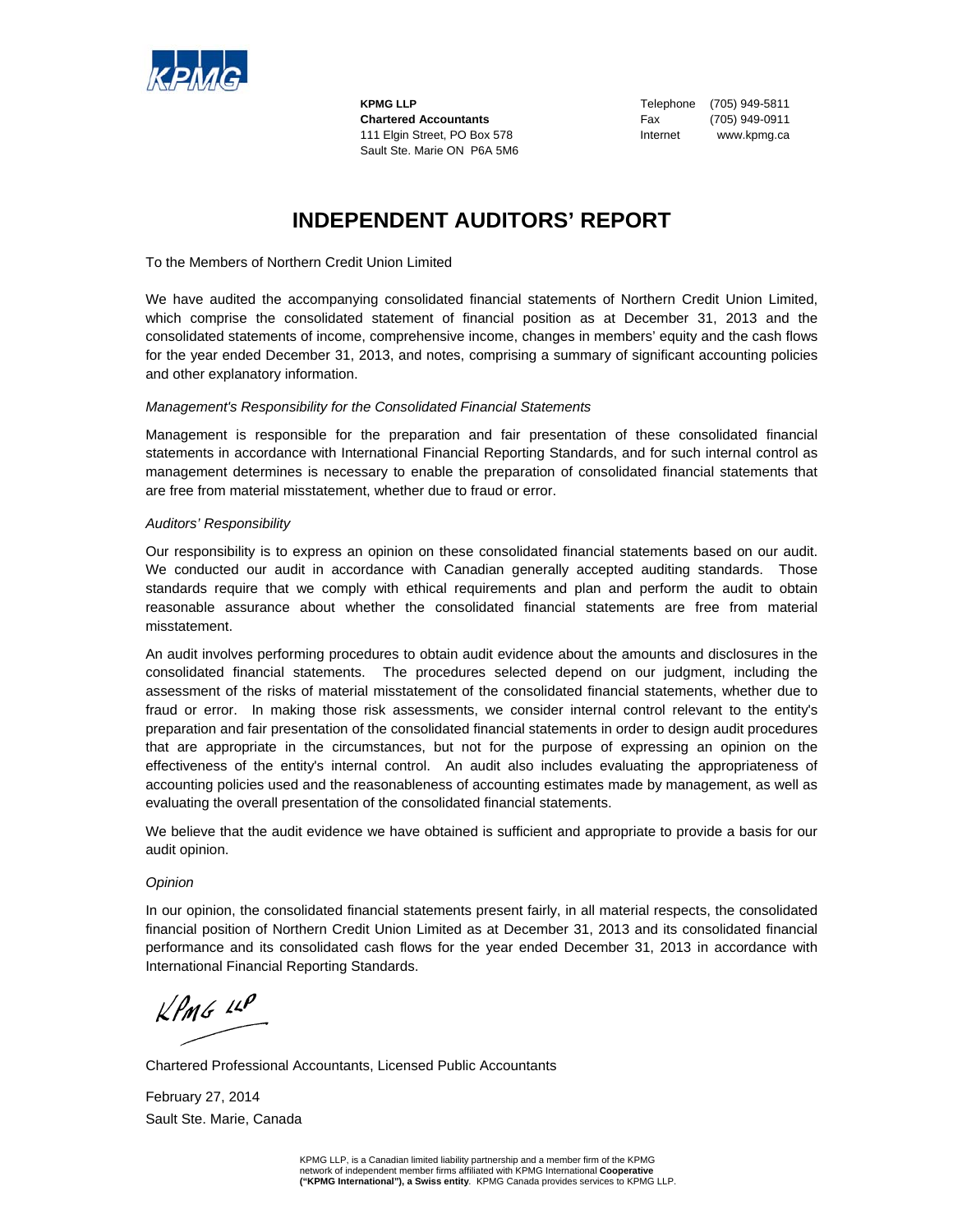Consolidated Statement of Financial Position

Year ended December 31, 2013, with comparative figures for 2012

|                                               |     | 2013          | 2012              |
|-----------------------------------------------|-----|---------------|-------------------|
|                                               |     |               | (note 17)         |
| <b>Assets</b>                                 |     |               |                   |
| Cash and cash equivalents                     | \$  | 18,610,820    | \$<br>21,710,650  |
| Investments (note 8)                          |     | 54,911,153    | 52,677,103        |
| Other assets (note 9)                         |     | 1,482,556     | 1,436,436         |
| Loans to members (notes 5 and 6)              |     | 672,419,768   | 615,869,578       |
| Deferred income taxes (note 16)               |     |               | 812,980           |
| Property and equipment (note 10)              |     | 18,146,774    | 18,244,209        |
| Intangible assets (note 10)                   |     | 1,916,063     | 1,959,582         |
| <b>Total assets</b>                           |     | \$767,487,134 | \$<br>712,710,538 |
|                                               |     |               |                   |
| <b>Liabilities and Members' Equity</b>        |     |               |                   |
| Members' deposits (note 11)                   | \$. | 686,509,505   | \$<br>649,849,016 |
| Accounts payable and accrued liabilities      |     | 4,412,739     | 5,754,907         |
| Short-term borrowings (note 12)               |     | 10,000,000    | 10,000,000        |
| Securitized liabilities (note 7)              |     | 14,892,461    |                   |
| Liabilities qualifying as regulatory capital: |     |               |                   |
| Share capital (note 13)                       |     | 10,419,109    | 10,153,039        |
| Deferred income taxes (note 16)               |     | 469,000       |                   |
| <b>Total liabilities</b>                      |     | 726,702,814   | 675,756,962       |
| Members' equity:                              |     |               |                   |
| Contributed surplus                           |     | 8,892,785     | 8,243,485         |
| Retained earnings                             |     | 30,234,167    | 29,266,618        |
| Accumulated other comprehensive income (loss) |     | 1,657,368     | (556, 527)        |
| Total members' equity                         |     | 40,784,320    | 36,953,576        |
| Commitments and contingencies (note 15)       |     |               |                   |
| Total liabilities and members' equity         |     | \$767,487,134 | \$<br>712,710,538 |

See accompanying notes to consolidated financial statements.

On behalf of the Board:

Le De se S Birector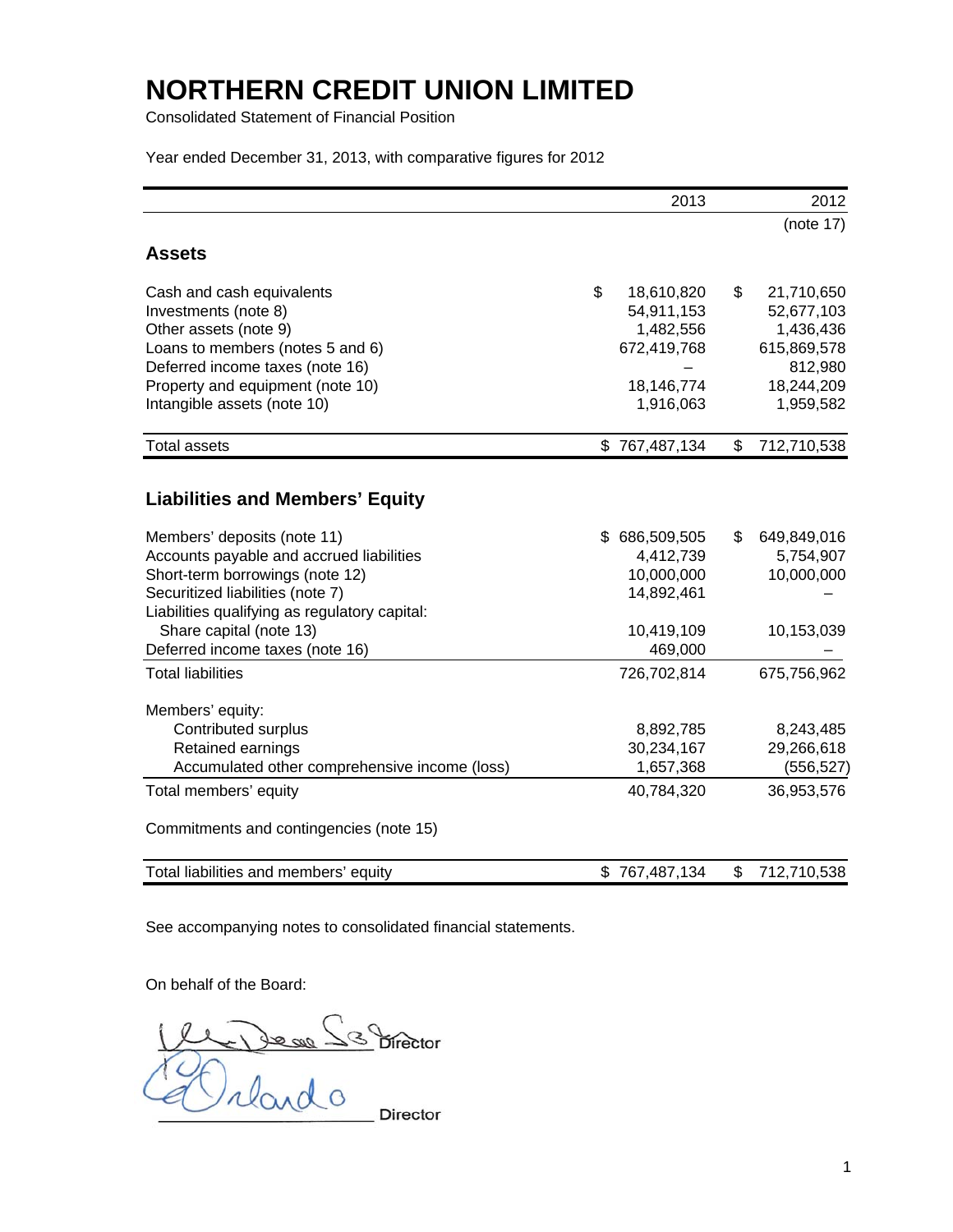Consolidated Statement of Income

Year ended December 31, 2013, with comparative figures for 2012

|                                                            | 2013             | 2012                 |
|------------------------------------------------------------|------------------|----------------------|
|                                                            |                  | (note 17)            |
| Revenue:                                                   |                  |                      |
| Interest - residential mortgage loans                      | \$<br>16,992,328 | 17,235,725<br>S      |
| - personal loans                                           | 6,403,608        | 5,760,672            |
| - commercial loans                                         | 7,328,571        | 6,887,646            |
| Investment income                                          | 1,102,118        | 1,700,947            |
|                                                            | 31,826,625       | 31,584,990           |
| Cost of financing:                                         |                  |                      |
| Interest - demand deposits                                 | 937,648          | 1,018,719            |
| - term deposits                                            | 3,368,301        | 3,034,708            |
| - registered savings plans                                 | 3,260,080        | 2,973,302            |
| Distribution to members                                    | 259,246          | 237,099              |
| Interest on external borrowings                            | 169,434          | 78,113               |
|                                                            | 7,994,709        | 7,341,941            |
| Net interest income                                        | 23,831,916       | 24,243,049           |
| Net impairment loss on loans (note 6)                      | 878,380          | 737,834              |
| Net interest income after provision for impaired loans     | 22,953,536       | 23,505,215           |
| Non-interest revenue                                       | 8,821,797        | 9,480,664            |
|                                                            | 31,775,333       | 32,985,879           |
|                                                            |                  |                      |
| Operating expenses:<br>Salaries, wages and benefits        | 15,634,393       | 15,922,501           |
| Board, delegate and committee                              | 602,432          | 505,152              |
|                                                            | 1,006,269        | 1,057,730            |
| Data processing and clearing<br>General and administration | 8,307,208        |                      |
| Insurance                                                  | 800,174          | 7,896,003<br>867,862 |
|                                                            |                  |                      |
| Occupancy                                                  | 2,092,298        | 2,094,485            |
| Amortization and depreciation                              | 1,990,018        | 1,800,416            |
|                                                            | 30,432,792       | 30,144,149           |
| Operating income                                           | 1,342,541        | 2,841,730            |
| Unrealized gains:                                          |                  |                      |
| Unrealized gain (loss) on interest rate swaps              | 123,676          | (108, 926)           |
| Income before income taxes                                 | 1,466,217        | 2,732,804            |
| Income taxes (note 16):                                    |                  |                      |
| Current                                                    | 165,500          | 501,674              |
| Deferred                                                   | 333,168          | 328,826              |
|                                                            | 498,668          | 830,500              |
| Net income                                                 | \$<br>967,549    | \$<br>1,902,304      |

See accompanying notes to consolidated financial statements.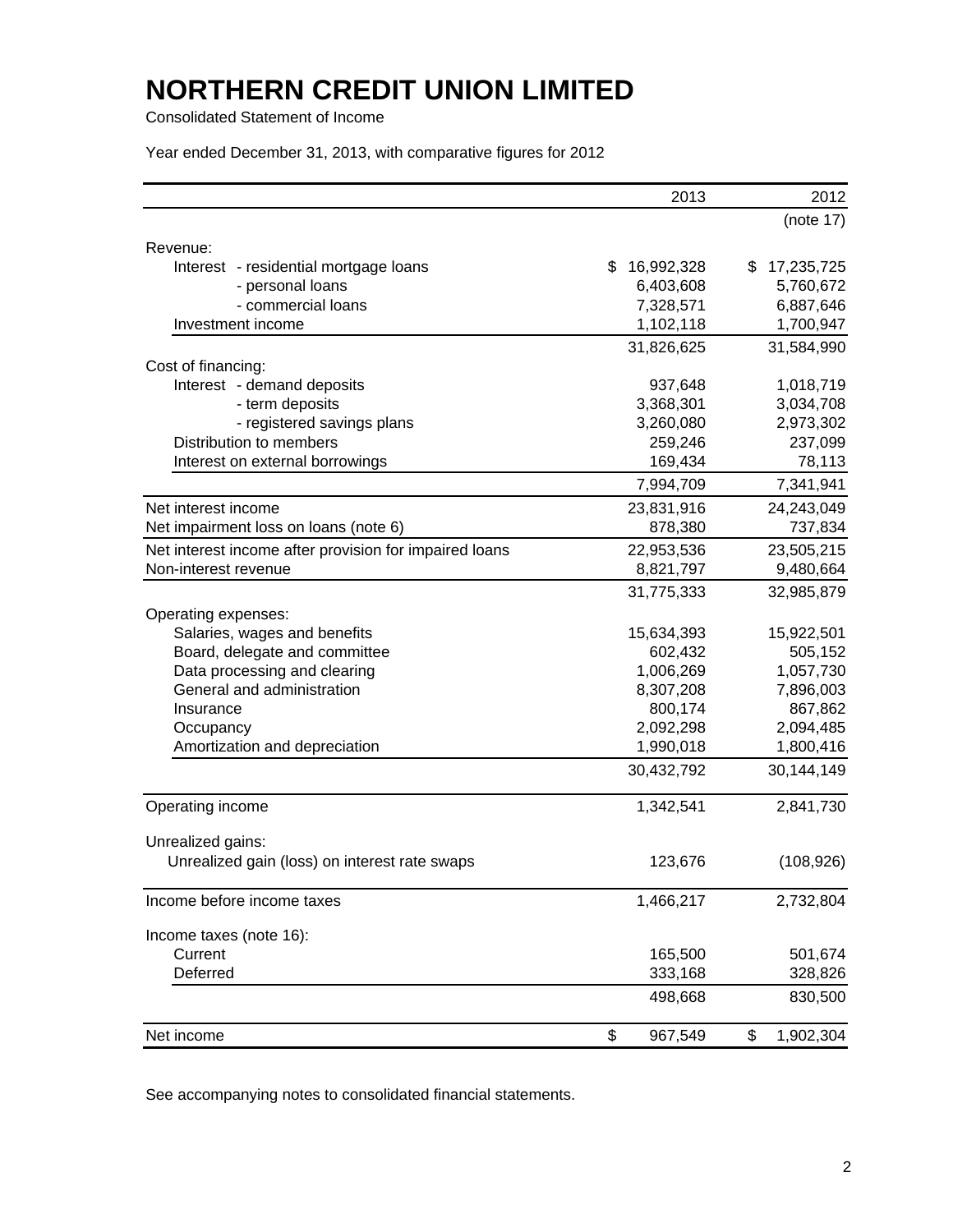Consolidated Statements of Comprehensive Income and Changes in Members' Equity

Year ended December 31, 2013, with comparative figures for 2012

Consolidated Statement of Comprehensive Income

| <b>Comprehensive income</b>                              | S  | 3,181,444 |   | 1,488,518  |
|----------------------------------------------------------|----|-----------|---|------------|
| income tax of \$929,850 (2012 - \$113,550)               |    | 2,169,650 |   | (264,950)  |
| Defined benefit plan actuarial gain (losses) net of      |    |           |   |            |
| Items that will never be reclassified to profit or loss: |    |           |   |            |
| assets, net of tax of \$18,962 (2012 - \$63,787)         |    | 44.245    |   | (148, 836) |
| Net change in fair value of available-for-sale financial |    |           |   |            |
| Items that are or may be reclassified to profit or loss: |    |           |   |            |
| Other comprehensive income, net of income taxes:         |    |           |   |            |
|                                                          |    |           |   |            |
| Net income                                               | \$ | 967,549   | S | 1,902,304  |
|                                                          |    |           |   |            |
|                                                          |    |           |   | (note 17)  |
|                                                          |    |           |   |            |
|                                                          |    | 2013      |   | 2012       |

Consolidated Statement of Changes in Members' Equity

|                                                           | 2013             | 2012             |
|-----------------------------------------------------------|------------------|------------------|
|                                                           |                  | (note 17)        |
| Contributed surplus:                                      |                  |                  |
| Balance, beginning of year                                | 8,243,485<br>\$. | 8,243,485<br>\$. |
| Acquisition of O.N.R. Employees (North Bay) Credit        |                  |                  |
| Union Limited (note 22)                                   | 649,300          |                  |
| Balance, end of year                                      | 8,892,785        | 8,243,485        |
| Retained earnings:                                        |                  |                  |
| Balance, beginning of year                                | 29,266,618       | 27,102,724       |
| IAS 19 Pension adjustment (note 17)                       |                  | 261,590          |
| Net income                                                | 967,549          | 1,902,304        |
| Balance, end of year                                      | 30,234,167       | 29,266,618       |
| Accumulated other comprehensive income (loss):            |                  |                  |
| Representing the fair value reserve                       |                  |                  |
| Balance, beginning of year                                | (556, 527)       | 118,849          |
| IAS 19 Pension adjustment (note 17)                       |                  | (261, 590)       |
| Net change in fair value of available-for-sale            |                  |                  |
| financial assets, net of tax                              | 44,245           | (148, 836)       |
| Defined benefit plan actuarial gains (losses), net of tax | 2,169,650        | (264, 950)       |
| Balance, end of year                                      | 1,657,368        | (556, 527)       |
| Members' equity, end of year                              | 40,784,320<br>\$ | \$<br>36,953,576 |

See accompanying notes to consolidated financial statements.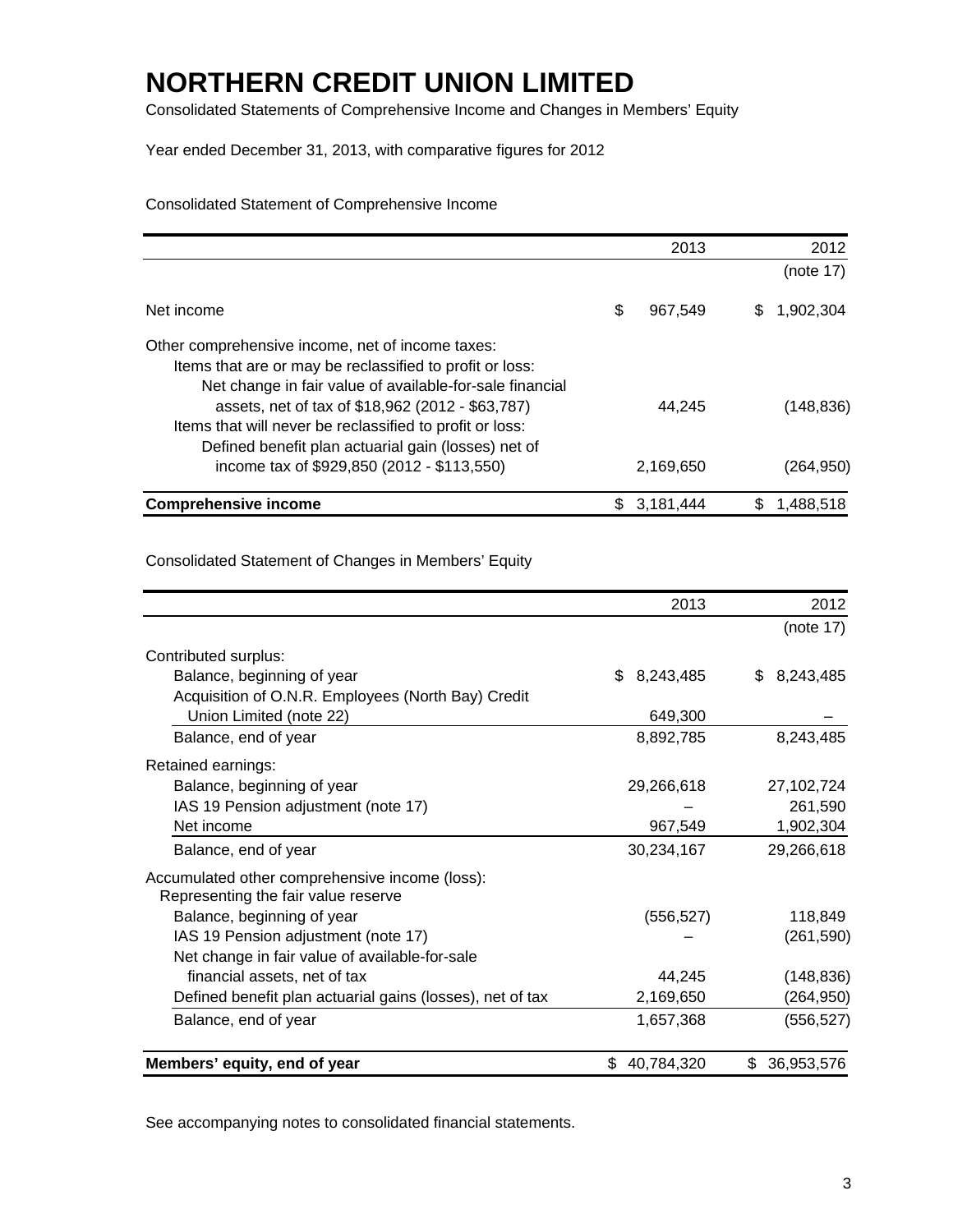Consolidated Statement of Cash Flows

Year ended December 31, 2013, with comparative figures for 2012

|                                                                                                  | 2013             | 2012             |
|--------------------------------------------------------------------------------------------------|------------------|------------------|
|                                                                                                  |                  | (note 17)        |
| Cash flows from operating activities:                                                            |                  |                  |
| Net income                                                                                       | \$<br>967,549    | \$<br>1,902,304  |
| Adjustments for:                                                                                 |                  |                  |
| Change in non-cash items:                                                                        |                  |                  |
| Net interest income                                                                              | (23, 831, 916)   | (24, 243, 049)   |
| Provision for impaired loans                                                                     | 878,380          | 737,834          |
| Provision for income tax                                                                         | 498,668          | 830,500          |
| Depreciation and amortization                                                                    | 1,990,018        | 1,800,416        |
| Unrealized gain (loss) on interest rate swaps                                                    | (123, 676)       | 108,926          |
| Unrealized gains on investments                                                                  | (442, 604)       | (786, 998)       |
| Loss (gain) on disposal of property and equipment                                                | (441,616)        | 89,764           |
|                                                                                                  | (20, 505, 197)   | (19,560,303)     |
| Changes in other assets:                                                                         |                  |                  |
| Changes in other assets                                                                          | 5,229            | (184, 782)       |
| Changes in accounts payable and accrued liabilities                                              | 2,644,999        | (213, 376)       |
|                                                                                                  | 2,650,228        | (398, 158)       |
| Changes in member activities (net):                                                              |                  |                  |
| Changes in member loans                                                                          | (49, 874, 603)   | (54, 791, 388)   |
| Changes in member deposits                                                                       | 23,778,230       | 15,458,723       |
|                                                                                                  | (26,096,373)     | (39, 332, 665)   |
| Cash flows related to interest, dividends and income taxes:<br>Interest received on member loans | 30,650,701       |                  |
|                                                                                                  |                  | 29,817,984       |
| Interest received on investments                                                                 | 777,095          | 1,006,004        |
| Interest paid on member deposits                                                                 | (7,853,709)      | (6,927,159)      |
| Interest paid on external borrowings                                                             | (169, 434)       | (78, 113)        |
| Dividends paid                                                                                   | (259, 246)       | (237,099)        |
| Income taxes paid (recovered)                                                                    | (874, 828)       | (515, 933)       |
|                                                                                                  | 22,270,579       | 23,065,684       |
|                                                                                                  | (21,680,763)     | (36, 225, 442)   |
| Cash flows from financing activities:                                                            |                  |                  |
| Redemption of membership shares                                                                  | 19,362           | (10, 718)        |
| Redemption of Class A patronage shares                                                           | (62, 796)        | (78, 351)        |
| Issuance of Class B investment shares                                                            | 211,781          | 233,131          |
| Proceeds from Central 1 Credit Union Ioan                                                        | 14,892,461       | 10,000,000       |
|                                                                                                  | 15,060,808       | 10,144,062       |
| Cash flows from investing activities:                                                            |                  |                  |
| Proceeds from disposal of property and equipment                                                 | 750,000          | 19,665           |
| Proceeds from sale of investments                                                                | 3,434,503        | 25,312,972       |
| Additions to intangible assets                                                                   | (238, 819)       | (34, 222)        |
| Additions to property and equipment                                                              | (1,918,629)      | (2,760,179)      |
| Net cash inflow from purchase of O.N.R. Employee                                                 |                  |                  |
| (North Bay) Credit Union Limited                                                                 | 1,493,070        |                  |
|                                                                                                  | 3,520,125        | 22,538,236       |
| Net decrease in cash and cash equivalents                                                        | (3,099,830)      | (3,543,144)      |
| Cash and cash equivalents, beginning of year                                                     | 21,710,650       | 25,253,794       |
| Cash and cash equivalents, end of year                                                           | \$<br>18,610,820 | \$<br>21,710,650 |

See accompanying notes to consolidated financial statements.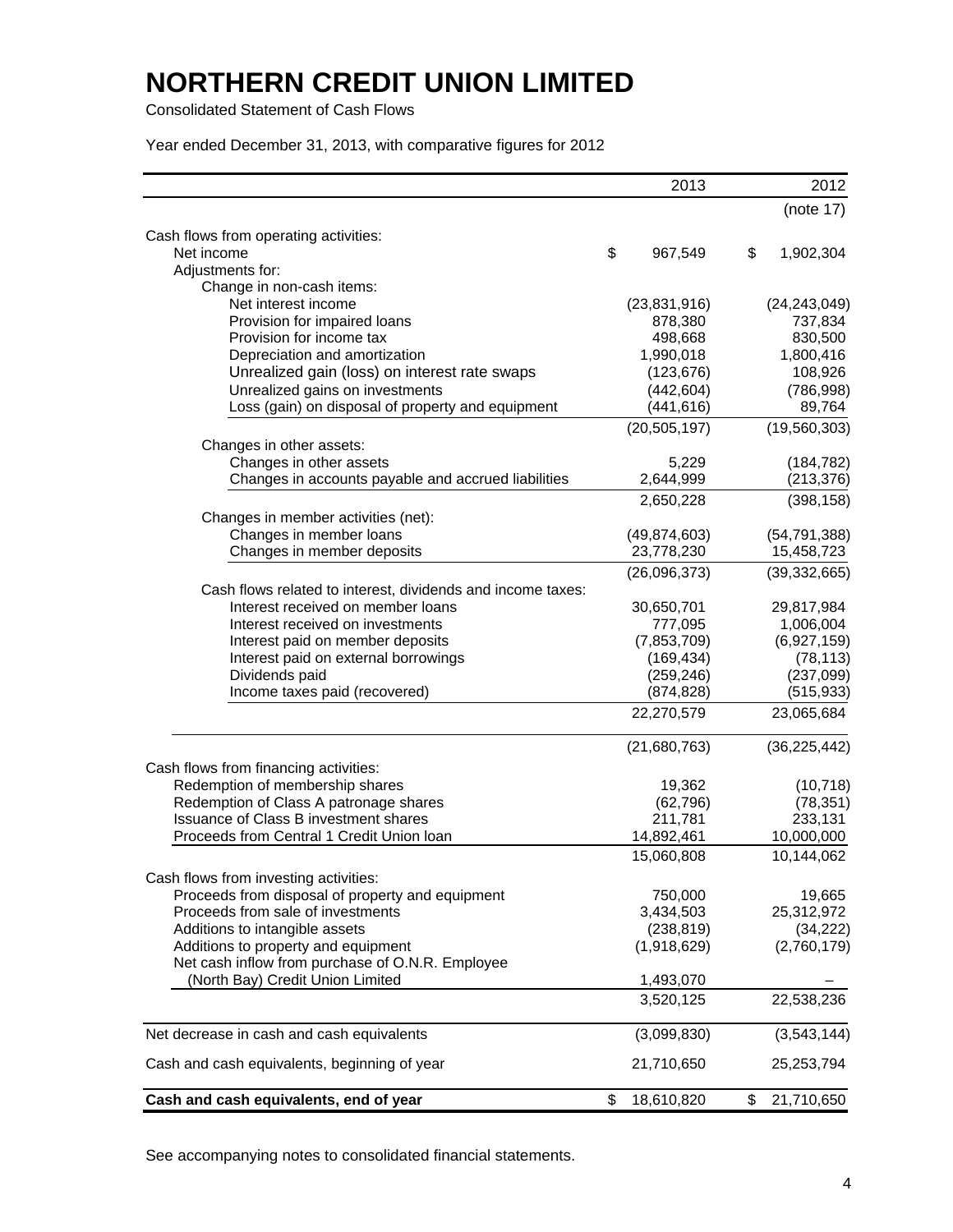Notes to Consolidated Financial Statements

Year ended December 31, 2013

### **1. Reporting entity:**

Northern Credit Union Limited (the "Credit Union"), was incorporated under the laws of Ontario and operates in compliance with the Credit Union Caisse Populaires Act of Ontario (the "Act"). The Credit Union is a member of the Deposit Insurance Corporation of Ontario ("DICO") and of the Central 1 Credit Union. The Credit Union is domiciled in Canada. The address of the Credit Union's registered office is 280 McNabb Street, Sault Ste. Marie, Ontario. The Credit Union is primarily involved in corporate and retail banking.

### **2. Basis of preparation:**

(a) Statement of compliance:

These consolidated financial statements have been prepared in accordance with International Financial Reporting Standards (IFRS) as issued by the International Accounting Standards Board (the IASB).

These consolidated financial statements have been authorized for issue by the Board of Directors on February 27, 2014.

(b) Basis of measurement:

The consolidated financial statements have been prepared on the historical cost basis except for the following:

- derivative financial instruments are measured at fair value
- non-derivative financial instruments at fair value through profit or loss are measured at fair value
- available for sale financial assets are measured at fair value
- the liability for defined benefit obligation is recognized as the present value of the defined benefit obligations less the total of the plan assets.
- (c) Functional and presentation currency:

The Credit Union's functional and presentation currency is the Canadian dollar. The financial statements are presented in Canadian dollars.

(d) Use of estimates and judgments:

The preparation of consolidated financial statements in compliance with IFRS requires management to make certain critical accounting estimates. It also requires management to exercise judgment in applying the Credit Union's accounting policies. The areas involving a higher degree of judgment or complexity, or areas where assumptions and estimates are significant to the consolidated financial statements are disclosed in note 4 below.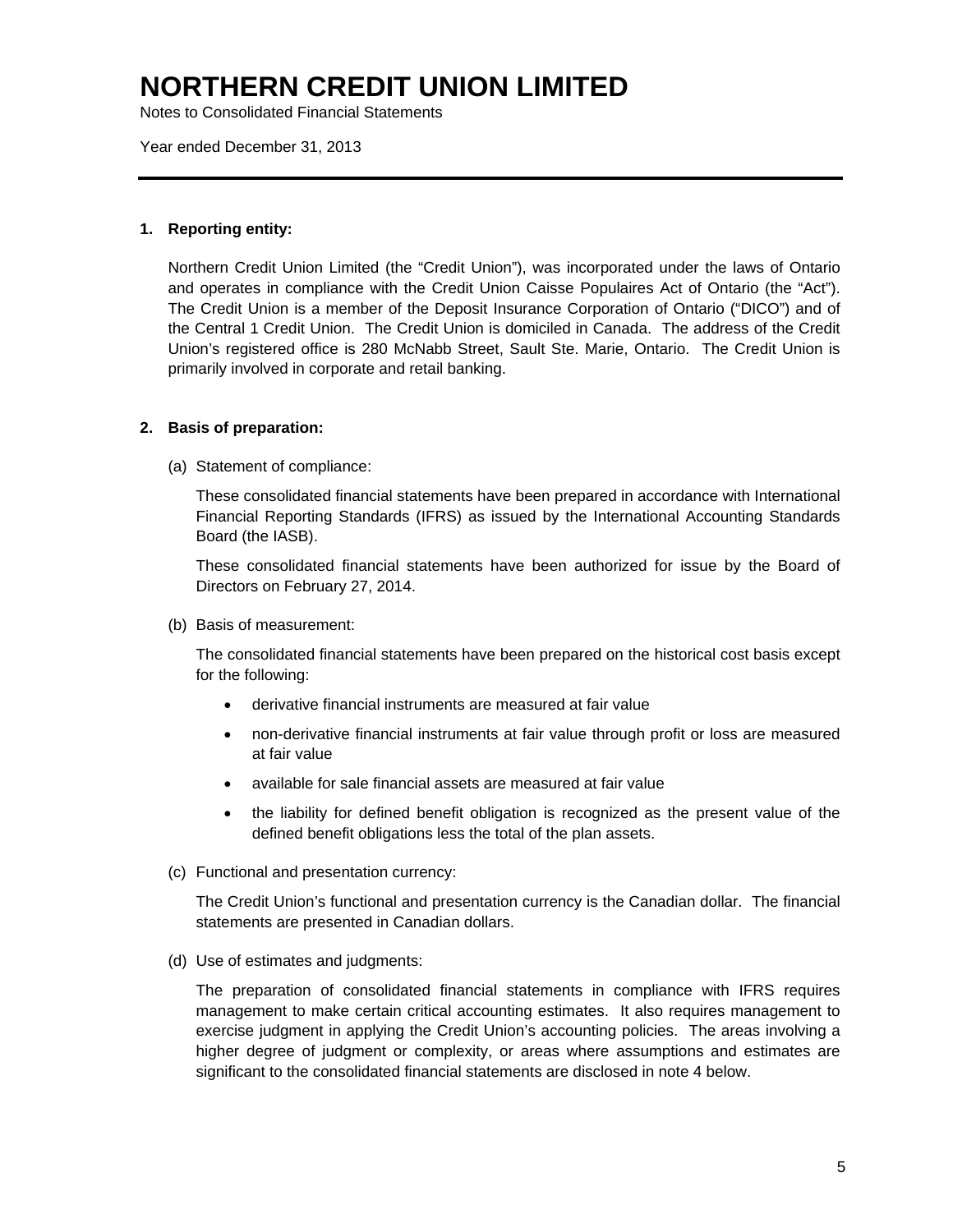Notes to Consolidated Financial Statements

Year ended December 31, 2013

### **3. Significant accounting policies:**

The accounting policies set out below have been applied consistently to all periods presented in these consolidated financial statements.

(a) Basis of consolidation:

The consolidated financial statements include the financial statements of the wholly-owned subsidiary company, 2011500 Ontario Limited. The financial statements have been prepared using uniform accounting policies for like transactions and other events in similar circumstances. All material intercompany transactions and balances have been eliminated.

(b) Loans receivable from members:

Loans are initially measured at fair value plus incremental direct transaction costs less loan fees received and subsequently remeasured at their amortized cost using the effective interest method. Loans receivable from members are reported net of an allowance for credit losses.

(i) Loan interest:

 Interest income from loans is recorded on the effective yield basis. Accrued but uncollected interest is provided for when loans are determined to be impaired.

(ii) Provision for credit losses:

 The Credit Union maintains a provision for credit losses, which, in management's opinion, is considered adequate to provide for credit-related losses.

 The Credit Union considers evidence of impairment for loans receivable at both a specific asset and collective level. All individually significant receivables are assessed for specific impairment. All individually significant receivables found not to be specifically impaired are then collectively assessed for any impairment that has been incurred but not yet identified. Receivables that are not individually significant are collectively assessed for impairment by grouping together receivables with similar risk characteristics.

 In assessing collective impairment the Credit Union uses historical trends of the probability of default, timing of recoveries and the amount of loss incurred, adjusted for management's judgment as to whether current economic and credit conditions are such that the actual losses are likely to be greater or less than suggested by historical trends.

 An impairment loss in respect of a financial asset measured at amortized cost is calculated as the difference between its carrying amount and the present value of the estimated future cash flows discounted at the asset's original effective interest rate. Losses are recognized in profit or loss and reflected in an allowance account against receivables. Interest on the impaired asset continues to be recognized through the unwinding of the discount. When a subsequent event causes the amount of impairment loss to decrease, the decrease in impairment loss is reversed through profit or loss.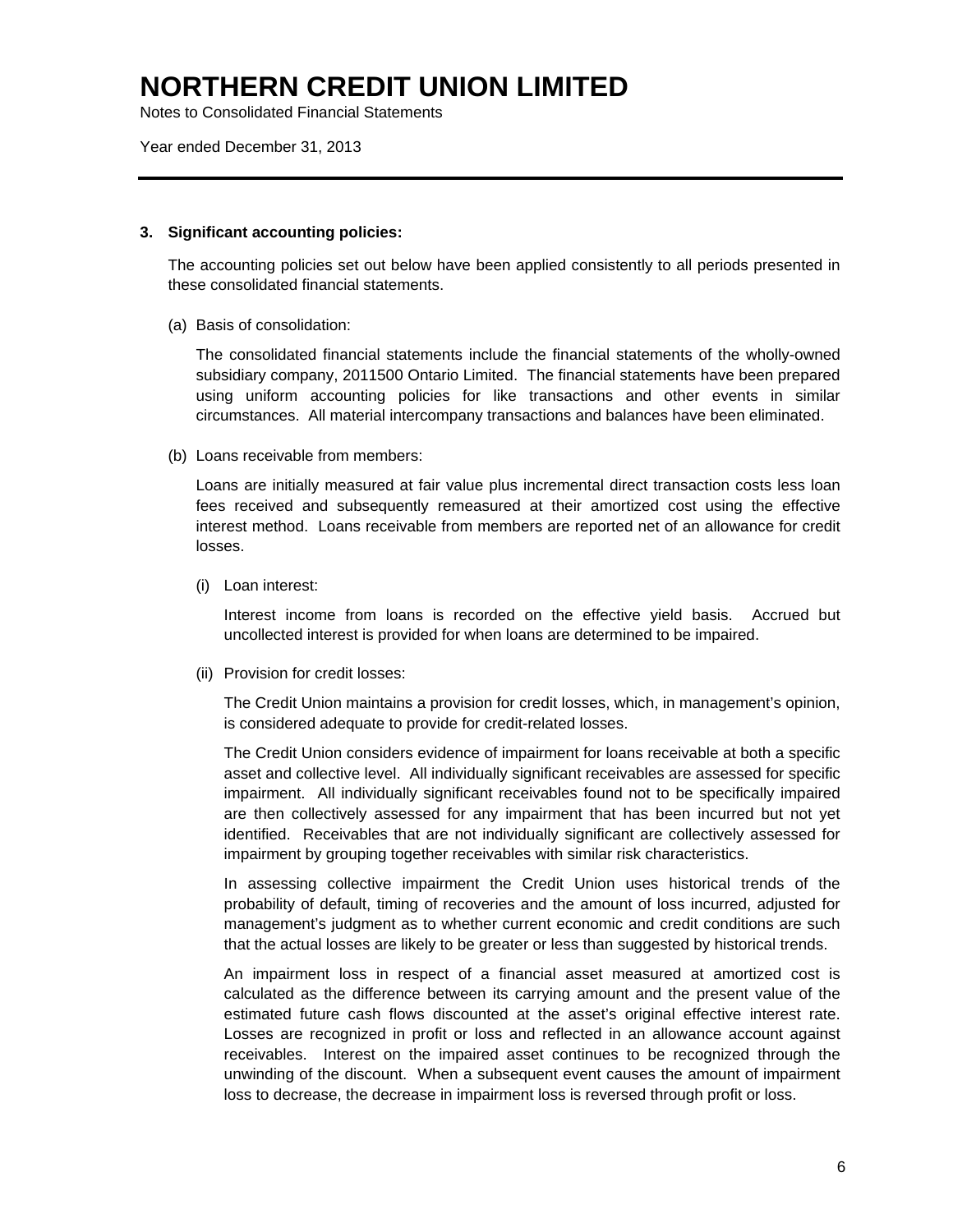Notes to Consolidated Financial Statements

Year ended December 31, 2013

### **3. Significant accounting policies (continued):**

(c) Interest income and expense:

 Interest income and expense are recognized in the consolidated statement of income using the effective interest method. The effective interest rate is the rate that exactly discounts the estimated future cash payments and receipts through the expected life of the financial asset or liability to its fair value at inception. The effective interest rate is established on initial recognition of the financial asset or liability and is not revised subsequently.

 The calculation of the effective interest rate includes all fees and points paid or received and transaction costs and discounts or premiums that are an integral part of the effective interest rate. Transaction costs include incremental costs that are directly attributable to the acquisition or issue of a financial asset or liability.

(d) Non-interest revenue:

Fees and commission income and expense that are integral to the effective interest rate on a financial asset or liability are included in the measurement of the effective interest rate.

Other fees and commission income, including account servicing fees, investment management fees, sales commission, placement fees and syndication fees, are recognized as the related services are performed. When a loan commitment is not expected to result in the draw-down of a loan, the related loan commitment fees are recognized on a straight-line basis over the commitment period.

Other fees and commission expense relate mainly to transaction and service fees, which are expensed as the services are received.

Net income from other financial instruments designated at fair value through profit or loss relates to non-trading derivatives held for risk management purposes that do not form part of qualifying hedge relationships and financial assets and liabilities so designated, and includes all realized and unrealized fair value changes, interest, dividends and foreign exchange differences.

Dividend income is recognized when the right to receive income is established. Usually this is the ex-dividend date for equity securities. Dividends are reflected as a component of net trading income, net income from other financial instruments at fair value through profit or loss or other operating income based on the underlying classification of the equity investment.

(e) Cash and cash equivalents:

Cash and cash equivalents includes cash on hand, current accounts, cheques and other items in transit. Given their short term nature, the carrying value of cash and cash equivalents equals fair value.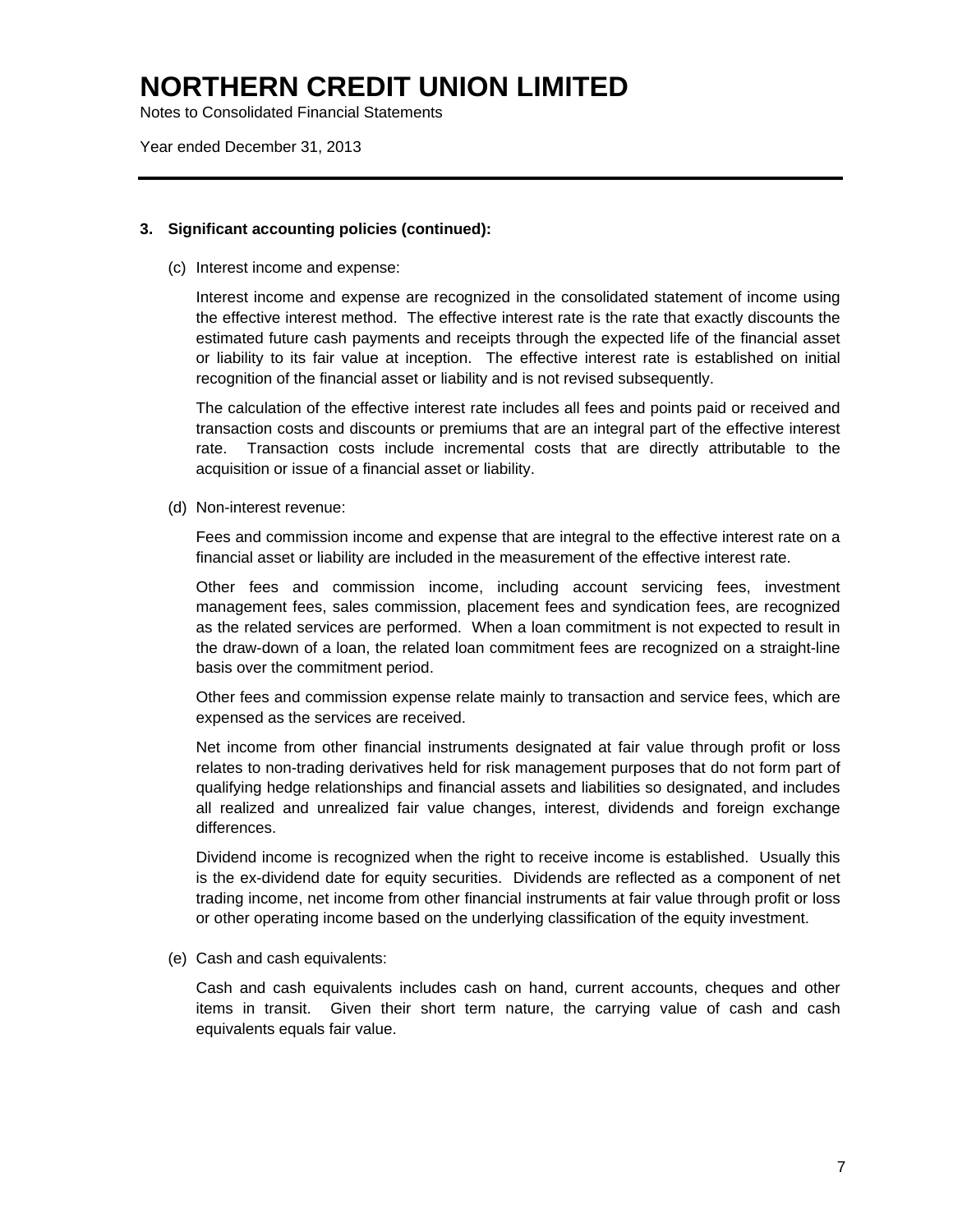Notes to Consolidated Financial Statements

Year ended December 31, 2013

### **3. Significant accounting policies (continued):**

(f) Financial instruments - non-derivative financial instruments:

 The Credit Union initially recognizes loans and receivables and deposits on the date that they are originated. All other financial assets (including assets designated at fair value through profit or loss) are recognized initially on the trade date at which the Credit Union becomes a party to the contractual provisions of the instrument.

The Credit Union derecognizes a financial asset when the contractual rights to the cash flows from the asset expire, or it transfers the rights to receive the contractual cash flows on the financial asset in a transaction in which substantially all the risks and rewards of ownership of the financial asset are transferred. Any interest in transferred financial assets that is created or retained by the Credit Union is recognized as a separate asset or liability.

The Credit Union has the following non-derivative financial assets: financial assets at fair value through profit or loss, held-to-maturity financial assets, loans and receivables and available-for-sale financial assets.

 Non-derivative financial instruments comprise cash and cash equivalents, investments, loans to members, members' deposits, accounts payable and accrued liabilities and liabilities qualifying as regulatory capital.

### *Fair value through profit and loss*:

 Financial assets and liabilities designated as fair value through profit and loss ("FVTPL") are financial instruments either classified as held for trading ("HFT") or are managed and evaluated on a fair value basis in accordance with a documented risk management strategy. HFT financial assets and liabilities are acquired or incurred principally for resale, generally within a short period of time.

 FVTPL financial assets and liabilities are measured at fair value at each reporting date. Gains and losses realized on disposal together with dividends and interest earned on these instruments are reported in interest and investment income. Unrealized gains and losses from market fluctuations are reported separately in the consolidated statement of income. There are regulatory restrictions imposed by the Financial Services Commission of Ontario on the use of this designation including that loan financial assets are precluded from being designated at FVTPL and that the fair value designated financial instruments are managed on a fair value basis.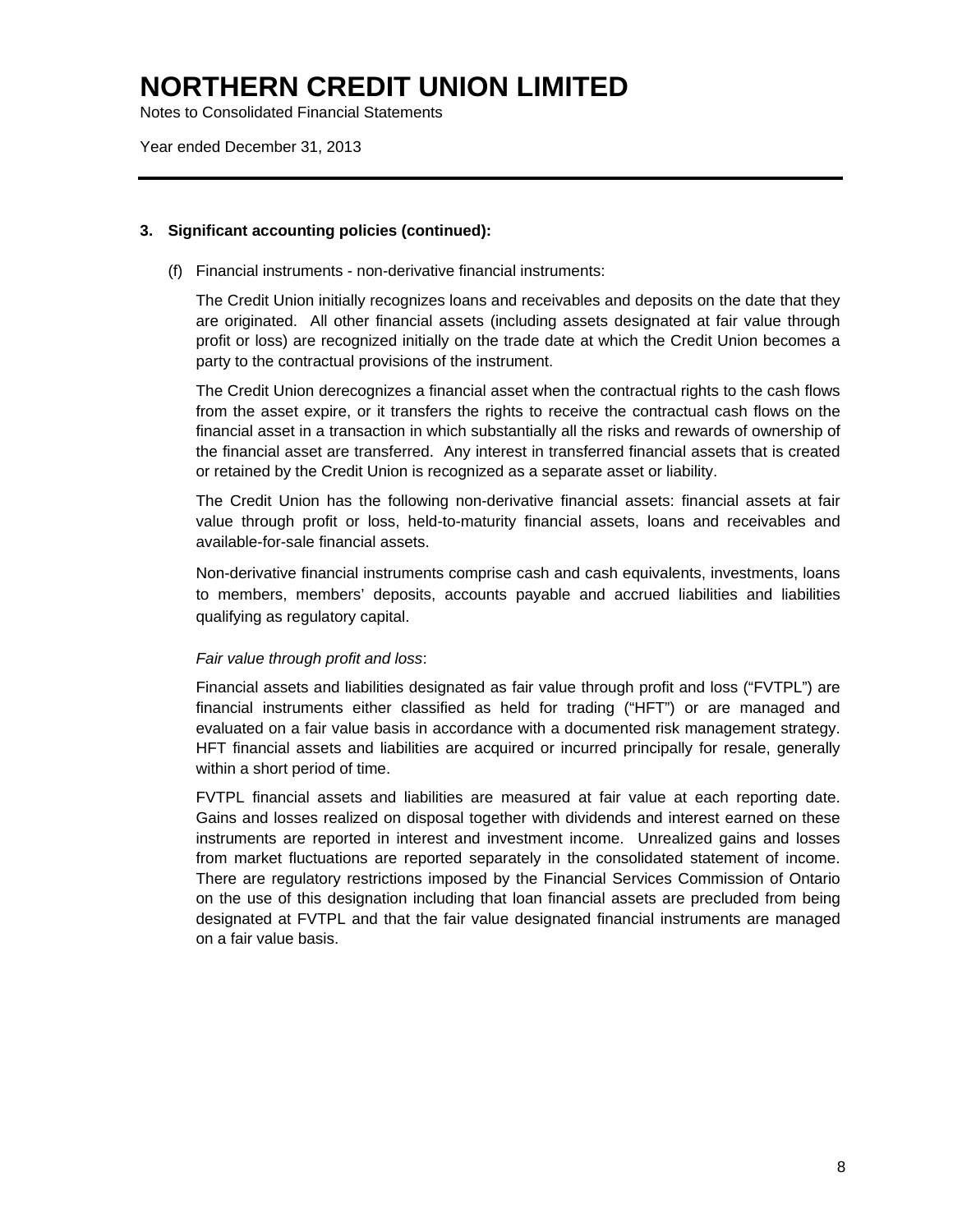Notes to Consolidated Financial Statements

Year ended December 31, 2013

### **3. Significant accounting policies (continued):**

(f) Financial instruments – non-derivative financial instruments (continued):

### *Offsetting*:

Financial assets and liabilities are offset and the net amount presented in the statement of financial position when, and only when, the Credit Union has the legal right to set off the recognized amounts and it intends either to settle on a net basis or to realized the asset and settle the liability simultaneously.

Income and expenses are presented on a net basis only when permitted under IFRSs, or for gains and losses arising from a group of similar transactions such as the Credit Union's trading activities.

### *Held to maturity:*

Held to maturity financial assets are non-derivative financial assets with fixed or determinable payments and a fixed maturity, other than loans and receivables, that the Credit Union has the positive intention and ability to hold to maturity. These financial assets are initially recognized at fair value including direct and incremental transaction costs. They are subsequently accounted for at amortized cost using the effective interest rate method.

### *Available for sale:*

 Available-for-sale financial assets are non-derivative financial assets that are designated as available-for-sale and that are not classified in any of the previous categories. The Credit Union's investments in equity securities and certain debt securities are classified as available-for-sale financial assets. Subsequent to initial recognition, they are measured at fair value and changes therein, other than impairment losses (see note 3(b) (ii)), are recognized in other comprehensive income and presented within equity in the fair value reserve. When an investment is derecognized, the cumulative gain or loss in other comprehensive income is transferred to profit or loss.

### *Loans and receivables:*

 Loans and receivables are financial assets with fixed or determinable payments that are not quoted in an active market. Such assets are recognized initially at fair value plus any directly attributable transaction costs. Subsequent to initial recognition loans and receivables are measured at amortized cost using the effective interest method, less any impairment losses.

Loans and receivables comprise trade and other receivables.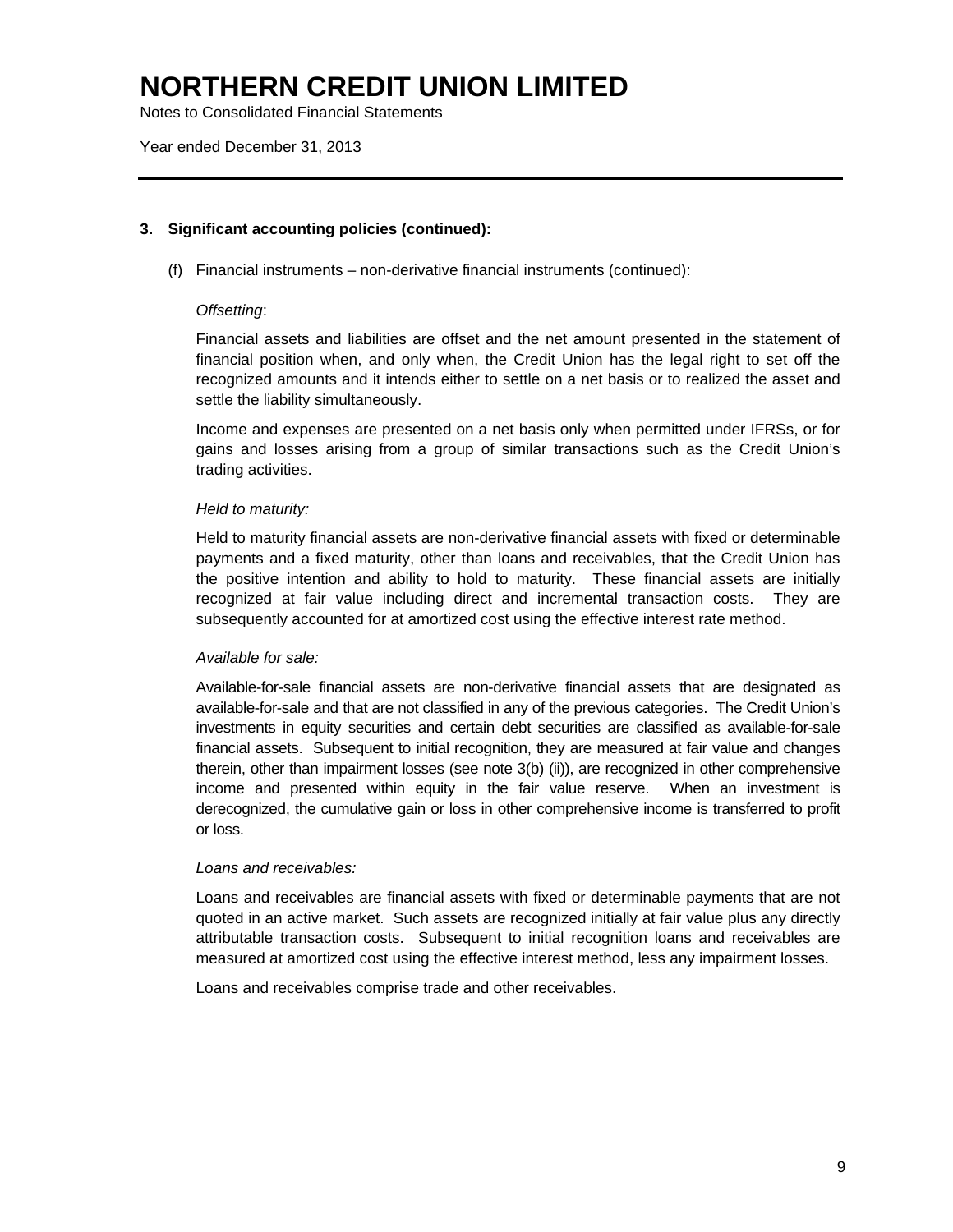Notes to Consolidated Financial Statements

Year ended December 31, 2013

### **3. Significant accounting policies (continued):**

(f) Financial instruments – non-derivative financial instruments (continued):

### *Other liabilities:*

 The Credit Union has designated all financial liabilities with the exception of derivatives as Other Liabilities. Financial liabilities designated as Other Liabilities are recorded at amortized cost. Interest incurred on these liabilities is included in interest expense. Transaction costs related to Other Liabilities are capitalized and then amortized over the life of the instrument using the effective interest method.

(g) Financial instruments - derivative financial instruments:

 Derivative financial instruments are financial contracts that require or provide an option to exchange cash flows or payments determined by applying certain rates, indices or changes therein to notional contract amounts. The Credit Union periodically enters into derivative contracts to manage financial risks associated with movements in interest rates and other financial indices such as interest rate swaps and equity swap agreements. The Credit Union's policy is not to utilize derivative financial instruments for trading or speculative purposes.

Derivative financial instruments are recorded on the consolidated statement of financial position at fair value, including those derivatives that are embedded in financial or nonfinancial contracts that are closely related to the host contracts. Changes in the fair value of those derivative instruments are recognized in net income for the year. The Credit Union does not apply hedge accounting on its derivative portfolio.

(h) Financial instruments - derecognition:

For securitization transactions initiated prior to the date of transition to IFRS, in accordance with pre-changeover Canadian GAAP, the loan securitizations were treated as a sale, provided that control over the transferred loans has been surrendered and consideration other than beneficial interests in the transferred loans has been received in exchange. Gains on these transactions were reported as non-interest revenue. The amount of these gains are based on the present value of expected future cash flows using management's best estimates and key assumptions such as prepayment rates, excess spread, credit (losses) and discount rates. The Credit Union has a contractual obligation to service the loans on behalf of the transferee.

For securitization transactions initiated after the date of transition to IFRS, loans are derecognized only when the contractual rights to receive the cash flows from these assets have ceased to exist or substantially all the risks and rewards of the loans have been transferred. If the criteria for derecognition has not been met, the securitization is reflected as a financing transaction and the related liability is initially recorded at fair value and subsequently measured at amortized costs, using the effective interest rate method.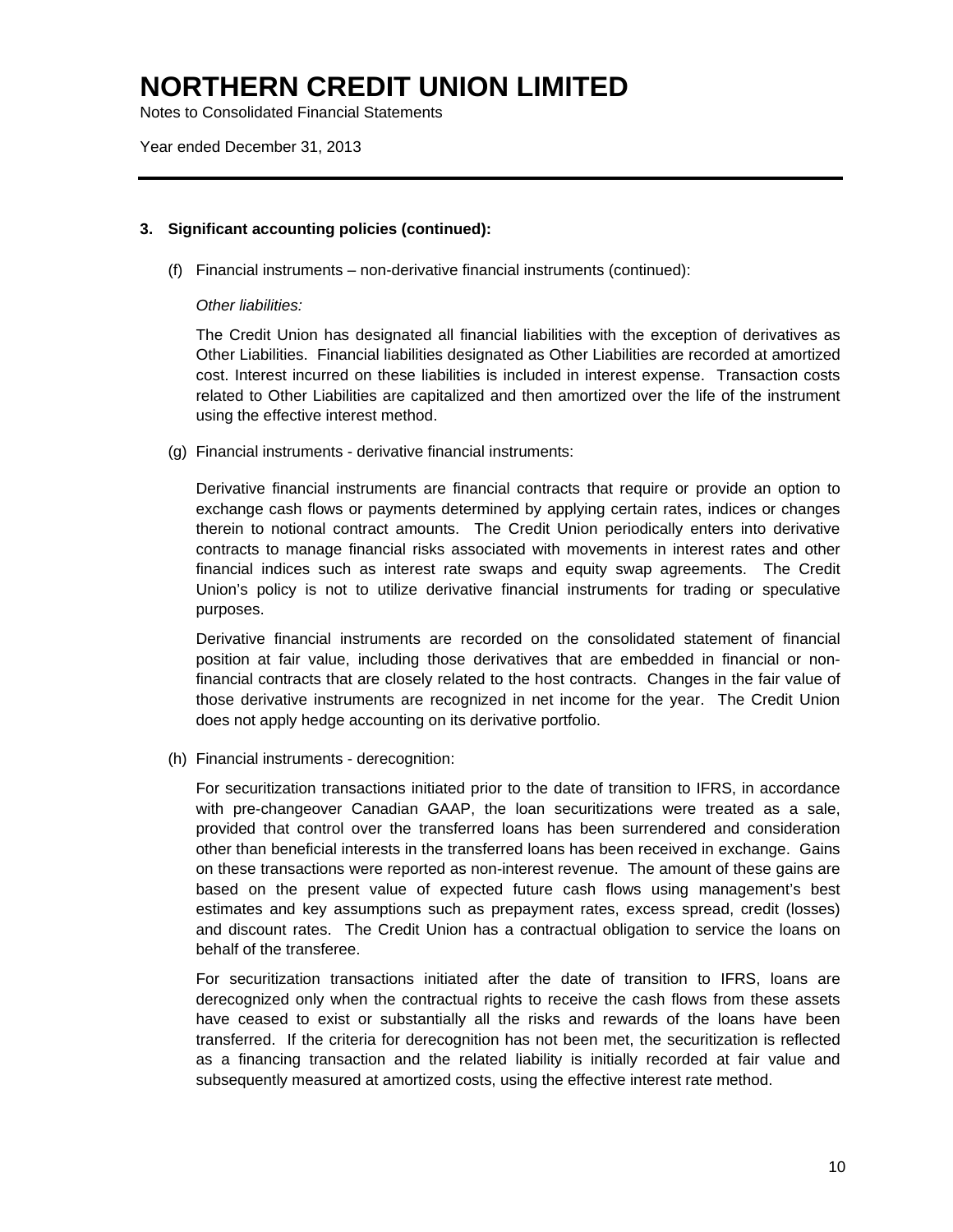Notes to Consolidated Financial Statements

Year ended December 31, 2013

### **3. Significant accounting policies (continued):**

(i) Other assets:

 Included in other assets are costs incurred in equity swap agreement hedge premiums and prepaid software maintenance costs. Hedge premiums are recorded as expense using the effective interest rate method over the term of the agreement.

(j) Intangible assets:

Computer software that is not an integral part of other property and equipment is accounted for as intangible assets. Computer software is stated at cost less accumulated amortization and is presented as part of property and equipment on the consolidated statement of financial position. Amortization of computer software is calculated by applying the straight-line method at rates based on estimated useful lives between 3 and 10 years.

(k) Property and equipment:

 Property and equipment is stated at cost less accumulated depreciation and accumulated impairment losses. Depreciation is provided on the straight-line basis over the estimated useful lives of the assets as follows:

| Buildings and improvements<br>Parking areas<br>Furniture, office and computer equipment<br>Automated banking machines<br>Leasehold improvements | 5 to 50 years<br>3 to 50 years<br>3 to 20 years<br>5 to 10 years<br>5 years |
|-------------------------------------------------------------------------------------------------------------------------------------------------|-----------------------------------------------------------------------------|
|                                                                                                                                                 |                                                                             |
|                                                                                                                                                 |                                                                             |

Depreciation methods, useful lives and residual values are reviewed annually and adjusted if necessary.

(l) Impairment of non-financial assets:

Non-financial assets are subject to impairment tests whenever events or changes in circumstances indicate that their carrying amount may not be recoverable. Where the carrying value of an asset exceeds its recoverable amount, which is the higher of value in use and fair value less costs to sell, the asset is written down accordingly.

Where it is not possible to estimate the recoverable amount of an individual asset, the impairment test is carried out on the asset's cash-generating unit, which is the lowest group of assets in which the asset belongs for which there are separately identifiable cash flows. The Credit Union has 25 cash-generating units. Impairment charges are included in net income.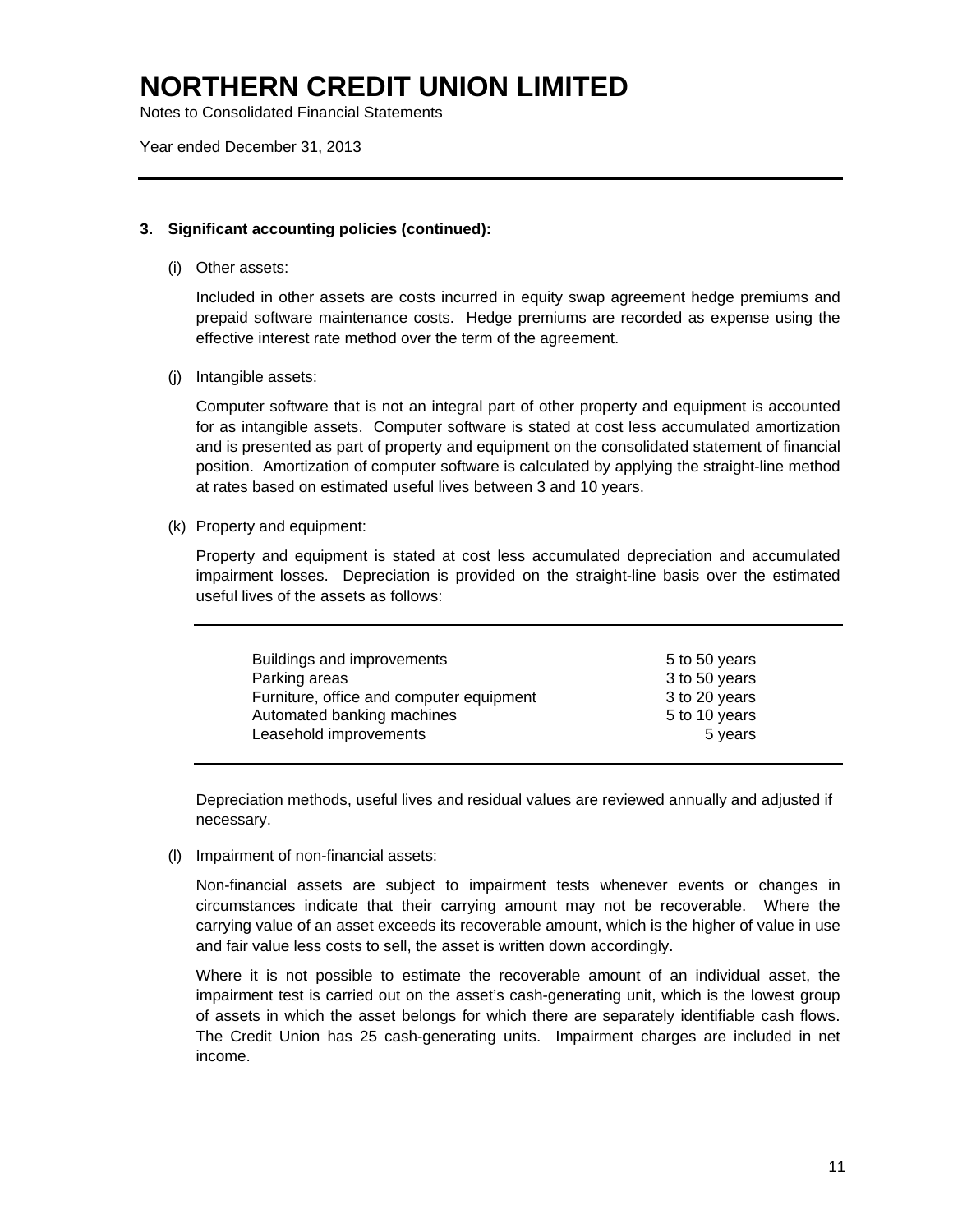Notes to Consolidated Financial Statements

Year ended December 31, 2013

### **3. Significant accounting policies (continued):**

(m) Income taxes:

 Income tax expense comprises current and deferred tax. Current tax and deferred tax are recognized in net income except to the extent that it relates to a business combination, or items recognized directly in equity or in other comprehensive income.

 Current income taxes are recognized for the estimated income taxes payable or receivable on taxable income or loss for the current year and any adjustment to income taxes payable in respect of previous years. Current income taxes are measured at the amount expected to be recovered from or paid to the taxation authorities. This amount is determined using tax rates and tax laws that have been enacted or substantively enacted by the reporting date.

 Deferred tax assets and liabilities are recognized where the carrying amount of an asset or liability differs from its tax base, except for taxable temporary differences arising on the initial recognition of goodwill and temporary differences arising on the initial recognition of an asset or liability in a transaction that is not a business combination and at the time of the transaction affects neither accounting or taxable profit or loss.

 Recognition of deferred tax assets for unused tax (losses), tax credits and deductible temporary differences is restricted to those instances where it is probable that future taxable profit will be available which allow the deferred tax asset to be utilized. Deferred tax assets are reviewed at each reporting date and are reduced to the extent that it is no longer probable that the related tax benefit will be realized.

 The amount of the deferred tax asset or liability is measured at the amount expected to be recovered from or paid to the taxation authorities. This amount is determined using tax rates and tax laws that have been enacted or substantively enacted by the reporting date and are expected to apply when the liabilities / (assets) are settled / (recovered).

Deferred tax assets and liabilities are offset if there is a legally enforceable right to offset current tax liabilities and assets, and they relate to income taxes levied by the same tax authority on the same taxable entity, or on different tax entities, but they intend to settle current tax liabilities and assets on a net basis or their tax assets and liabilities will be realized simultaneously.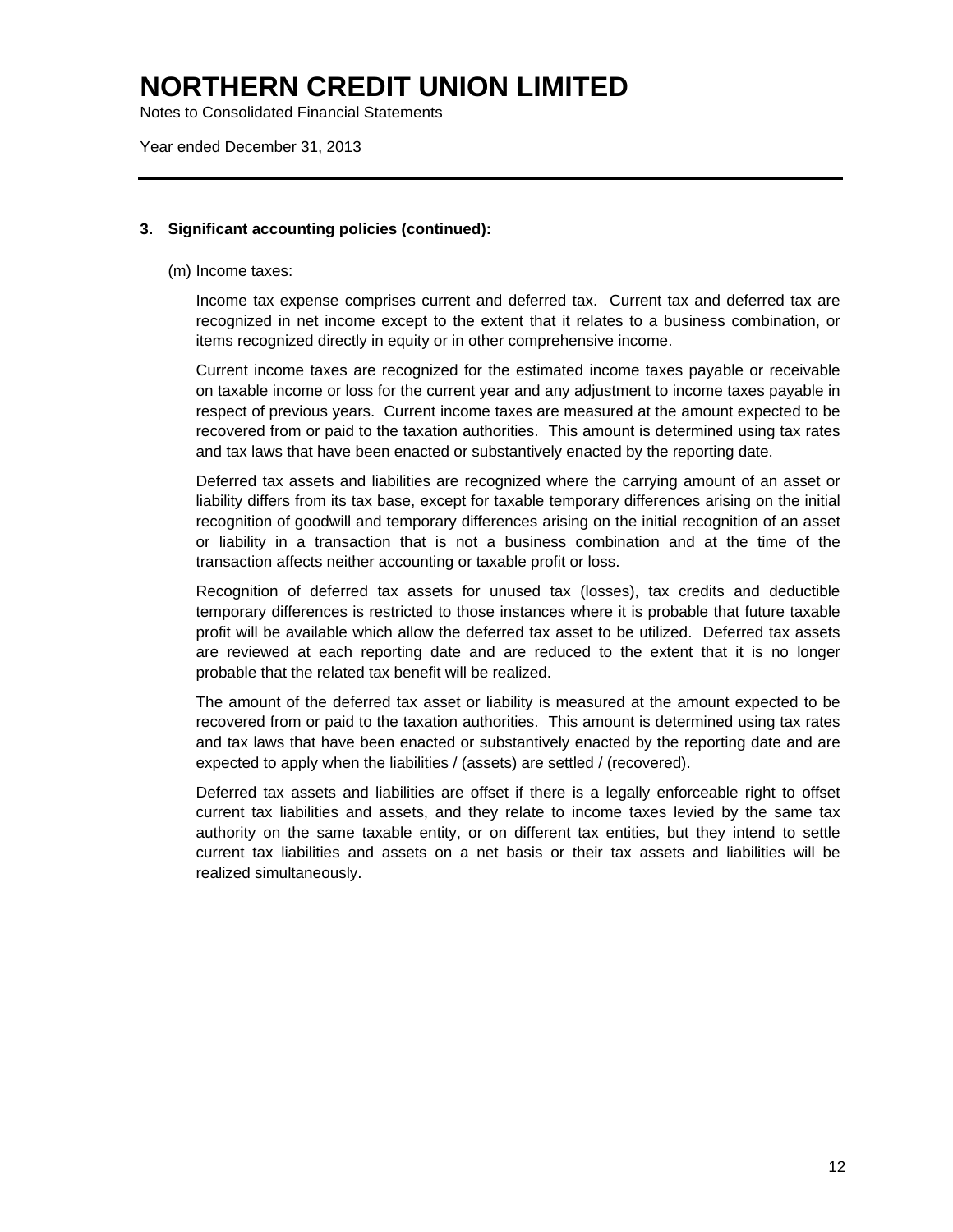Notes to Consolidated Financial Statements

Year ended December 31, 2013

### **3. Significant accounting policies (continued):**

(n) Foreign currency translation:

 The consolidated financial statements are presented in Canadian dollars, which is the Credit Union's presentation and functional currency. Assets and liabilities denominated in foreign currencies, primarily US dollars, are translated into Canadian dollars at rates prevailing at the year-end date. Income and expenses are translated at the exchanges rates in effect on the date of the transactions. The foreign currency gain or loss on monetary items is the difference between amortized cost in the functional currency at the beginning of the period, adjusted for effective interest and payments during the period, and the amortized cost in foreign currency translated at the exchange rate at the end of the reporting period. Non-monetary assets and liabilities denominated in foreign currencies that are measured at fair value are retranslated to the functional currency at the exchange rate at the date that the fair value was determined. Foreign currency differences arising on retranslation are recognized in profit or loss, except for differences arising on the retranslation of available-for-sale equity instruments are recognized in other comprehensive income. Non-monetary items that are measured in terms of historical cost in a foreign currency are translated using the exchange rate at the date of the transaction.

- (o) Employee retirement benefits:
	- i) Defined benefit plans:

In June 2011, IAS 19 "Employee Benefits" (IAS 19) was amended. Under the amended standard, actuarial gains and losses will no longer be deferred or recognized in net income, but will be recognized immediately in other comprehensive income. Past service costs will be recognized in the period of a plan amendment and annual expense for a funded plan will include net interest expense or income using the discount rate applied to the net defined benefit asset or liability. The amendments also require enhanced disclosures for defined benefit plans. The Credit Union adopted this standard on a retrospective basis on January 1, 2013. As a result of the adoption of this standard there is a new component of OCI and accumulated OCI for changes in the liability for defined pension plans

The Credit Union's net obligation in respect of defined benefit plans is calculated separately for each plan by estimating the amount of future benefit that employees have earned in the current and prior periods, discounting that amount and deducting the fair value of any plan assets.

The Credit Union's net obligation in respect of defined benefit plans is calculated separately for each plan by estimating the amount of future benefit that employees have earned in the current and prior periods, discounting that amount and deducting the fair value of any plan assets.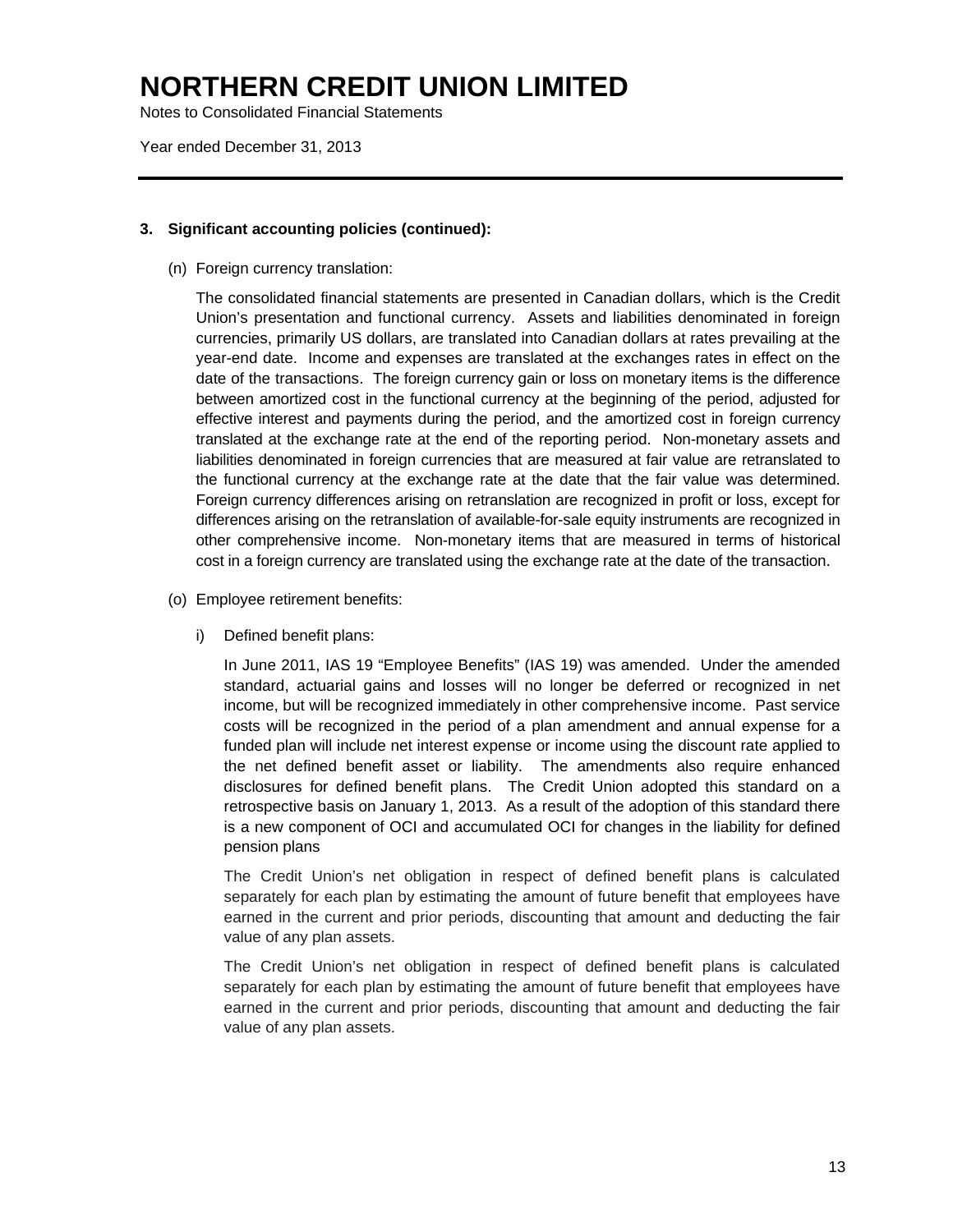Notes to Consolidated Financial Statements

Year ended December 31, 2013

### **3. Significant accounting policies (continued):**

- (o) Employee retirement benefits (continued):
	- i) Defined benefit plans (continued):

The calculation of defined benefit obligations is performed annually by a qualified actuary using the projected unit credit method. When the calculation results in a potential asset for the Credit Union, the recognized asset is limited to the present value of economic benefits available in the form of any future refunds from the plan or reductions in future contributions to the plan. To calculate the present value of economic benefits, consideration is given to any applicable minimum funding requirements.

Remeasurements of the net defined benefit liability, which comprise actuarial gains and losses, the return on plan assets (excluding interest) and the effect of the asset ceiling (if any, excluding interest), are recognized immediately in OCI. The Credit Union determines the net interest expense (income) on the net defined benefit liability (asset) for the period by applying the discount rate used to measure the defined benefit obligation at the beginning of the annual period to the then-net defined benefit liability (asset), taking into account any changes in the net defined benefit liability (asset) during the period as a result of contributions and benefit payments. Net interest expense and other expenses related to defined benefit plans are recognized in personnel expenses in profit or loss.

When the benefits of a plan are changed or when a plan is curtailed, the resulting change in benefit that relates to past service or the gain or loss on curtailment is recognized immediately in profit or loss. The Credit Union recognizes gains and losses on the settlement of a defined benefit plan when the settlement occurs.

ii) Defined contribution plans:

The Credit Union also has defined contribution plans providing pension benefits for eligible employees not included in the defined benefit plan.

A defined contribution plan is a post-employment benefit plan under which an entity pays fixed contributions into a separate entity and will have no legal or constructive obligation to pay further amounts. Obligations for contributions to defined contribution pension plans are recognized as an employee benefit expense in profit or loss in the periods during which services are rendered by employees. Prepaid contributions are recognized as an asset to the extent that a cash refund or a reduction in future payments is available. Contributions to a defined contribution plan that are due more than 12 months after the end of the period in which the employees render the service are discounted to their present value.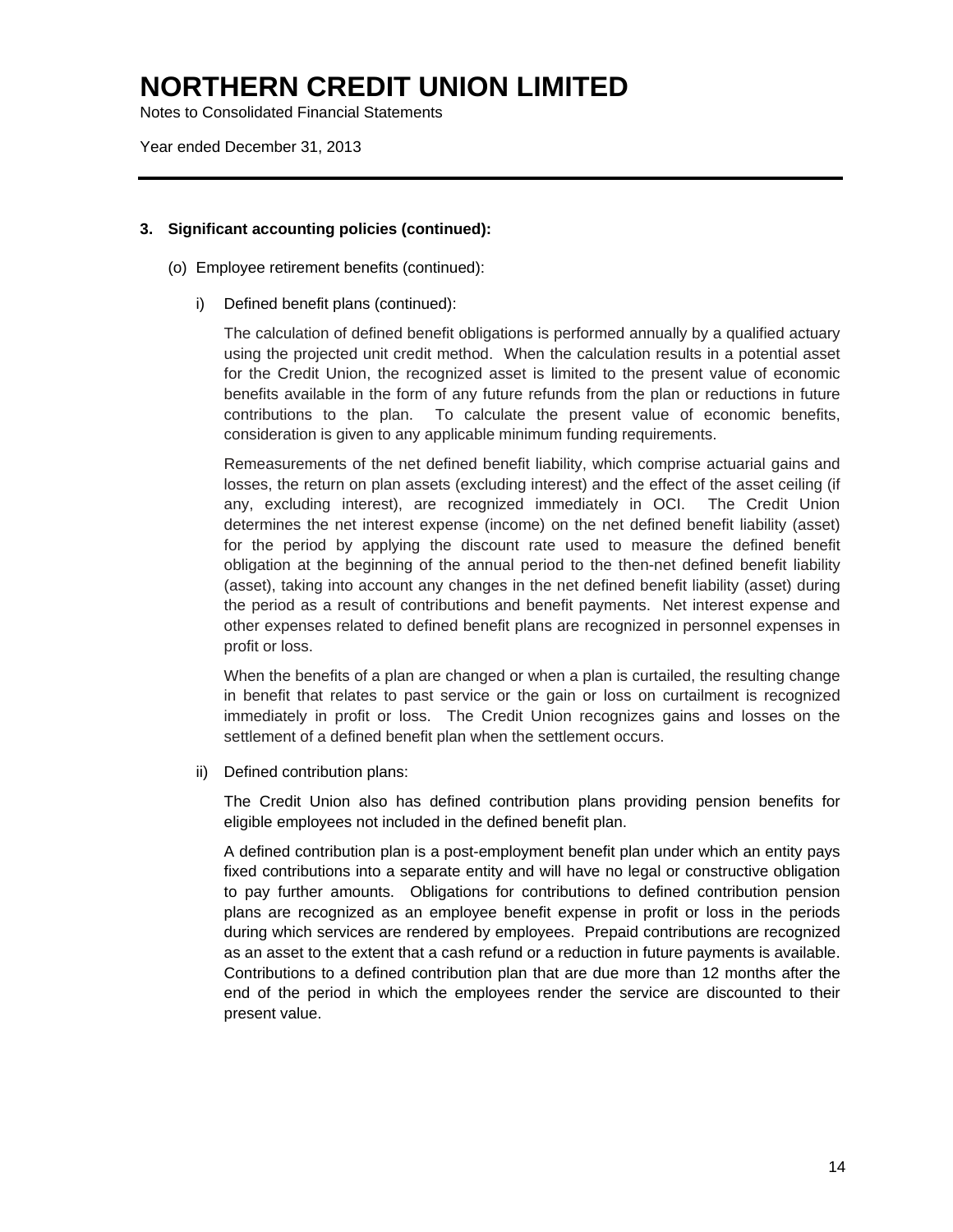Notes to Consolidated Financial Statements

Year ended December 31, 2013

### **3. Significant accounting policies (continued):**

(p) Leased assets:

 Leases in terms of which the Credit Union assumes substantially all the risks and rewards of ownership are classified as finance leases. Upon initial recognition the leased asset is measured at an amount equal to the lower of its fair value and the present value of the minimum lease payments. Subsequent to initial recognition, the asset is accounted for in accordance with the accounting policy applicable to that asset.

 Other leases are operating leases and, except for investment property, the leased assets are not recognized in the Credit Union's statement of financial position. Investment property held under an operating lease is recognized in the Credit Union's statement of financial position at its fair value.

(q) Provisions:

A provision is recognized if, as a result of a past event, the Credit Union has a present legal or constructive obligation that can be estimated reliably, and it is probable that an outflow of economic benefits will be required to settle the obligation. Provisions are determined by discounting the expected future cash flows at a pre-tax rate that reflects current market assessments of the time value of money and the risks specific to the liability. The unwinding of the discount is recognized as financing cost.

(r) New standards and interpretations not yet effective:

Certain new standards, amendments and interpretations have been published that are mandatory for the Credit Union's accounting periods beginning on or after January 1, 2014 or later periods that the Credit Union has decided not to early adopt. The standards, amendments and interpretations that will be relevant to the Credit Union are:

i. IFRS 9 *Financial Instruments* ("IFRS 9") replaces the guidance in IAS 39 *Financial Instruments: Recognition and Measurement*, on the classification and measurement of financial assets. The Standard eliminates the existing IAS 39 categories of held to maturity, available-for-sale and loans and receivable.

Financial assets will be classified into one of two categories on initial recognition:

- financial assets measured at amortized cost; or
- financial assets measured at fair value

Gains and losses on remeasurement of financial assets measured at fair value will be recognized in net income, except that for an investment in an equity instrument which is not held-for-trading, IFRS 9 provides, on initial recognition, an irrevocable election to present all fair value changes from the investment in other comprehensive income (OCI). The election is available on an individual share-by-share basis. Amounts presented in OCI will not be reclassified to net income at a later date.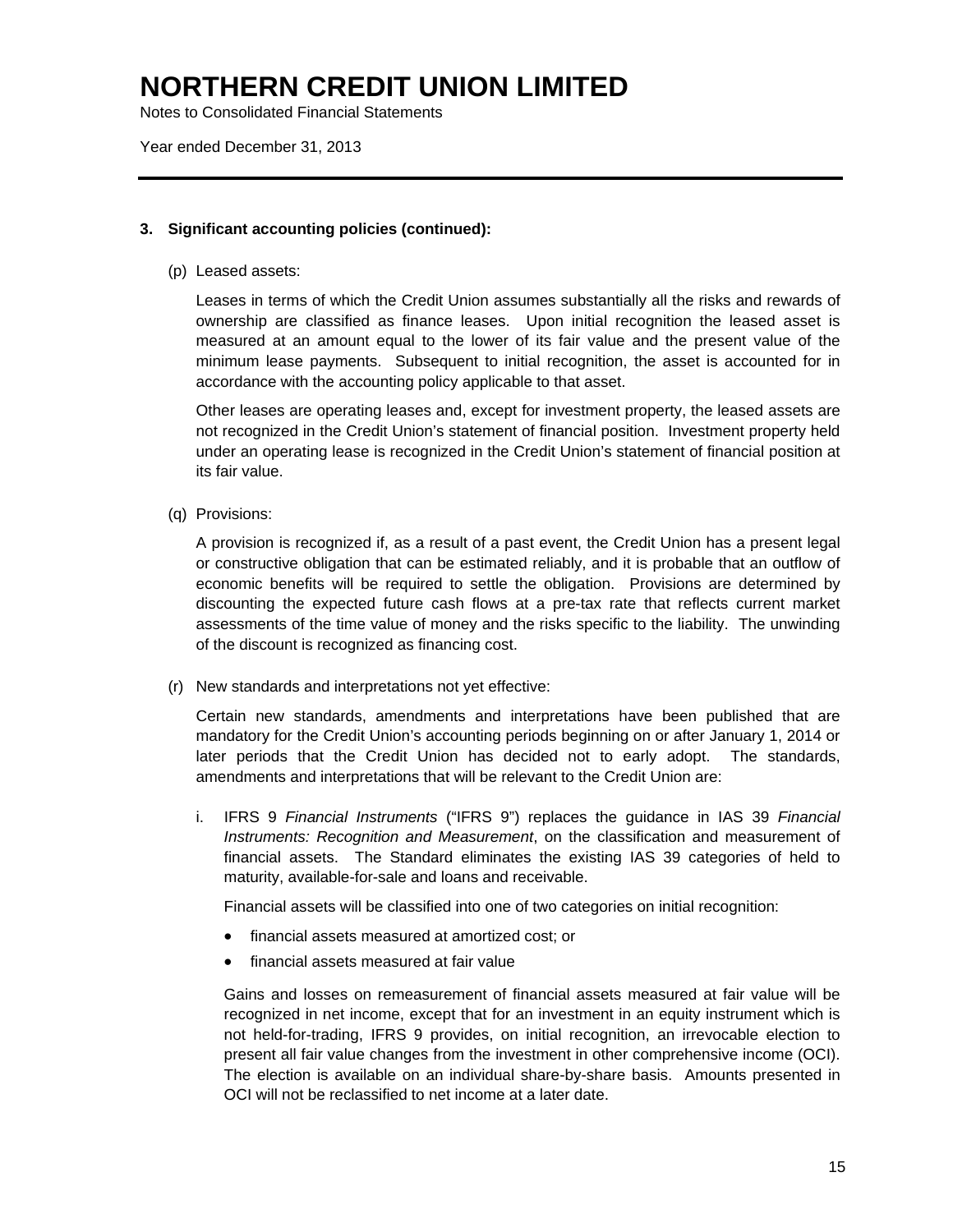Notes to Consolidated Financial Statements

Year ended December 31, 2013

### **3. Significant accounting policies (continued):**

(r) New standards and interpretations not yet effective (continued):

Under IFRS 9, for financial liabilities measured at fair value under the fair value option, changes in fair value attributable to changes in credit risk will be recognized in OCI, with the remainder of the change recognized in profit or loss. However, if this requirement creates or enlarges an accounting mismatch in net income, the entire change in fair value will be recognized in net income. Amounts presented in OCI will not be reclassified to net income at a later date.

IFRS 9 also requires derivative liabilities that are linked to and must be settled by delivery of an unquoted equity instrument to be measured at fair value, whereas such derivative liabilities are measured at cost under IAS 39.

IFRS 9 also includes the requirements of IAS 39 for the derecognition of financial assets and liabilities without change. The IASB has deferred the mandatory effective date of the existing chapters of IFRS 9 to fiscal years beginning on or after January 1, 2015. The early adoption of the standard is permitted.

The Credit Union intends to adopt IFRS 9 in its financial statements for its fiscal year beginning on January 1, 2015. It is expected that IFRS 9, when initially applied, will have a significant impact on the Credit Union's financial statements. As well, the implementation and ability to elect options provided by the new standards may be influenced by the regulators (DICO).

- ii. In December 2011 the IASB published *Offsetting Financial Assets and Financial Liabilities.* The effective date for the amendments to IAS 32 is annual periods beginning on or after January 1, 2014. These amendments are to be applied retrospectively. The amendments to IAS 32 clarify that an entity currently has a legally enforceable right to set-off if that right is:
	- not contingent on a future event; and,
	- enforceable both in the normal course of business and in the event of default, insolvency or bankruptcy of the entity and all counterparties

The amendments to IAS 32 also clarify when a settlement mechanism provides for net settlement or gross settlement that is equivalent to net settlement.

The Credit Union intends to adopt the amendments to IAS 32 in its financial statements for the annual period beginning January 1, 2014. The extent of the impact of adoption of the amendments has not yet been determined.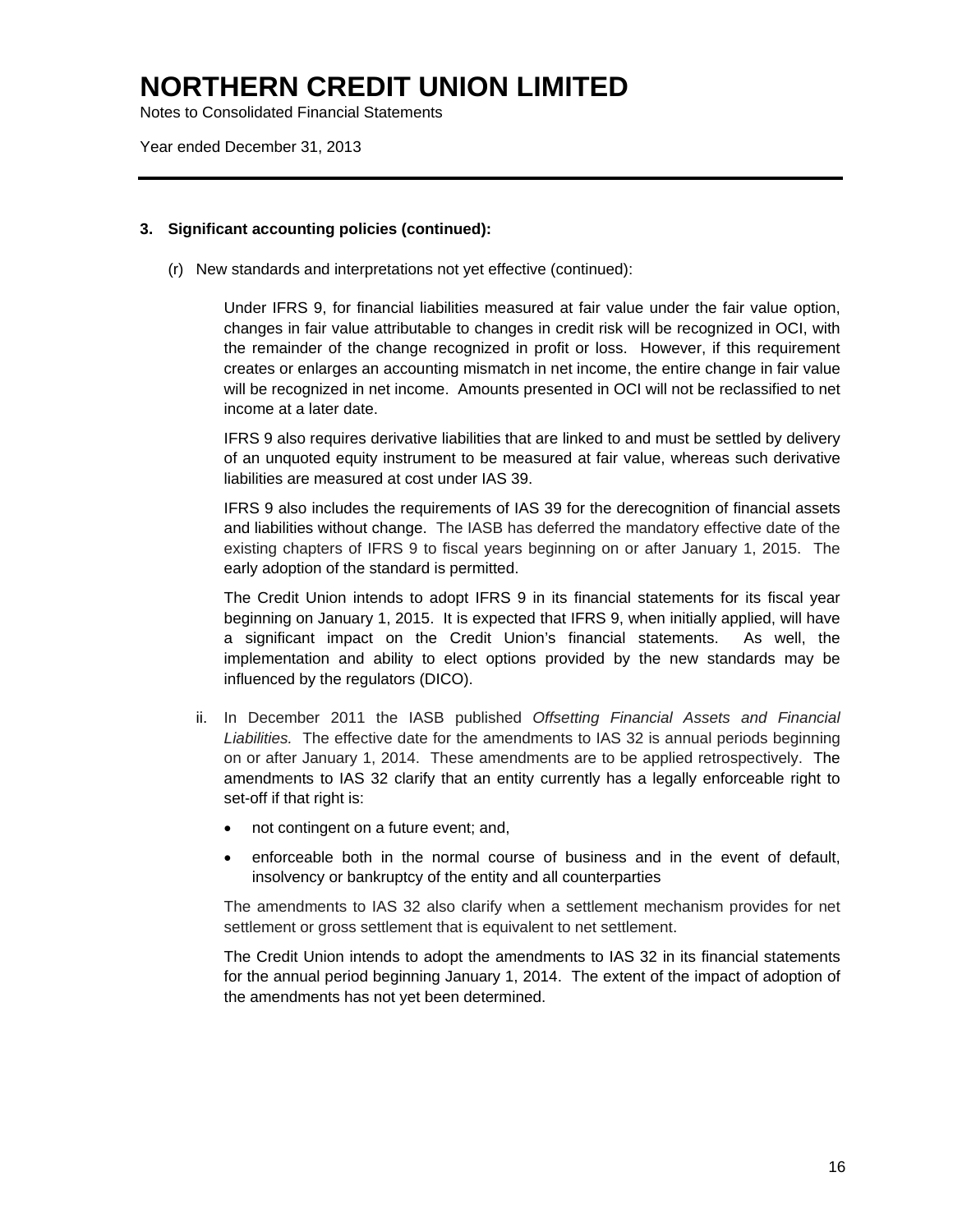Notes to Consolidated Financial Statements

Year ended December 31, 2013

### **3. Significant accounting policies (continued):**

- (r) New standards and interpretations not yet effective (continued):
	- iii. In December 2013, the IASB issued narrow-scope amendments to a total of nine standards as part of its annual improvements process. The IASB uses the annual improvements process to make non-urgent but necessary amendments to IFRS. Most amendments will apply prospectively for annual periods beginning on or after July 1, 2014; earlier application is permitted, in which case, the related consequential amendments to other IFRSs would also apply.

Amendments were made to clarify the following in their respective standards:

- Classification and measurement of contingent consideration; and scope exclusion for the formation of joint arrangements in IFRS 3 *Business Combinations*;
- Disclosures on the aggregation of operating segments in IFRS 8 *Operating segments*;
- Measurement of short-term receivables and payables; and scope of portfolio exception in IFRS 13 *Fair Value Measurement*;

The Credit Union intends to adopt these amendments in its financial statements for the annual period beginning on January 1, 2014. The extent of the impact of adoption of the amendments has not yet been determined.

### **4. Critical accounting estimates and judgments:**

The Credit Union makes estimates and assumptions about the future that affect the reported amounts of assets and liabilities. Estimates and judgments are continually evaluated based on historical experience and other factors, including expectations of future events that are believed to be reasonable under the circumstances. In the future, actual experience may differ from these estimates and assumptions.

The effect of a change in an accounting estimate is recognized prospectively by including it in comprehensive income in the period of the change, if the change affects that period only; or in the period of the change and future periods, if the change affects both.

Fair value of financial instruments:

The Credit Union determines the fair value of financial instruments that are not quoted in an active market, using valuation techniques. Those techniques are significantly affected by the assumptions used, including discount rates and estimates of future cash flows. In that regard, the derived fair value estimates cannot always be substantiated by comparison with independent markets and, in many cases, may not be capable of being realized immediately.

The methods, and assumptions applied, and the valuation techniques used, for financial instruments that are not quoted in an active market are disclosed in note 18.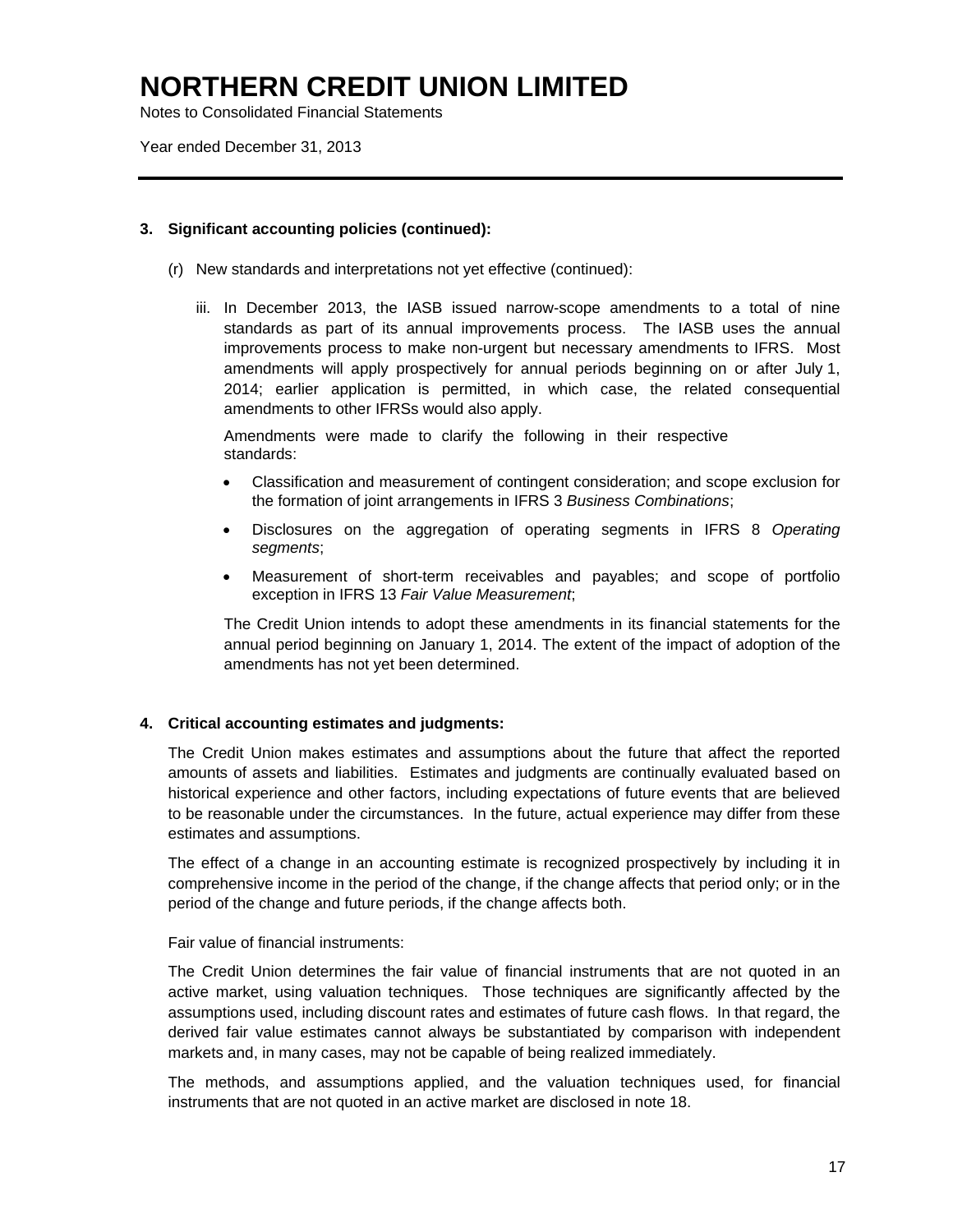Notes to Consolidated Financial Statements

Year ended December 31, 2013

### **4. Critical accounting estimates and judgments (continued):**

Member loan loss provision:

In determining whether an impairment loss should be recorded in the statement of comprehensive income, the Credit Union makes judgment on whether objective evidence of impairment exists individually for financial assets that are individually significant. Where this does not exist, the Credit Union uses its judgment to group member loans with similar credit risk characteristics to allow a collective assessment of the group to determine any impairment loss.

In determining the collective loan loss provision management uses estimates based on historical loss experience for assets with similar credit risk characteristics and objective evidence of impairment. Further details on the estimates used to determine the allowance for impaired loans collective provision are provided in note 6.

### Income taxes:

The Credit Union periodically assesses its liabilities and contingencies related to income taxes for all years open to audit by the tax authorities based on the latest information available. For matters where it is probable that an adjustment will be made, the Credit Union records its best estimate of the tax liability including the related interest and penalties in the current tax provision. Management believes they have adequately provided for the probable outcome of these matters; however, the final outcome may result in a materially different outcome than the amount included in the tax liabilities.

### **5. Loans to members:**

|                                                                  |     |                                           |                                 |                                  | 2013                                            |
|------------------------------------------------------------------|-----|-------------------------------------------|---------------------------------|----------------------------------|-------------------------------------------------|
|                                                                  |     | Principal and<br>interest                 | Allowance for<br>impaired loans |                                  | <b>Net</b>                                      |
| Residential mortgage loans<br>Personal loans<br>Commercial loans |     | 430,634,326<br>110,207,123<br>134,253,491 | \$                              | 86,272<br>1,541,590<br>1,047,310 | \$<br>430,548,054<br>108,665,533<br>133,206,181 |
|                                                                  | \$. | 675,094,940                               | \$.                             | 2,675,172                        | \$<br>672,419,768                               |
|                                                                  |     |                                           |                                 |                                  | 2012                                            |
|                                                                  |     | Principal and<br>interest                 |                                 | Allowance for<br>impaired loans  | <b>Net</b>                                      |
| Residential mortgage loans<br>Personal loans<br>Commercial loans | \$  | 403,906,326<br>86,946,010<br>127,497,704  | \$                              | 28,975<br>1,254,241<br>1,197,246 | \$<br>403,877,351<br>85,691,769<br>126,300,458  |
|                                                                  | S   | 618,350,040                               | \$                              | 2,480,462                        | \$<br>615,869,578                               |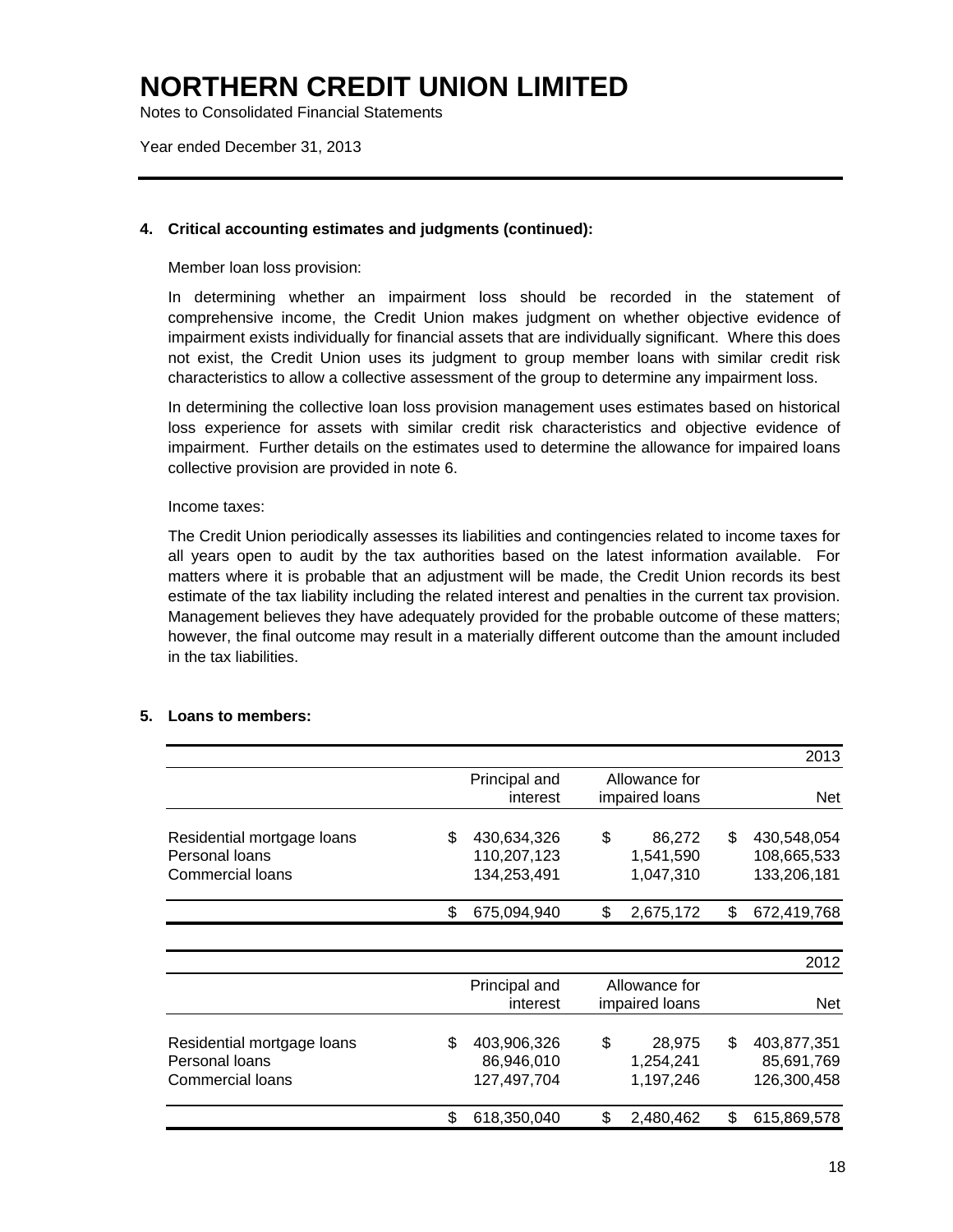Notes to Consolidated Financial Statements

### **5. Loans to members (continued):**

Commercial loans consist of the following loan types:

|                              | 2013          | 2012          |
|------------------------------|---------------|---------------|
|                              |               |               |
| Commercial                   | \$117,659,221 | \$118,572,053 |
| Syndicated                   | 13,635,094    | 6,406,078     |
| Institutional                | 2,602,903     | 2,451,204     |
| Unincorporated associations  | 356,273       | 68,369        |
| Allowance for impaired loans | (1,047,310)   | (1, 197, 246) |
|                              | 133,206,181   | 126,300,458   |

Certain Residential Mortgage Loans are securitized and have been legally transferred to other entities for funding purposes. These loans are administered by the Credit Union and recognized on the consolidated statement of financial position to the extent of the Credit Union's continuing involvement. A summary of the carrying values of Residential Mortgage Loans is as follows:

|                                                                  | 2013                        | 2012                       |
|------------------------------------------------------------------|-----------------------------|----------------------------|
| Loans held by the Credit Union<br>Loans transferred to Central 1 | \$ 675,094,940<br>4.480.046 | \$618,350,040<br>6,295,570 |
|                                                                  | \$679,574,986               | \$ 624,645,610             |

The following summarizes the Credit Union's loan portfolio by the contractual repricing or maturity date, whichever is earlier:

|                              |                   | 2013    |   |                | 2012    |
|------------------------------|-------------------|---------|---|----------------|---------|
|                              | Principal         | Average |   | Principal      | Average |
|                              | <b>Balance</b>    | Yield   |   | <b>Balance</b> | Yield   |
|                              |                   |         |   |                |         |
| Floating                     | 155,610,888<br>S. | 5.46%   |   | \$159,456,789  | 5.40%   |
| Within 1 year                | 137,217,909       | 5.39%   |   | 134,645,637    | 5.63%   |
| Over 1 year                  | 382,266,143       | 4.99%   |   | 324,247,614    | 4.87%   |
|                              | 675,094,940       | 5.18%   |   | 618,350,040    | 5.17%   |
| Allowance for impaired loans | 2,675,172         |         |   | 2,480,462      |         |
|                              | 672,419,768       |         | S | 615,869,578    |         |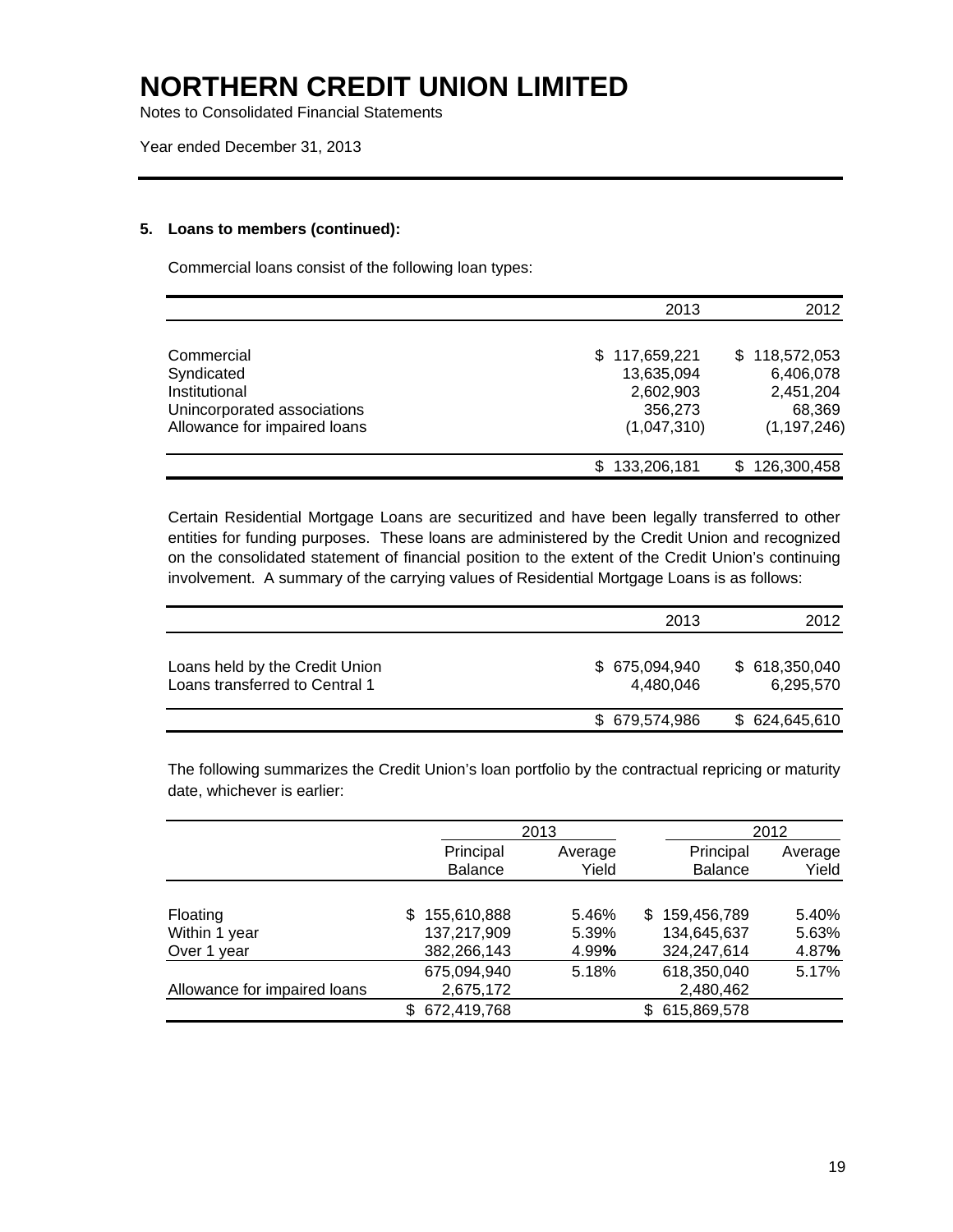Notes to Consolidated Financial Statements

Year ended December 31, 2013

### **6. Allowance for impaired loans:**

Details of the activity in the allowance for impaired loans are as follows:

|                              | Residential<br>Mortgage Loans | Personal<br>Loans | Commercial<br>Loans | 2013<br>Total | 2012<br>Total   |
|------------------------------|-------------------------------|-------------------|---------------------|---------------|-----------------|
|                              |                               |                   |                     |               |                 |
| Balance, beginning of year   | \$<br>28.975                  | 1,254,241         | 1,197,246           | 2,480,462     | \$<br>2,240,278 |
| <b>Recoveries</b>            |                               | 108.394           |                     | 108,394       | 146.398         |
| Loans written-off            | (9.667)                       | (630,778)         | (151, 619)          | (792,064)     | (644, 048)      |
| Provision for impaired loans |                               |                   |                     |               |                 |
| during the year              | 66,964                        | 809,733           | 1.683               | 878,380       | 737,834         |
|                              |                               |                   |                     |               |                 |
| Balance, end of year         | \$<br>86.272                  | 1,541,590         | 1,047,310           | 2,675,172     | \$<br>2.480.462 |

For the year ended December 31, 2013, accrued interest of \$113,271 was recorded on impaired loans (2012 - \$112,341).

Details of the impaired loans, net of specific allowances are as follows:

| 2013                                 | Residential<br>Mortgage Loans | Personal<br>Loans      | Commercial<br>Loans    | Total                   |
|--------------------------------------|-------------------------------|------------------------|------------------------|-------------------------|
| Impaired loans<br>Specific allowance | \$<br>7,380,547<br>76,822     | 1,882,153<br>1,428,890 | 2,314,465<br>806,180   | 11,577,165<br>2,311,892 |
| <b>Net</b>                           | \$<br>7,303,725               | 453.263                | 1,508,285              | 9,265,273               |
|                                      |                               |                        |                        |                         |
| 2012                                 | Residential<br>Mortgage Loans | Personal<br>Loans      | Commercial<br>Loans    | Total                   |
| Impaired loans<br>Specific allowance | \$<br>4,845,942<br>13.975     | 1,480,677<br>1.214.241 | 3,098,398<br>1.132.246 | 9,425,017<br>2,360,462  |
| Net                                  | \$<br>4,831,967               | 266,436                | 1,966,152              | 7,064,555               |

 The Credit Union's commercial loan portfolio contains Member concentration risk, whereby a large amount of the loans are connected to certain individuals. Collectively, the largest five commercial Members by loan dollar value are associated with approximately 20% (2012 - 19%) of the commercial loan portfolio.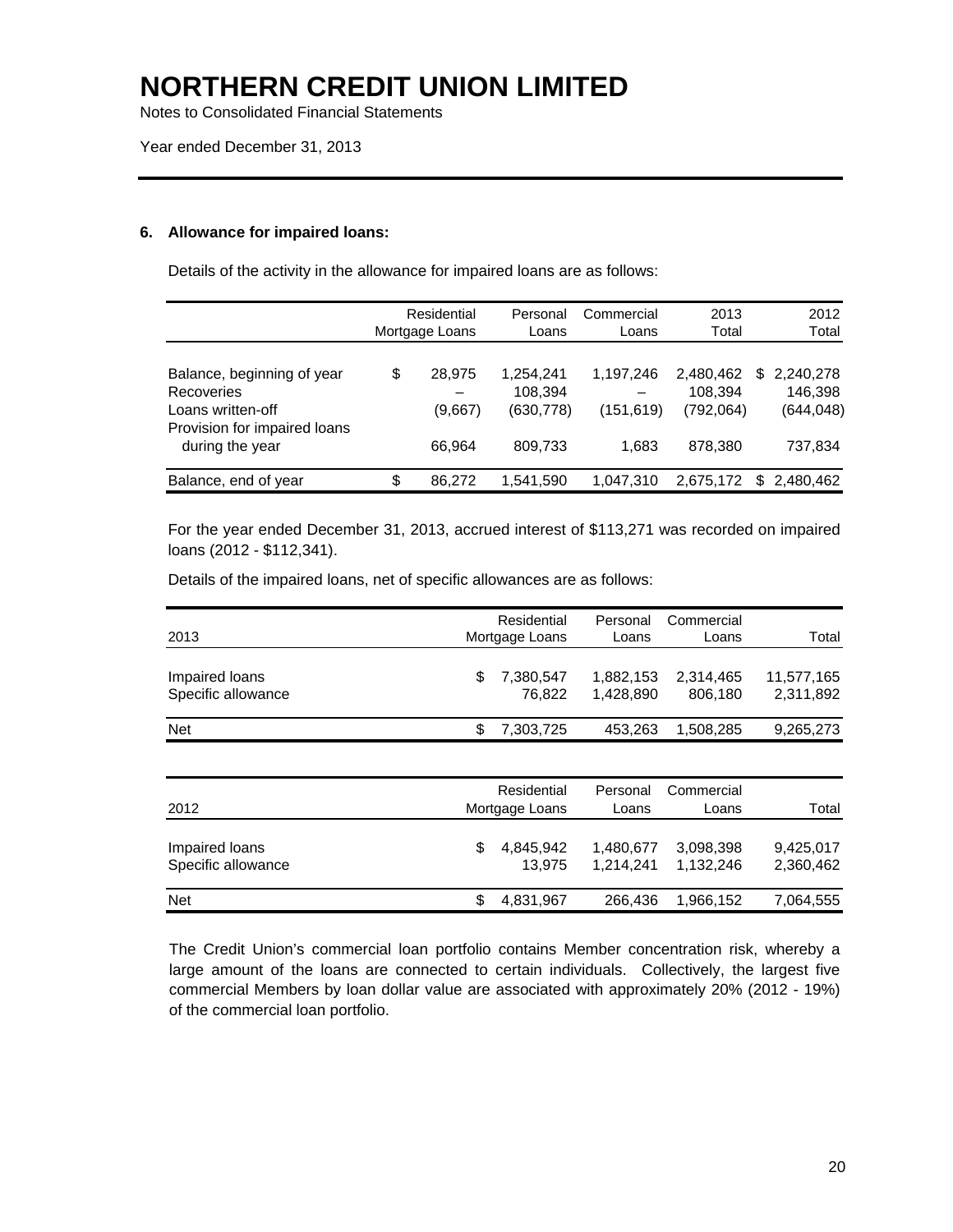Notes to Consolidated Financial Statements

### **6. Allowance for impaired loans (continued):**

The Credit Union's commercial loan portfolio consists of the following industry sectors:

|                                        | 2013 | 2012 |
|----------------------------------------|------|------|
|                                        |      |      |
| Hospitality                            | 23%  | 14%  |
| <b>Retail and Commercial Buildings</b> | 44%  | 44%  |
| Other                                  | 33%  | 42%  |

### *Past due but not impaired loans:*

The Credit Union has the following loans that are past due but not impaired:

|                        |    | 2013      | 2012        |
|------------------------|----|-----------|-------------|
| 31 to 90 days past due | S. | 4,538,619 | \$2,152,313 |

### *Collateral:*

There are documented policies and procedures in place for the valuation of financial and nonfinancial collateral. The fair valuation exercise of non-financial collateral is performed if there has been a significant change in the terms and conditions of the loan and (or) the loan is considered impaired. For impaired loans, an assessment of the collateral is taken into consideration when estimating the net realizable amount of the loan.

The amount and type of collateral and other credit enhancements required depend upon the Credit Union's assessment of counterparty credit quality and repayment capacity. The Credit Union complies with industry standards for collateral valuation, frequency of recalculation of the collateral requirements, documentation, registration and perfection procedures and monitoring.

Non-financial assets accepted by the Credit Union as collateral include vehicles, residential real estate, real estate under development, commercial real estate and certain business assets (accounts receivable, inventory, property and equipment). Financial collateral includes cash and negotiable securities issued by governments and investment grade issuers. Guarantees and are also accepted to reduce credit risk. The Credit Union also uses credit insurance on mortgage loans to reduce the credit risk.

The fair value of collateral held with respect to assets that are either past due greater than 30 days or impaired is \$11,242,971 as at December 31, 2013 (2012 - \$7,589,478).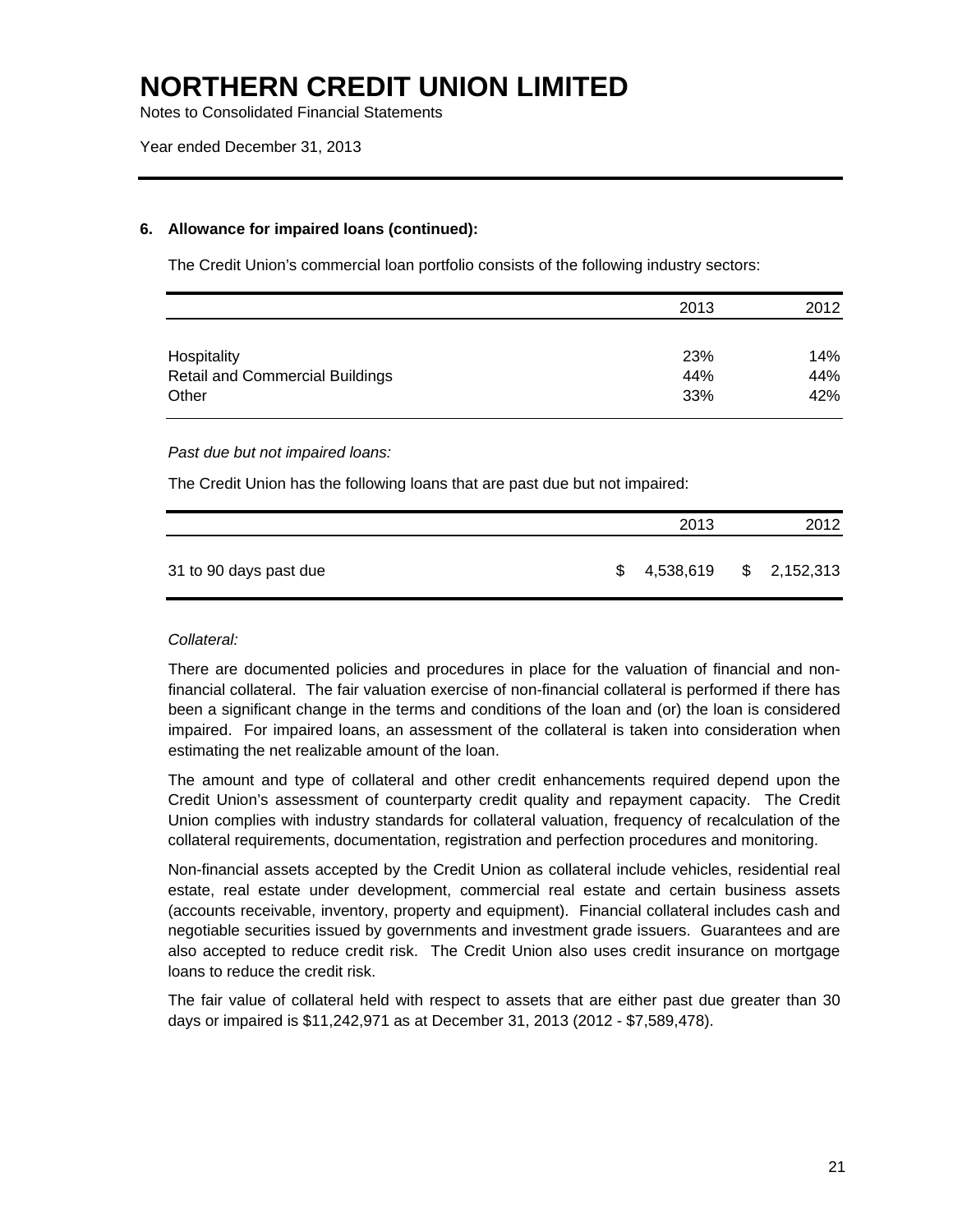Notes to Consolidated Financial Statements

### **6. Allowance for impaired loans (continued):**

### *Credit risk:*

The following tables illustrate the credit quality of loans that are neither past due nor impaired:

|              |                                           | Credit quality of loans - December 31, 2013 |                         |
|--------------|-------------------------------------------|---------------------------------------------|-------------------------|
|              | <b>Retail Mortgage and Personal Loans</b> |                                             | <b>Commercial Loans</b> |
| Rating       | % of Portfolio                            | Rating                                      | % of Portfolio          |
|              |                                           |                                             |                         |
| Undoubted    | 19%                                       | Undoubted                                   | 0%                      |
| Superior     | 18%                                       | Superior                                    | 6%                      |
| Satisfactory | 62%                                       | Satisfactory                                | 88%                     |
| Watch List   | $1\%$                                     | Watch list                                  | 6%                      |
|              |                                           |                                             |                         |

Refer to Note 21 – Financial Risk Management for a detailed explanation of the credit risk rating process of both portfolios.

### **7. Securitized liabilities:**

 As part of its program of liquidity, capital, and interest rate risk management, the Credit Union enters into arrangements to fund loan growth by selling residential mortgages to unrelated third parties.

 As part of these mortgage receivable transfers, the Credit Union retains mortgage servicing responsibilities but does not receive an explicit servicing fee for its servicing responsibilities. The Credit Union's retained interest in the mortgages sold also consists of their right to future cash flows arising from any excess of the mortgage cash flows over and above the contractual return due to the mortgage pool investors. The Credit Union's retained interests are subject to credit, prepayment, and interest rate risks on the securitized mortgages.

 The third parties, as holders of the securitized mortgages, have recourse only to a cash collateral account and cash flow from the securitized mortgages. The investors and the third parties have no recourse to the Credit Union's other assets.

In accordance with the Credit Unions accounting policy the transferred financial assets continue either to be recognized in their entirety or to the extent of the continuing involvement, are derecognized in their entirety.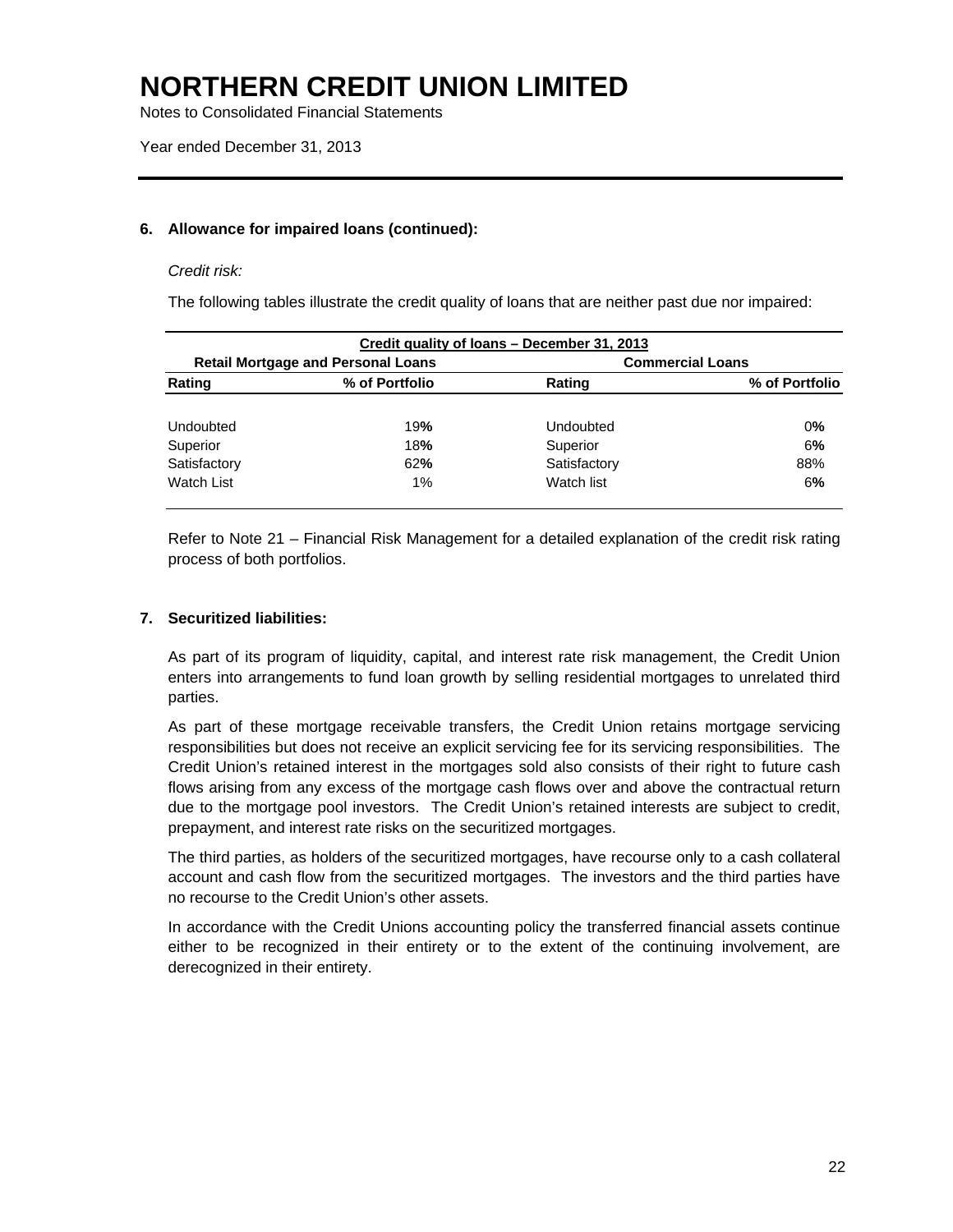Notes to Consolidated Financial Statements

Year ended December 31, 2013

### **7. Securitized liabilities (continued):**

*i) Transferred Financial Assets that are recognized in their entirety:* 

At year end Mortgage Backed Securities secured by residential mortgage loans of \$14,892,461 (2012 - \$Nil) bearing a weighted average fixed interest rate of 2.208% (2012 - Nil), expected weighted average maturity date of 2018 was outstanding under this arrangement.

### *ii) Transferred Financial Assets that are derecognized in their entirety:*

Transferred financial assets that are derecognized in their entirety at December 31, 2013 was \$4,480,046 (2012 - \$6,295,570).

The total amount of securitized mortgages under administration as at December 31, 2013 was \$19,372,507 (2012 - \$6,295,570).

The total amount of retained interests to future excess spread recorded in increments as at December 31, 2013 was \$101,488 (2012 - \$198,600). The component of retained interests related to future excess spread are designated as Available for Sale.

### *Sensitivity of key assumptions to adverse changes*

The fair value of the retained interests for the securitization activity for the year ending December 31, 2013 is \$101,488 (2012 - \$198,600). The fair value of the retained interest is primarily impacted by the prepayment rate assumption used in measuring the retained interest. An increase in the prepayment rate would cause a reduction in the fair value of the retained interest, while a decrease would in turn lead to an increase in the fair value of the retained interest. The Credit Union derives the prepayment rate assumption based upon actual historical experience, adjusted for any changes in the interest rate environment.

At year end, the key economic assumptions and the sensitivity of the current fair value of retained interests related to excess spread receivables of two different adverse changes in those assumptions are as follows:

| Prepayment rate:                                       |     |           |
|--------------------------------------------------------|-----|-----------|
| Impact of a 5% increase in prepayment rate (annual %)  | \$  | (567)     |
| Impact of a 10% increase in prepayment rate (annual %) | S   | (1, 354)  |
| Excess spread:                                         |     |           |
| Impact of a 0.5% point adverse change                  | \$. | (10,698)  |
| Impact of a 1% point adverse change                    | \$  | (21, 355) |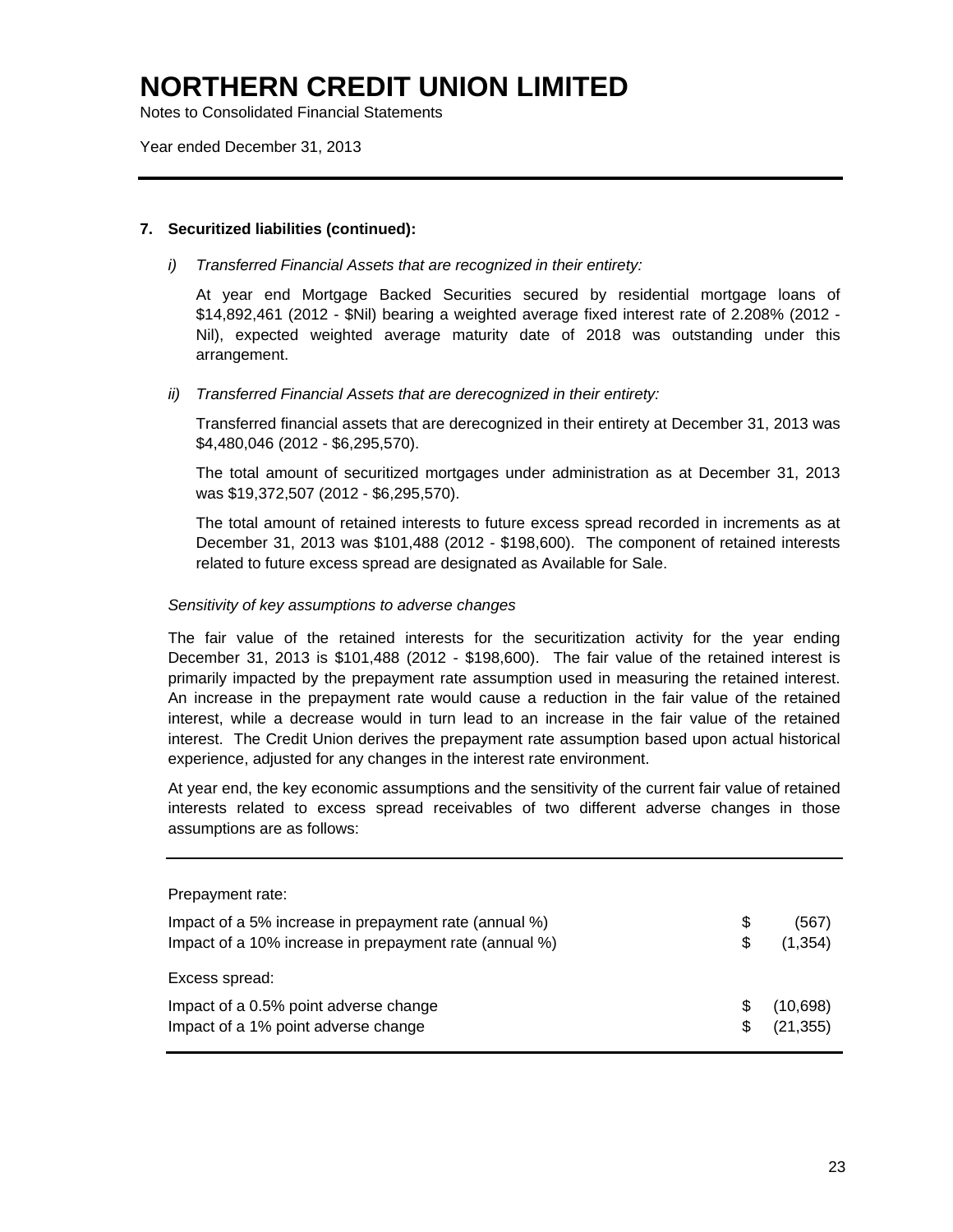Notes to Consolidated Financial Statements

Year ended December 31, 2013

### **8. Investments:**

|                                                                            |     | 2013       | 2012         |
|----------------------------------------------------------------------------|-----|------------|--------------|
| Available for sale:                                                        |     |            |              |
| Central 1 Credit Union Limited:                                            |     |            |              |
| Class A shares                                                             | \$  | 2,485,810  | \$2,421,337  |
| Class E shares                                                             |     | 2,970,700  | 2,970,700    |
| Cost, net of distributions received and write-down                         |     | 5,456,510  | 5,392,037    |
| Retained rights loan securitizations                                       |     | 101,488    | 198,600      |
| Other investments                                                          |     | 6,682      | 6,682        |
| Fair value through profit and loss:<br><b>CUCO Cooperative Association</b> |     | 2,704,665  | 3,513,451    |
| Loans and receivables:                                                     |     |            |              |
| Central 1 liquidity reserve deposits                                       |     | 45,953,645 | 42,760,589   |
| Accrued interest on investments                                            |     | 408,163    | 525,744      |
| Other investment                                                           |     | 280,000    | 280,000      |
|                                                                            | \$. | 54,911,153 | \$52,677,103 |

The following summarizes the Credit Union's investments by the contractual repricing or maturity date, whichever is earlier:

|                    |                   | 2013    | 2012              |         |
|--------------------|-------------------|---------|-------------------|---------|
|                    | Principal         | Average | Principal         | Average |
|                    | <b>Balance</b>    | Yield   | <b>Balance</b>    | Yield   |
|                    |                   |         |                   |         |
| Within 1 year      | 17,747,151<br>\$. | 1.15%   | 12,369,712<br>\$. | 1.40%   |
| Over 1 year        | 28,206,494        | 1.47%   | 30,390,877        | 1.47%   |
|                    | 45,953,645        | 1.36 %  | 42,760,589        | 1.45%   |
| Non-rate sensitive | 8,549,345         |         | 9,390,770         |         |
| Accrued interest   | 408,163           |         | 525,744           |         |
|                    | 54,911,153<br>\$  |         | 52,677,103        |         |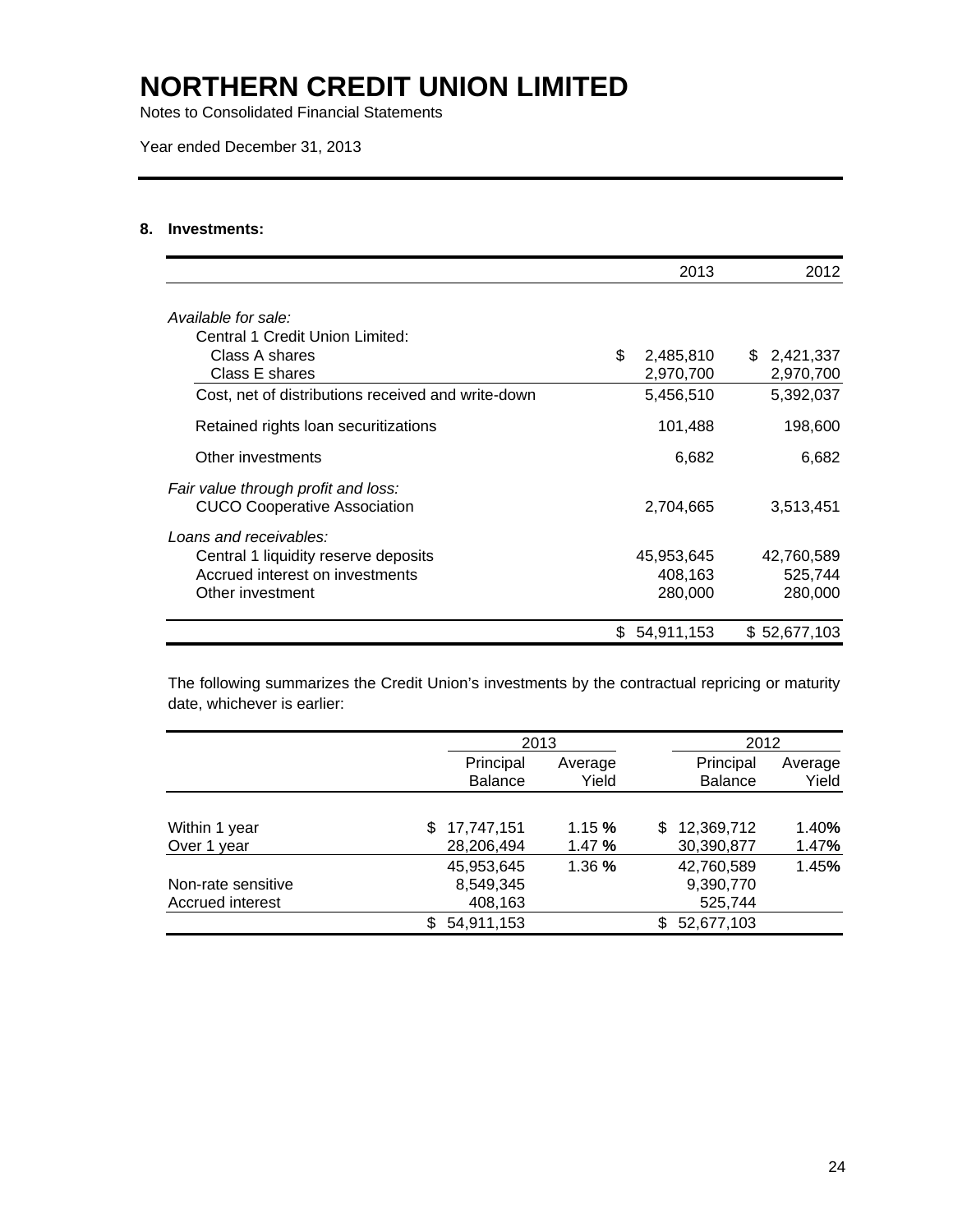Notes to Consolidated Financial Statements

Year ended December 31, 2013

### **8. Investments (continued):**

a) Shares in Central 1:

As a member of Central 1, the Credit Union is required to maintain an investment in Central 1 shares equal to its share of the level of capital required by Central 1. The Credit Union's Share of Central 1 capital requirements are based on asset size relative to other Class "A" members. Central 1 rebalances the investment annually.

When Credit Union Central of Ontario Limited ("CUCO") and Credit Union Central of British Columbia ("CUCBC") merged to form Central 1, CUCO sold substantially all of its assets to Central 1 in exchange for Class A and Class E shares. As there is no active market for these shares, the shares are not sellable, and, as a result of continued investment in these shares, the Credit Union receives significant benefits from Central 1, fair market value is not reliably determinable as future cash flows cannot be adequately predicted with a standard valuation technique. As a result, these shares are carried at cost. The Credit Union does not intend to dispose of the shares in the near future.

The shares may be surrendered upon withdrawal from membership for proceeds equal to the paid-in value, to be received in accordance with a Central 1 by-law providing for the redemption of its share capital.

b) Investment in CUCO Cooperative Association:

 As a result of the merger between CUCO and CUCBC to form Central 1 in 2008, member credit unions were required to invest in a limited partnership ("ABCP LP") in order to acquire third-party asset-backed commercial paper ("ABCP"). Members of CUCO were required to purchase units in the ABCP LP based on their proportionate asset size.

On August 31, 2011, ABCP LP sold all of its assets to the CUCO Cooperative Association ("CUCO Co-op") in exchange for CUCO Co-op Class B Investment Shares. Subsequently, on September 2, 2011, ABCP transferred to the Credit Union its proportionate share of CUCO Co-op Class B Investment Shares. As a result, the Credit Union received 1,081,848,866 Class B Shares.

At December 30, 2012 and December 30, 2011, an independent valuation was completed on the underlying investments of the CUCO Co-op utilizing valuation techniques based on discounting expected future cash flows. The valuation was based on conditions existing at the statement of financial position date. As a result of this valuation and distributions from CUCO Co-op, the carrying value of the investment in the CUCO Co-op on the Credit Union's balance sheet was decreased to \$2,704,665 (2012 - \$3,513,451). During the year the Credit Union received \$1,251,390 from the CUCO Co-op, of which \$1,251,390 has been recorded as a return of the initial capital invested and \$Nil has been recorded as interest income. In addition, as these investments have been designated as FVTPL a fair value adjustment of \$442,604 has been recorded in income for 2013 (2012 - \$786,997).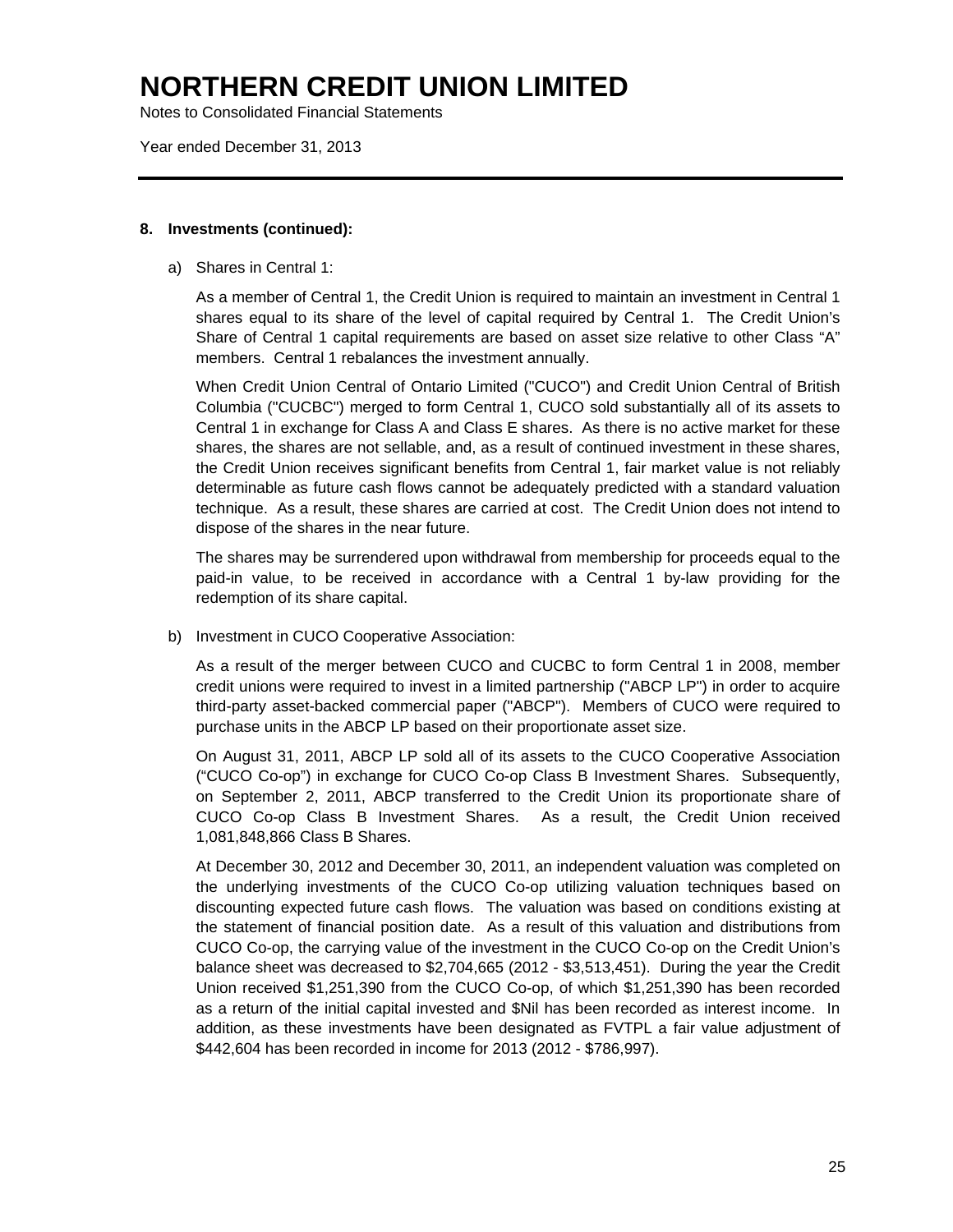Notes to Consolidated Financial Statements

Year ended December 31, 2013

### **8. Investments (continued):**

c) Central 1 Liquidity reserve deposit:

The Credit Union is a member of Central 1. As a condition of maintaining membership in Central 1 in good standing, the Credit Union is required to maintain on deposit an amount equal to 6% of its assets as at each preceding month end. The deposits bear interest at varying rates, dependent upon the term of the investment, and have been designated as Loans and Receivables.

d) Other shares:

The Credit Union maintains other instruments which are non-interest bearing. These shares have been designated as Available for Sale, but carried at cost as they are not traded in an active market and fair value cannot be measured reliably.

### **9. Other assets:**

|                      | 2013                     | 2012                     |
|----------------------|--------------------------|--------------------------|
| Other<br>Prepayments | 525,204<br>\$<br>957,352 | 500,750<br>\$<br>935,686 |
|                      | \$1,482,556              | \$1,436,436              |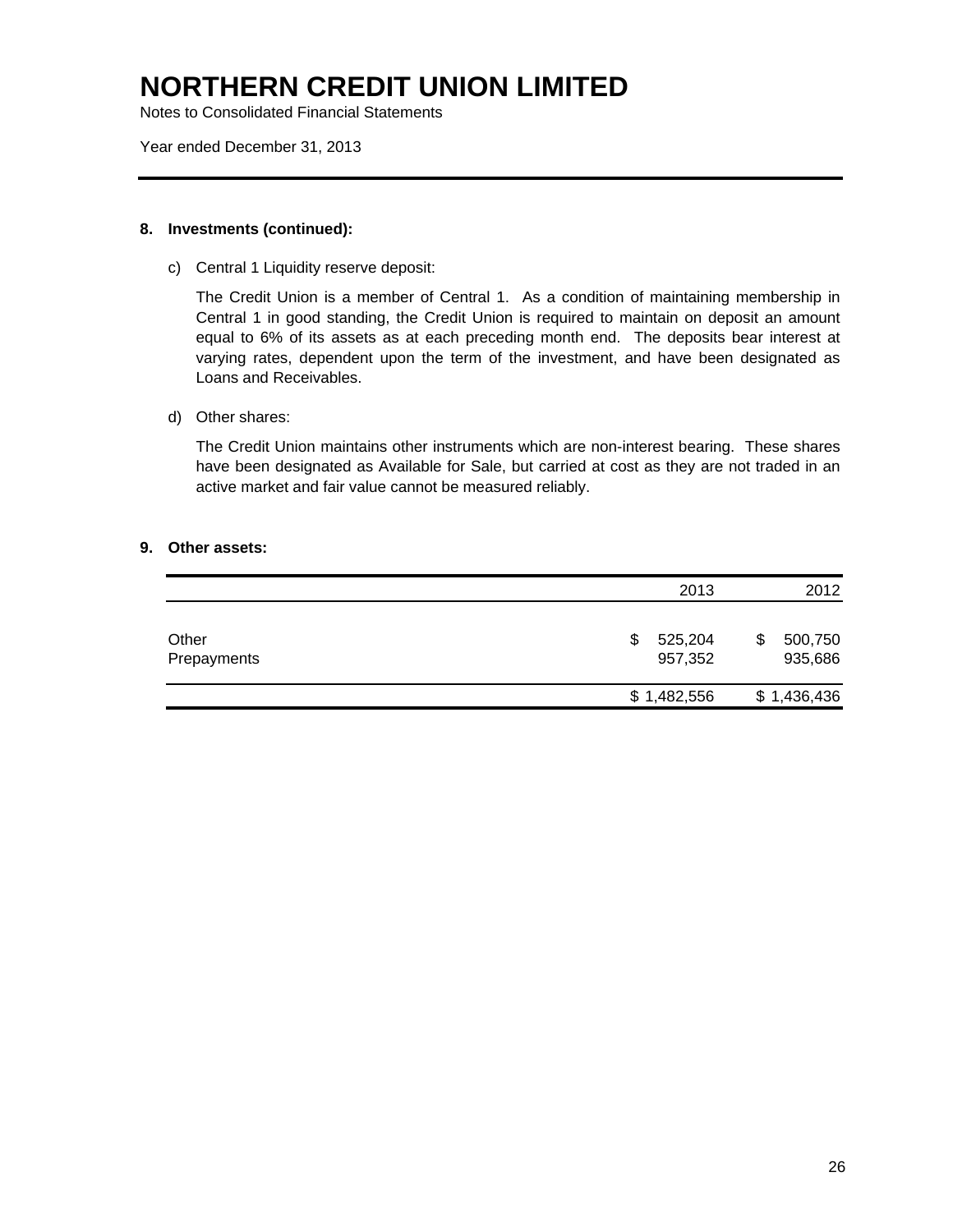Notes to Consolidated Financial Statements

Year ended December 31, 2013

### **10. Property and equipment and intangible assets:**

|                                          |                  |    |                             | 2013               |
|------------------------------------------|------------------|----|-----------------------------|--------------------|
|                                          | Cost             |    | Accumulated<br>depreciation | Carrying<br>amount |
| Land                                     | \$<br>2,495,352  | \$ |                             | \$<br>2,495,352    |
| Parking areas                            | 154,820          |    | 89,134                      | 65,686             |
| Buildings and improvements               | 16,420,650       |    | 6,785,158                   | 9,635,492          |
| Leasehold improvements                   | 3,228,169        |    | 1,753,999                   | 1,474,170          |
| Furniture, office and computer equipment | 12,272,500       |    | 8,748,365                   | 3,524,135          |
| Automated banking machines               | 1,166,211        |    | 424.224                     | 741,987            |
| Construction in progress                 | 209,952          |    |                             | 209,952            |
| Tangible assets                          | 35,947,654       |    | 17,800,880                  | 18,146,774         |
| Intangible assets (software)             | 2,503,426        |    | 587,363                     | 1,916,063          |
|                                          | \$<br>38,451,080 | S  | 18,388,243                  | \$<br>20,062,837   |

|                                          |                  |    |                             | 2012               |
|------------------------------------------|------------------|----|-----------------------------|--------------------|
|                                          | Cost             |    | Accumulated<br>depreciation | Carrying<br>amount |
| Land                                     | \$<br>2,564,933  | \$ |                             | \$<br>2,564,933    |
| Parking areas                            | 184.820          |    | 109,048                     | 75,772             |
| Buildings and improvements               | 17,130,699       |    | 6,771,939                   | 10,358,760         |
| Leasehold improvements                   | 2.392.445        |    | 1,587,050                   | 805,395            |
| Furniture, office and computer equipment | 11,037,548       |    | 7,962,684                   | 3,074,864          |
| Automated banking machines               | 1,160,090        |    | 309,911                     | 850,179            |
| Construction in progress                 | 514,306          |    |                             | 514,306            |
| Tangible assets                          | 34,984,841       |    | 16,740,632                  | 18,244,209         |
| Intangible assets (software)             | 2,236,720        |    | 277,138                     | 1,959,582          |
|                                          | \$<br>37,221,561 | S  | 17.017.770                  | \$<br>20,203,791   |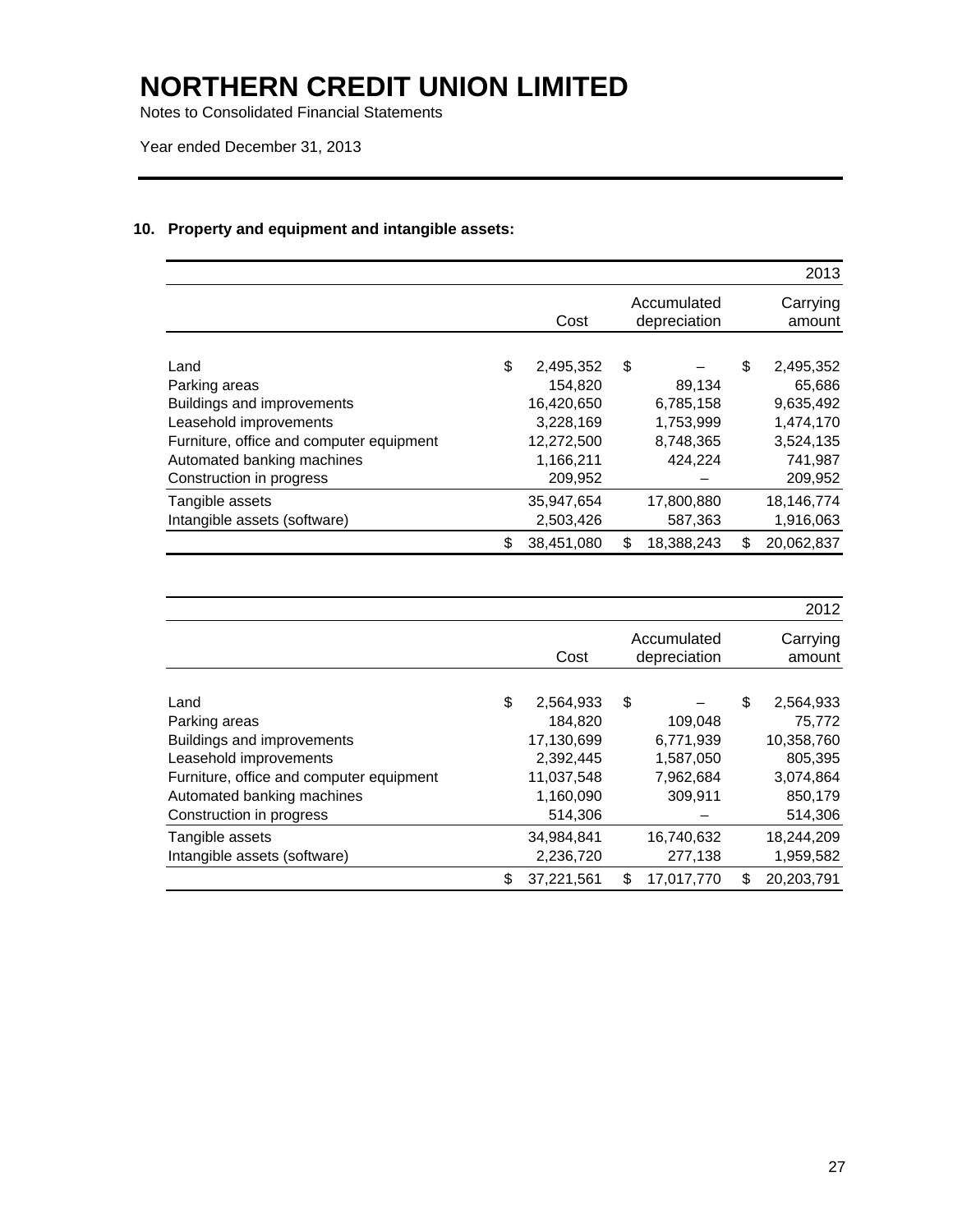Notes to Consolidated Financial Statements

### **10. Property and equipment and intangible assets (continued):**

Depreciation and amortization in respect of the above assets for the year amounts to \$1,990,018 (2012 - \$1,800,416). Reconciliations of the carrying amount for each class of fixed asset are summarized below.

|                                                                                        |     | 2013                                              | 2012                                             |
|----------------------------------------------------------------------------------------|-----|---------------------------------------------------|--------------------------------------------------|
| Land                                                                                   |     |                                                   |                                                  |
| Carrying amount at the beginning of the year<br><b>Disposals</b>                       | \$  | 2,564,933<br>(69, 581)                            | \$<br>2,641,559<br>(76, 626)                     |
| Carrying amount at the end of the year                                                 | \$  | 2,495,352                                         | \$<br>2,564,933                                  |
| Parking area                                                                           |     |                                                   |                                                  |
| Carrying amount at the beginning of the year<br><b>Disposals</b><br>Depreciation       | \$  | 75,772<br>(10,086)                                | \$<br>87,741<br>(1,883)<br>(10,086)              |
| Carrying amount at the end of the year                                                 | \$  | 65,686                                            | \$<br>75,772                                     |
| Buildings and improvements                                                             |     |                                                   |                                                  |
| Carrying amount at the beginning of the year<br>Additions<br>Disposals<br>Depreciation | \$. | 10,358,760<br>118,299<br>(238, 803)<br>(602, 764) | \$<br>10,960,031<br>39,170<br>(473)<br>(639,968) |
| Carrying amount at the end of the year                                                 | \$  | 9,635,492                                         | \$<br>10,358,760                                 |
| Leasehold improvements                                                                 |     |                                                   |                                                  |
| Carrying amount at the beginning of the year<br>Additions<br>Depreciation              | \$  | 805,395<br>835,724<br>(166, 949)                  | \$<br>922,757<br>3,954<br>(121, 316)             |
| Carrying amount at the end of the year                                                 | \$  | 1,474,170                                         | \$<br>805,395                                    |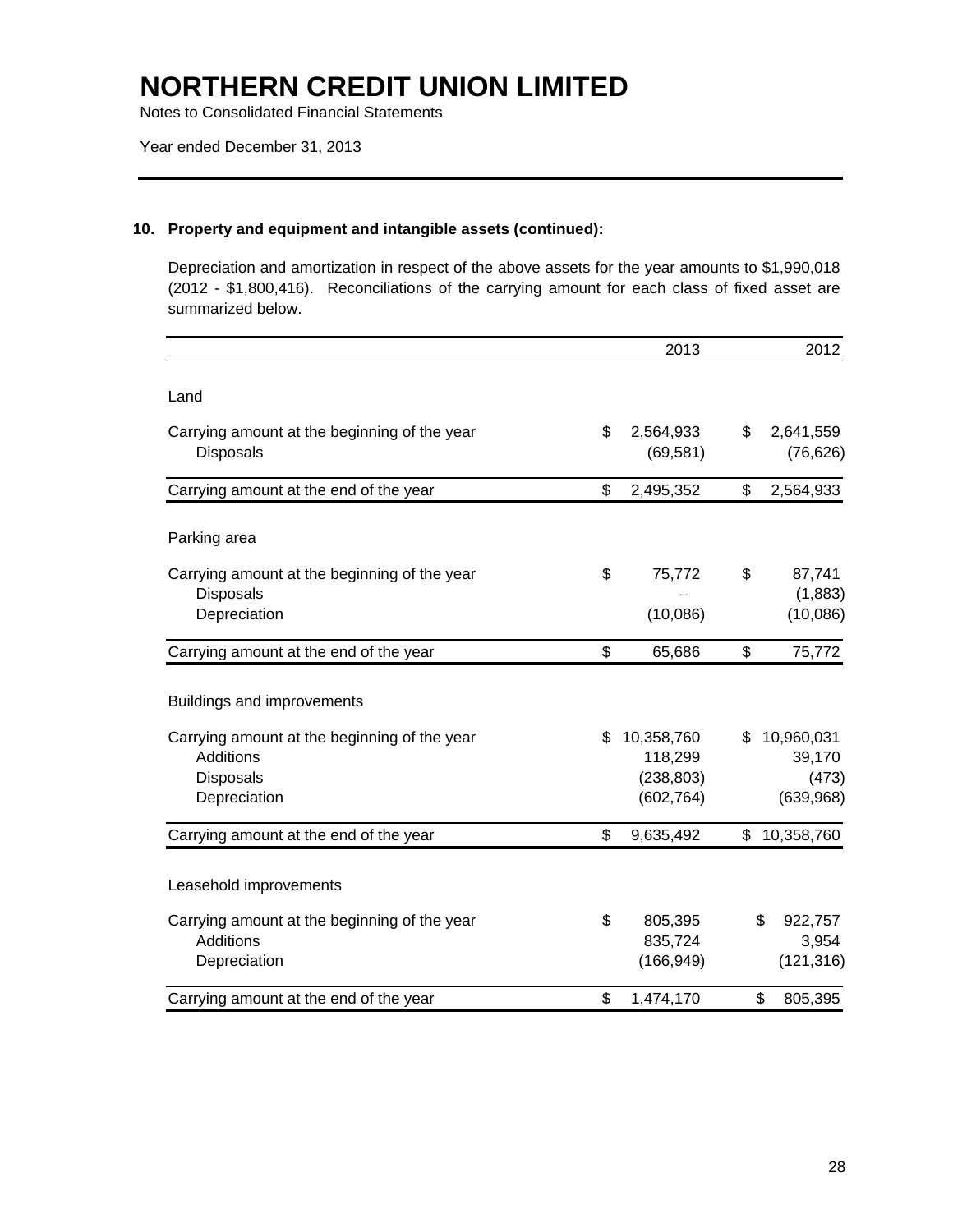Notes to Consolidated Financial Statements

Year ended December 31, 2013

### **10. Property and equipment and intangible assets (continued):**

|                                                                                      | 2013                         | 2012                                      |
|--------------------------------------------------------------------------------------|------------------------------|-------------------------------------------|
| Furniture, office and computer equipment                                             |                              |                                           |
| Carrying amount at the beginning of the year<br><b>Additions</b><br><b>Disposals</b> | \$<br>3,074,864<br>1,262,839 | \$<br>1,594,656<br>2,198,672<br>(22, 177) |
| Depreciation                                                                         | (813, 568)                   | (696, 287)                                |
| Carrying amount at the end of the year                                               | \$<br>3,524,135              | \$<br>3,074,864                           |
| Automated banking machines                                                           |                              |                                           |
| Carrying amount at the beginning of the year                                         | \$<br>850,179                | \$<br>947,953                             |
| <b>Additions</b>                                                                     | 6,121                        | 21,177                                    |
| Disposals<br>Depreciation                                                            | (114, 313)                   | (7, 914)<br>(111, 037)                    |
| Carrying amount at the end of the year                                               | \$<br>741,987                | \$<br>850,179                             |
| Construction in progress                                                             |                              |                                           |
| Carrying amount at the beginning of the year                                         | \$<br>514,306                | \$<br>17,099                              |
| Additions                                                                            | 187,126                      | 506,961                                   |
| Transfer to service                                                                  | (491, 480)                   | (9, 754)                                  |
| Carrying amount at the end of the year                                               | \$<br>209,952                | \$<br>514,306                             |
| Intangible assets (computer software)                                                |                              |                                           |
| Carrying amount at the beginning of the year                                         | \$<br>1,959,582              | \$<br>2,147,435                           |
| <b>Additions</b>                                                                     | 238,819                      | 34,222                                    |
| Amortization                                                                         | (282, 338)                   | (222, 075)                                |
| Carrying amount at the end of the year                                               | \$<br>1,916,063              | \$<br>1,959,582                           |
| Total carrying amount                                                                | \$ 20,062,837                | \$ 20,203,791                             |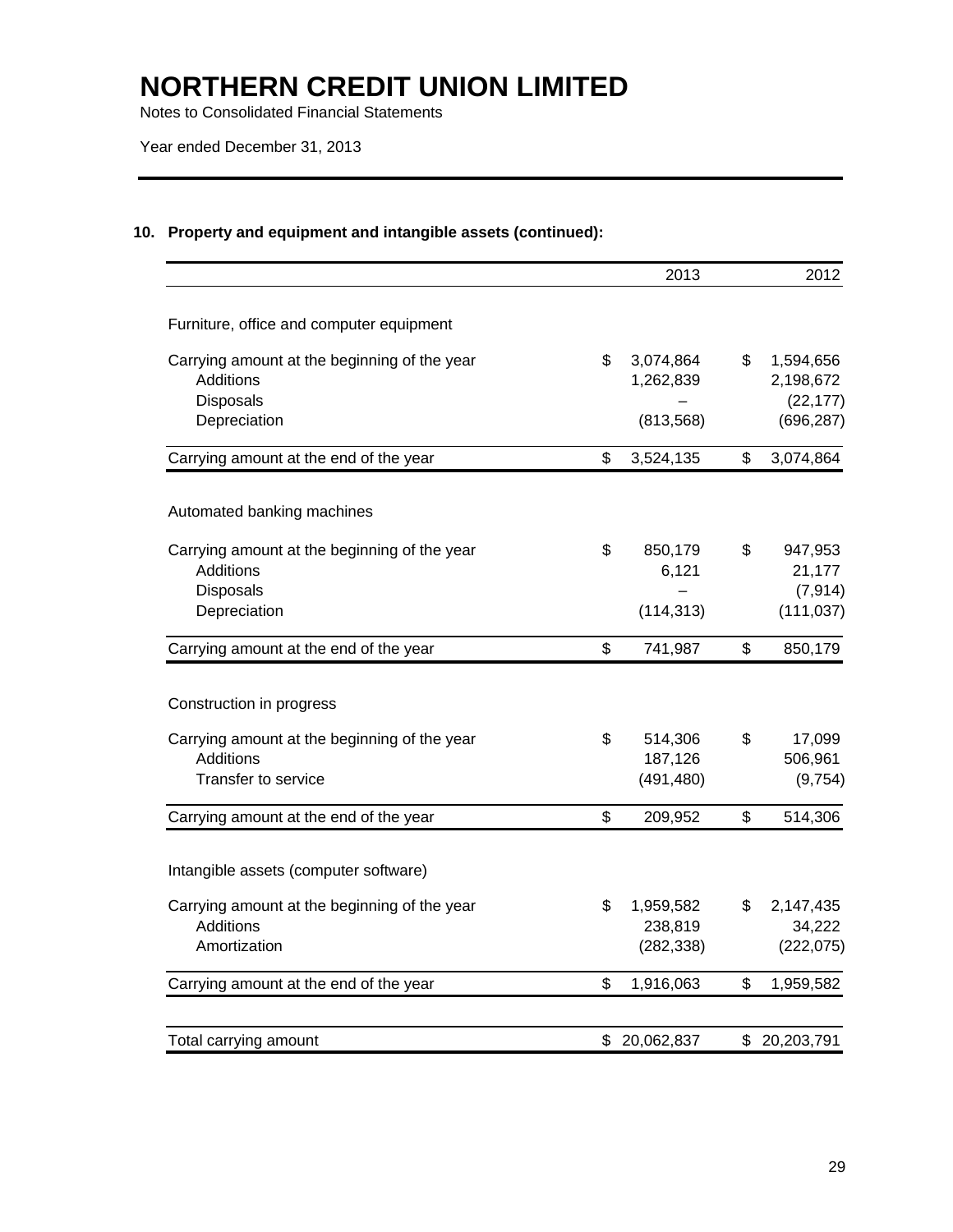Notes to Consolidated Financial Statements

Year ended December 31, 2013

### **11. Members' deposits:**

|                                        |    | 2013        | 2012            |
|----------------------------------------|----|-------------|-----------------|
| Non-interest bearing deposits          | \$ | 1,824,905   | \$<br>1,285,160 |
| Deposits with variable interest rates: |    |             |                 |
| Chequing                               |    | 194,523,124 | 195,960,374     |
| Savings                                |    | 138.064.425 | 118,851,373     |
| Registered retirement plans            |    | 24,513,090  | 25,249,712      |
|                                        |    | 357,100,639 | 340,061,459     |
| Deposits with fixed interest rates:    |    |             |                 |
| Term deposits                          |    | 169,595,283 | 164,088,316     |
| Registered retirement savings plans    |    | 154,041,582 | 140,179,305     |
| <b>Accrued interest</b>                |    | 3,947,096   | 4,234,776       |
|                                        |    | 327,583,961 | 308,502,397     |
|                                        | S  | 686,509,505 | \$649,849,016   |

The following summarizes the Credit Union's Members' deposits by the contractual repricing or maturity date, whichever is earlier:

|                    |    | 2013                        |                  |   | 2012                        |                  |
|--------------------|----|-----------------------------|------------------|---|-----------------------------|------------------|
|                    |    | Principal<br><b>Balance</b> | Average<br>Yield |   | Principal<br><b>Balance</b> | Average<br>Yield |
|                    |    |                             |                  |   |                             |                  |
| Floating           | S  | 357,100,640                 | 0.31%            | S | 340,061,461                 | 0.39%            |
| Within 1 year      |    | 217,670,910                 | 1.79%            |   | 177,058,153                 | 1.83%            |
| Over 1 year        |    | 105,965,954                 | 1.42%            |   | 127,209,466                 | 1.41%            |
|                    |    | 680,737,504                 | 0.79%            |   | 644.329.080                 | 0.78%            |
| Non-rate sensitive |    | 5,772,001                   |                  |   | 5,519,936                   |                  |
|                    | S. | 686,509,505                 |                  |   | 649,849,016                 |                  |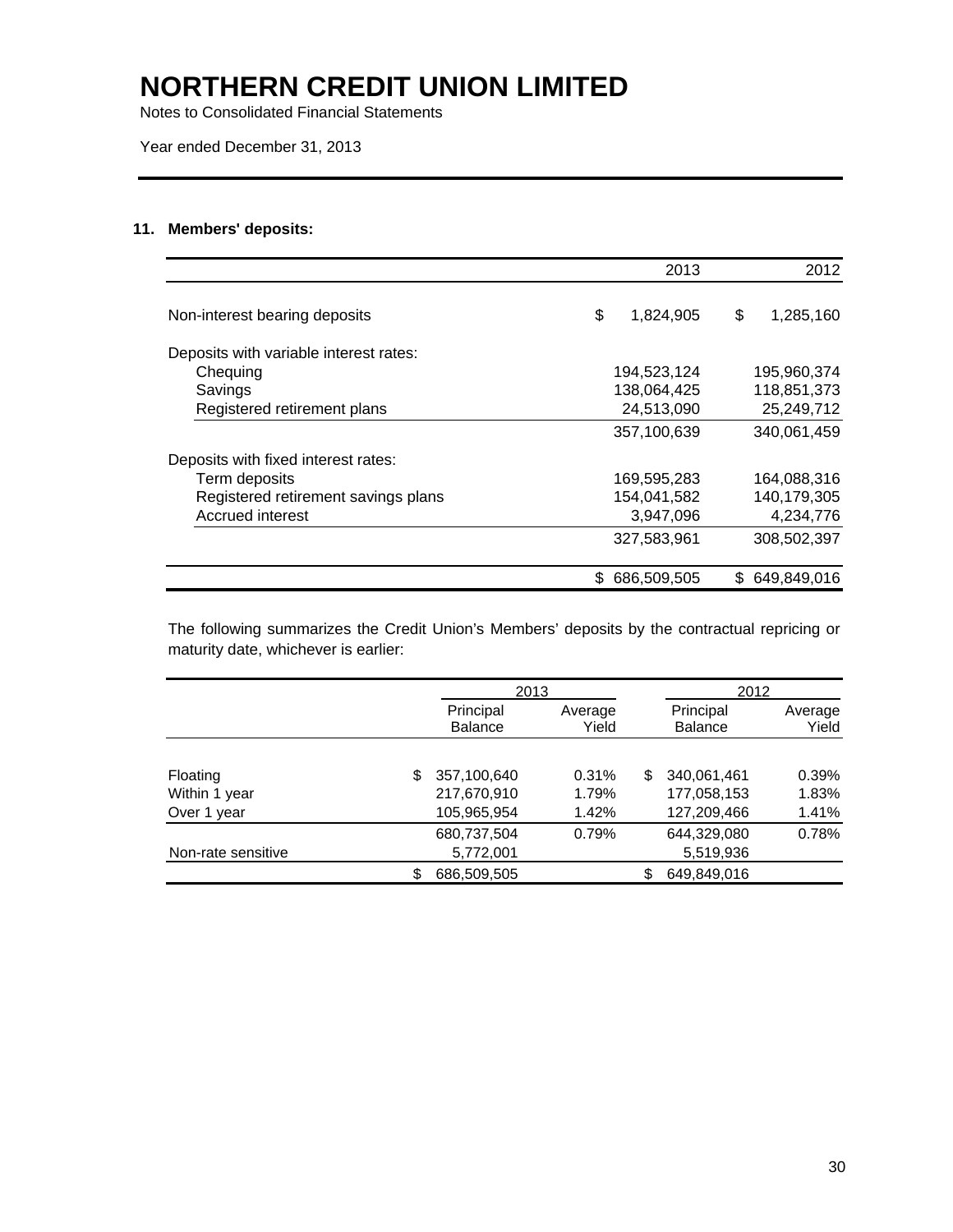Notes to Consolidated Financial Statements

Year ended December 31, 2013

### **12. Short-term borrowings with Central 1 Credit Union:**

The Credit Union has authorized credit facilities available with Central 1 in the aggregate amount of \$35 million. These credit facilities are secured by a general security agreement and an assignment of book debts. At the end of the year, \$10,000,000 (2012 - \$10,000,000) was outstanding under this facility.

### **13. Liabilities qualifying as regulatory capital:**

|                                                            | 2013                                     | 2012                                |
|------------------------------------------------------------|------------------------------------------|-------------------------------------|
| Membership shares<br>Patronage shares<br>Investment shares | 1,331,036<br>S<br>1,440,690<br>7,647,383 | 1,274,249<br>1,443,188<br>7,435,602 |
|                                                            | \$10,419,109                             | 10,153,039                          |

Patronage and Investment shares are recognized as a liability, equity or compound instrument based on the terms and in accordance with IAS 32, Financial Instrument Presentation and IFRIC 2 Members' Shares in Cooperative Entities and Similar Instruments. If they are classified as equity, they are recognized at cost net of transaction costs. If they are recognized as liability, they are initially recognized at fair value net of any transaction costs directly attributable to the issuance of the instrument and subsequently carried at amortized cost using the effective interest rate method.

### *Terms and Conditions*

### *Membership Shares*

Membership shares have a par value of \$5 per share and members eighteen years of age and over are required to have a minimum of five shares. Members under the age of eighteen are required to have one share. Membership share balances can be withdrawn only upon termination of membership and approval of the directors. At December 31, 2013, there were 55,026 members of the Credit Union holding 266,207 membership shares (2012 - 52,030 members holding 254,849 shares). Dividends are at the discretion of the Board of Directors.

Funds invested by members in member shares are not insured by DICO. The withdrawal of member shares is subject to the Credit Union maintaining adequate regulatory capital (see note 14), as is the payment of any dividends on these shares. Membership shares are available for redemption and based on their features are classified as a liability.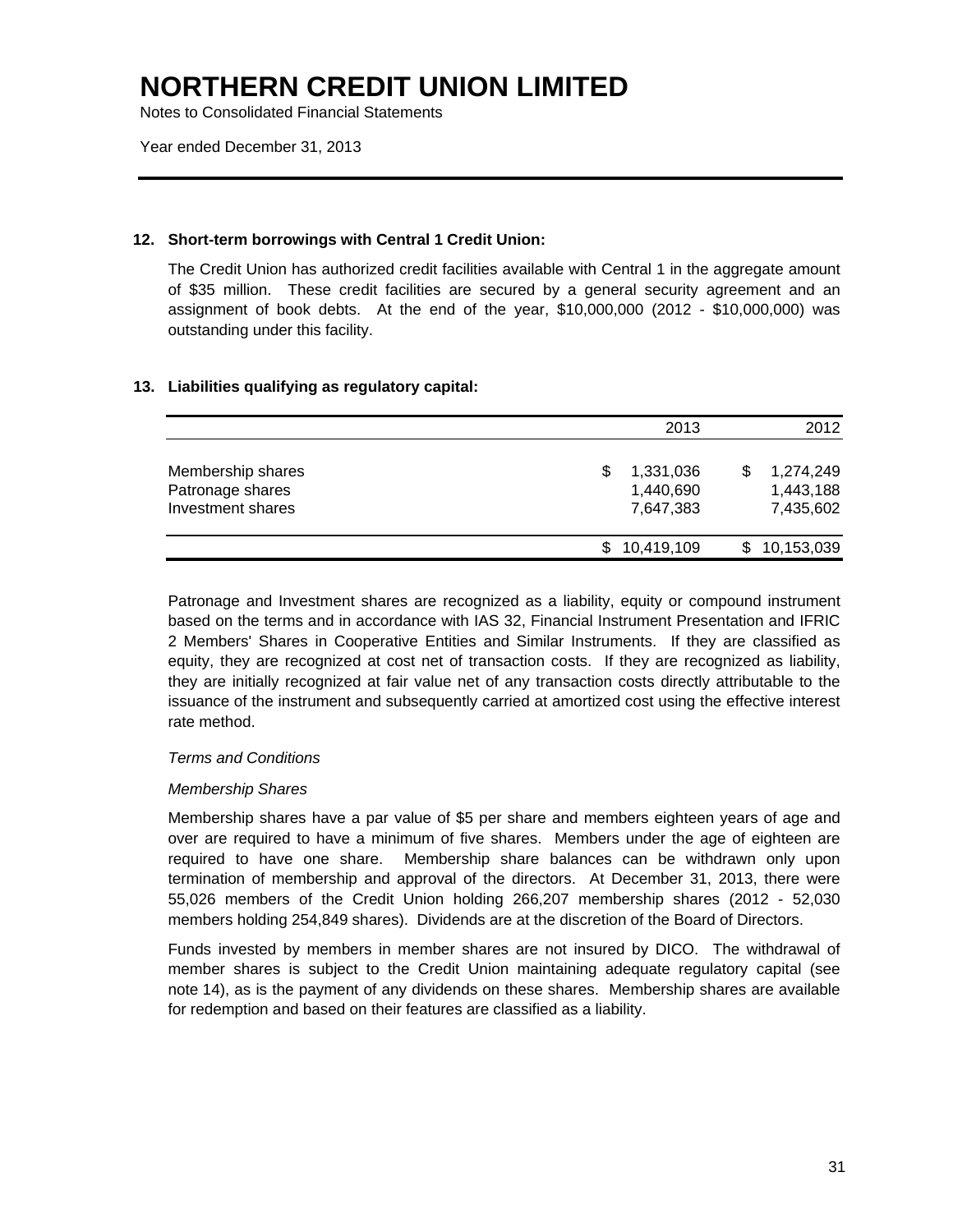Notes to Consolidated Financial Statements

Year ended December 31, 2013

### **13. Liabilities qualifying as regulatory capital (continued):**

### *Patronage Shares*

The Credit Union is authorized to issue an unlimited number of non-voting, non-participating, Class A non-cumulative, redeemable patronage shares. Class A non-cumulative redeemable patronage shares can only be withdrawn subject to any restrictions imposed by the Credit Unions and Caisses Populaires Act, 1994. Issued and outstanding shares as at December 31, 2013 were 1,440,690 (2012 - 1,443,188). Patronage shares are available for redemption and based on their features are classified as a liability.

Patronage share redemptions are at the discretion of the Directors to a maximum of 10% of the shares outstanding at the previous year end.

### *Investment Shares*

Class B investment shares pay dividends at the discretion of the Board of Directors in the form of cash or additional shares, to a maximum of 10% of the shares outstanding at the previous year end. The Credit Union has the option to redeem these shares in whole or in part or on a pro-rata basis any time after five years from the date of issuance. Issued and outstanding shares as at December 31, 2013 were 7,647,383 (2012 - 7,435,601). Investment shares are non-voting, are available for redemption and based on their features are classified as a liability.

### **14. Capital management:**

The Credit Union maintains policies and procedures relative to capital management so as to ensure that capital levels are sufficient to cover risks inherent in the business.

The Credit Union's objectives when managing capital are to implement a policy that:

- ensures that the quantity, quality and composition of capital needed that reflects the inherent risks of the Credit Union and to support the current and planned operations; and
- provides distributions of dividends and redemptions of capital instruments to members.

The Credit Union Act requires credit unions to maintain minimum regulatory capital, as defined by the Act. Regulatory capital is calculated as a percentage of total assets, and of risk-weighted assets. Risk-weighted assets are calculated by applying risk weight percentages, as prescribed by the Act, to various asset categories, operational and interest rate risk criteria. The prescribed risk weights are dependent upon the degree of risk inherent in the asset.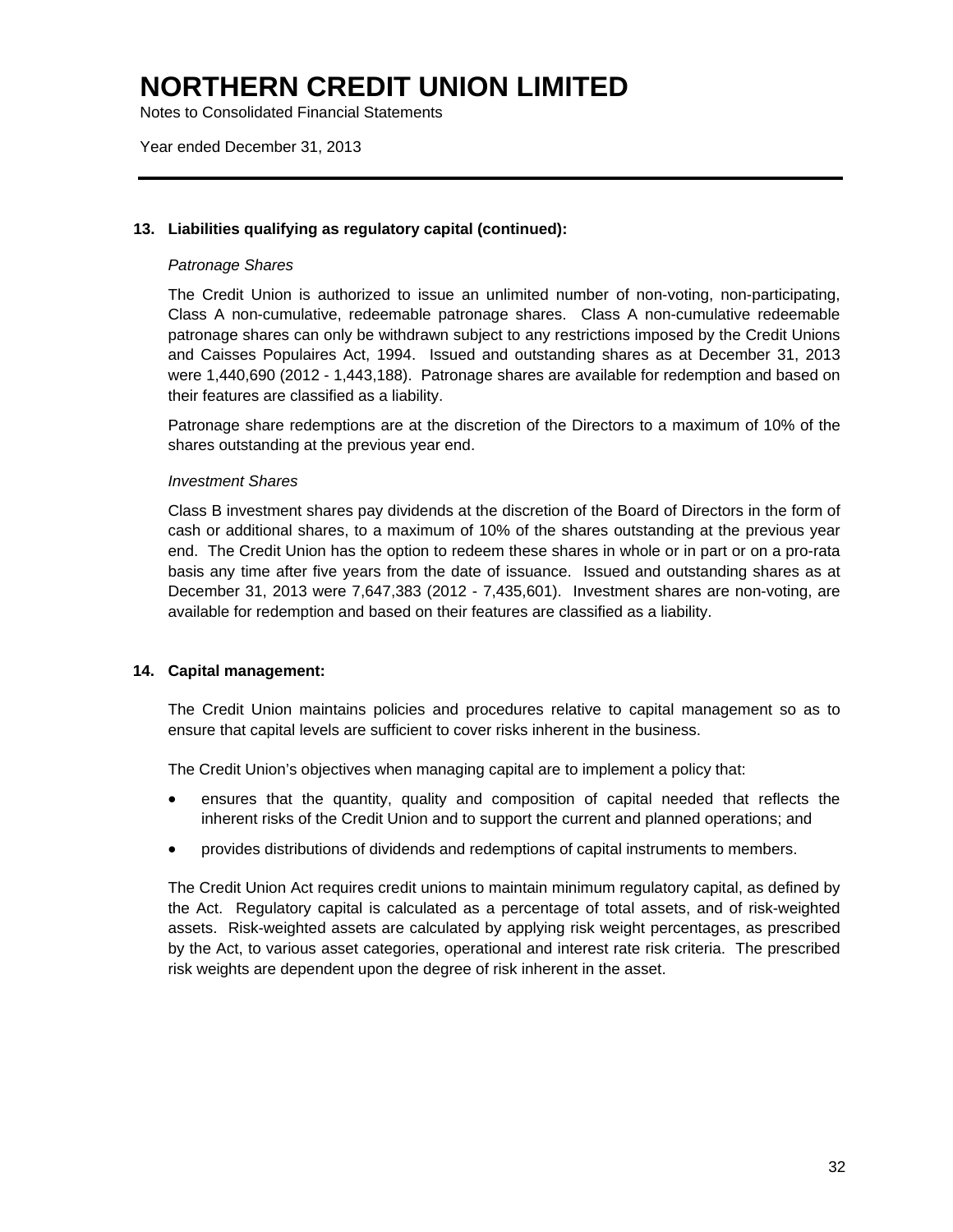Notes to Consolidated Financial Statements

Year ended December 31, 2013

### **14. Capital management (continued):**

The Act requires credit unions to maintain a capital ratio of 4.00% and a risk-weighted capital ratio of 8.00%. The Credit Union has a stated policy that it will maintain at all times capital equal to the minimum required by the Act plus a prudent cushion. The current minimum ratios per board policy are a capital ratio of 4.00% and a risk-weighted capital ratio of 8.00%. The Credit Union is in compliance with the Act as indicated by the table below:

|                                        | Regulatory<br>Capital        | Risk weighted<br>Capital leverage<br>minimum<br>minimum actual |                                    |
|----------------------------------------|------------------------------|----------------------------------------------------------------|------------------------------------|
| December 31, 2013<br>December 31, 2012 | \$49,909,341<br>\$47,256,602 | 4.00%<br>6.50%<br>4.00%<br>6.63%                               | 12.60%<br>8.00%<br>12.97%<br>8.00% |

The Credit Union manages its Tier 1 and Tier 2 capital in accordance with internal policies and regulatory requirements. Tier 1 capital is the highest quality and consists of retained earnings, membership shares and the portion of the value of Class A and B investment and patronage shares that are not redeemable within 12 months. Tier 2 capital is comprised of the value of Class A and B investment and patronage shares ineligible as Tier 1 capital and the eligible portion of the allowance for impaired loans.

The amount of composition of Tier 1 and Tier 2 capital was as follows:

| 2013      | 2012                                  |
|-----------|---------------------------------------|
|           |                                       |
| S.        | 29,266,618<br>\$                      |
|           | (526, 540)                            |
|           | 8,243,485                             |
| 1,331,036 | 1,274,249                             |
|           |                                       |
| 1,298,870 | 1,369,385                             |
|           |                                       |
| 6,903,823 | 6,715,355                             |
|           |                                       |
|           |                                       |
| 141,820   | 73,803                                |
|           |                                       |
| 743,560   | 720,247                               |
| 363,280   | 120,000                               |
| S         | 47,256,602<br>S                       |
|           | 30,234,167<br>8,892,785<br>49,909,341 |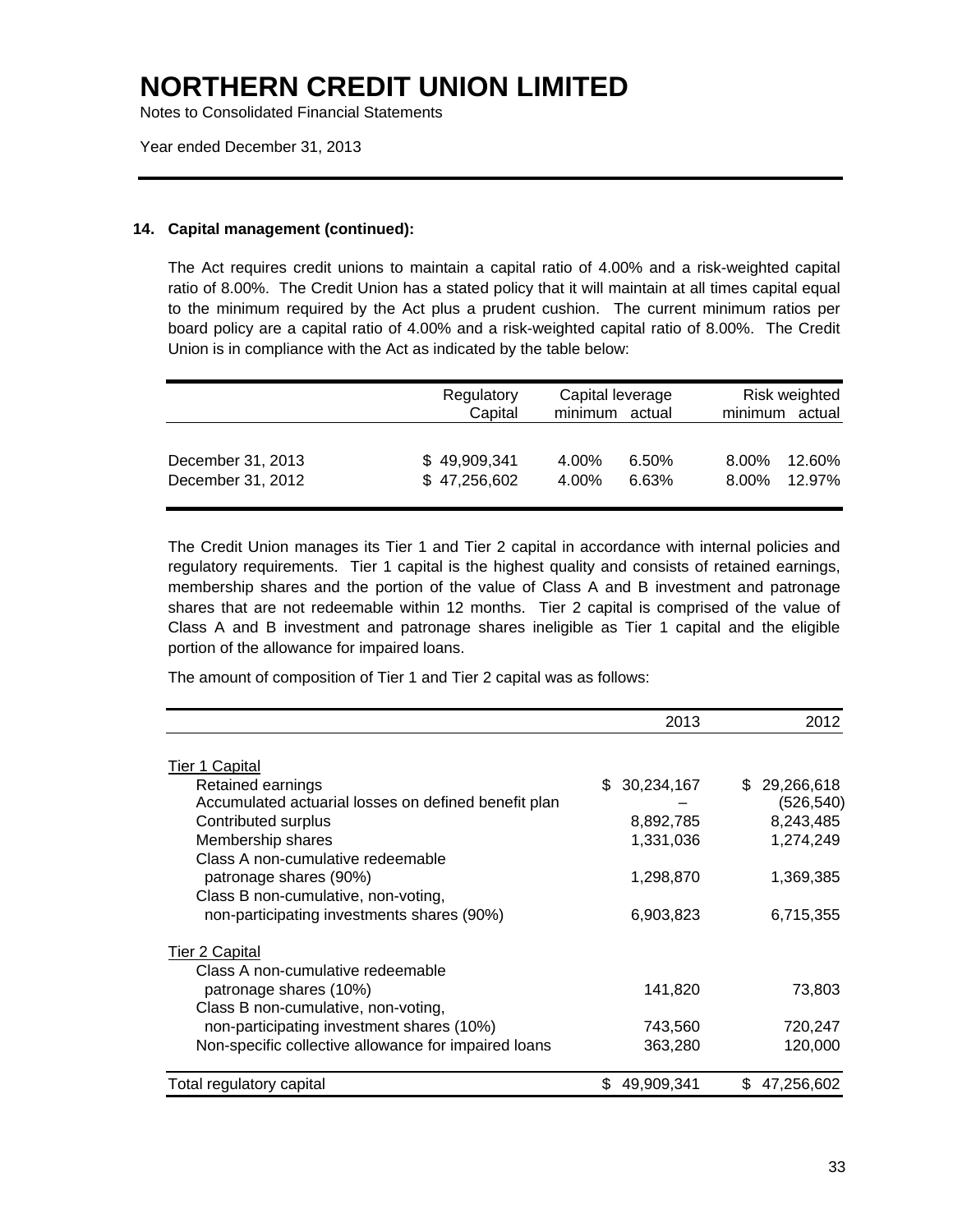Notes to Consolidated Financial Statements

Year ended December 31, 2013

### **15. Commitments and contingencies:**

- (a) As at December 31, 2013, commitments for authorized but not issued loans to members amounted to approximately \$24,021,323 (2012 - \$18,677,467).
- (b) As at December 31, 2013, commitments for unused lines and letters of credit amounted to approximately \$112,326,978 and \$1,424,790, respectively (2012 - \$106,284,706 and \$2,230,252, respectively).
- (c) The Credit Union has commitments for the rental of branch premises under long-term noncancelable operating leases and other rental agreements which expire on various dates to 2020. Future annual minimum lease payments are approximately as follows:

| 473,772   |
|-----------|
| 419,845   |
| 365,690   |
| 360,985   |
| 362,485   |
| 1,435,841 |
|           |

(d) The Credit Union is involved in certain legal matters and litigation from time to time, the outcomes of which are not presently determinable. The effects, if any, from such contingencies will be accounted for in the periods in which the matters are probable.

### **16. Income taxes:**

The components of income tax expense (benefit) are as follows

|                                                           |    | 2013               | 2012                     |
|-----------------------------------------------------------|----|--------------------|--------------------------|
| Current income tax expense<br>Deferred income tax expense | \$ | 165.500<br>333,168 | \$<br>501,674<br>328,826 |
| Total income tax expense                                  | S  | 498.668            | \$<br>830,500            |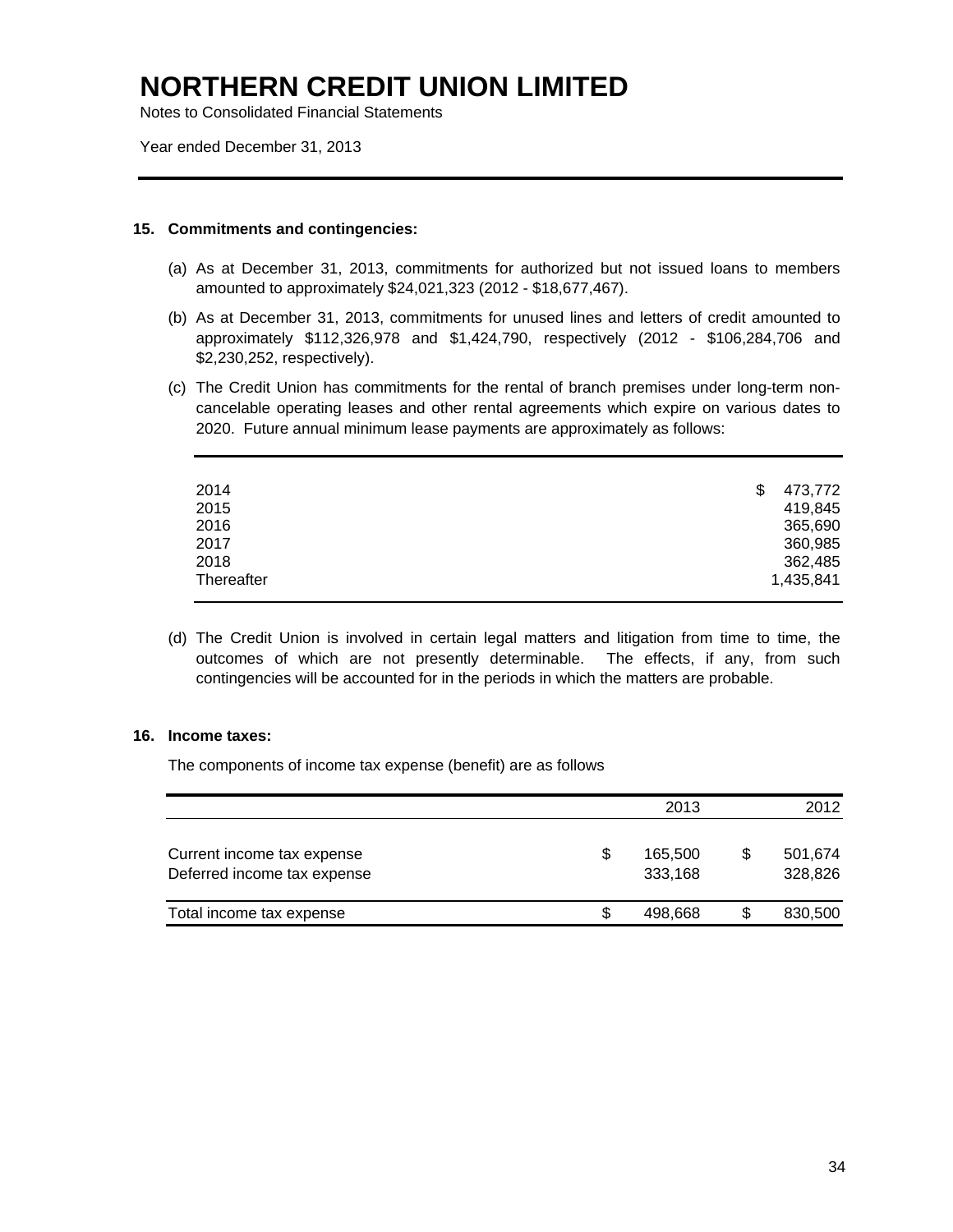Notes to Consolidated Financial Statements

Year ended December 31, 2013

### **16. Income taxes (continued):**

Income tax expense differs from the amount that would be computed by applying the federal and provincial statutory rate of 26.5% (2012 - 26.5%) to income before income taxes. The reasons for the difference are as follows:

|                                                                                                                                                                        |    | 2013                                       | 2012                                                  |
|------------------------------------------------------------------------------------------------------------------------------------------------------------------------|----|--------------------------------------------|-------------------------------------------------------|
| Income before income tax                                                                                                                                               | S. | 1,466,217                                  | \$<br>2,732,804                                       |
| Statutory tax rate                                                                                                                                                     |    | 26.5%                                      | 26.5%                                                 |
| Computed tax expense                                                                                                                                                   | \$ | 388.548                                    | \$<br>724.193                                         |
| Increase (decrease) resulting from:<br>Lower rate on preferred rate amount<br>Small business deduction<br>Non-deductible expense<br>Change in future tax rate<br>Other |    | (183,821)<br>(35,000)<br>11,666<br>317,275 | (218, 381)<br>(35,000)<br>10.178<br>40,905<br>308,605 |
| Total income tax expense                                                                                                                                               | \$ | 498.668                                    | \$<br>830,500                                         |

The movements of deferred tax assets and liabilities are presented below:

|                                                                                                                                           | Year ended December 31, 2013 |                                       |    |                         |     |                                                         |    |                               |
|-------------------------------------------------------------------------------------------------------------------------------------------|------------------------------|---------------------------------------|----|-------------------------|-----|---------------------------------------------------------|----|-------------------------------|
|                                                                                                                                           |                              | Opening<br><b>Balance</b>             |    | Recognized<br>in OCI    |     | Recognized in<br>Profit or loss                         |    | Closing<br>Balance            |
| Deferred tax assets:                                                                                                                      |                              |                                       |    |                         |     |                                                         |    |                               |
| Employee retirement benefits \$<br>Property and equipment<br>Intangible assets<br>Allowance for impaired loans<br>Mortgage securitization |                              | 833,117<br>69,400<br>41,000<br>94,400 | \$ | (929, 850)<br>(18, 962) | \$  | 272,033<br>(69, 400)<br>(36,600)<br>(94, 400)<br>41,762 | \$ | 175,300<br>4,400<br>22,800    |
| Total deferred tax assets                                                                                                                 |                              | \$1,037,917                           | \$ | (948, 812)              | \$  | 113,395                                                 | \$ | 202,500                       |
| Deferred tax liabilities:                                                                                                                 |                              |                                       |    |                         |     |                                                         |    |                               |
| Mortgage securitizations<br>Investments<br>Property and equipment<br>Allowance for impaired loans                                         | \$                           | 37,937<br>187,000                     | \$ |                         | \$. | (37, 937)<br>117,400<br>209,500<br>157,600              | \$ | 304,400<br>209,500<br>157,600 |
| Total deferred tax liabilities                                                                                                            | \$                           | 224,937                               | \$ |                         | \$  | 446,563                                                 | \$ | 671,500                       |
| Total movement taken to<br>income tax expense                                                                                             | \$                           | 812,980                               | \$ | (948, 812)              | \$  | (333, 168)                                              | \$ | (469,000)                     |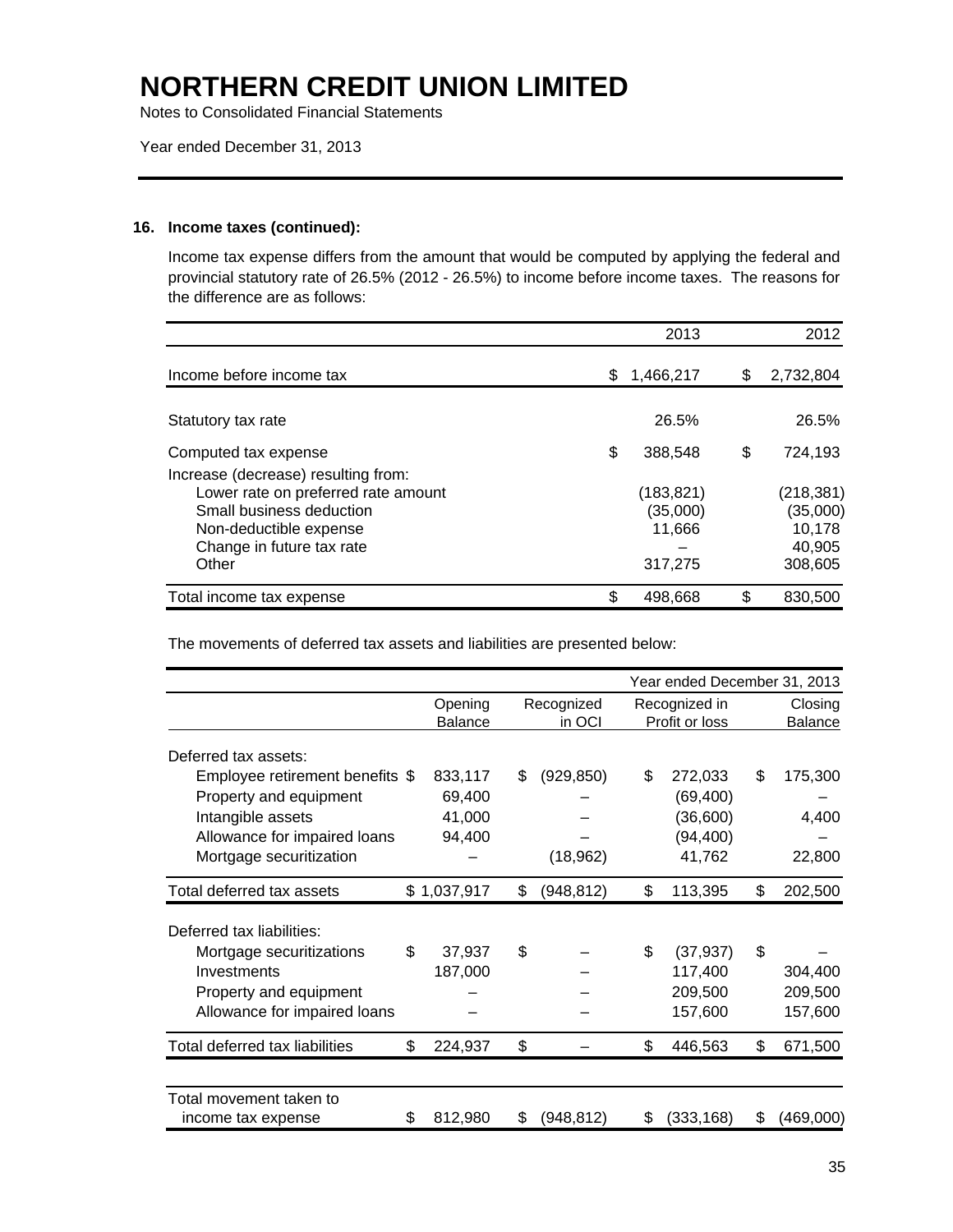Notes to Consolidated Financial Statements

Year ended December 31, 2013

### **16. Income taxes (continued):**

|                                | Year ended December 31, 2012 |             |    |            |    |                |    |             |
|--------------------------------|------------------------------|-------------|----|------------|----|----------------|----|-------------|
|                                |                              | Opening     |    | Recognized |    | Recognized in  |    | Closing     |
|                                |                              | Balance     |    | in OCI     |    | Profit or loss |    | Balance     |
| Deferred tax assets:           |                              |             |    |            |    |                |    |             |
| Investments                    | \$                           | 20,329      | \$ |            | \$ | (20, 329)      | \$ |             |
| Employee retirement benefits   |                              | 611,375     |    | 113,550    |    | 108,192        |    | 833,117     |
| Property and equipment         |                              | 91,330      |    |            |    | (21, 930)      |    | 69,400      |
| Intangible assets              |                              | 26,778      |    |            |    | 14,222         |    | 41,000      |
| Allowance for impaired loans   |                              | 305,875     |    |            |    | (211, 475)     |    | 94,400      |
|                                |                              |             |    |            |    |                |    |             |
| Total deferred tax assets      |                              | \$1,055,687 | \$ | 113,550    | \$ | (131, 320)     |    | \$1,037,917 |
|                                |                              |             |    |            |    |                |    |             |
| Deferred tax liabilities:      |                              |             |    |            |    |                |    |             |
| Mortgage securitizations       | \$                           | 91,218      | \$ | (63, 787)  | \$ | 10,506         | \$ | 37,937      |
| Investments                    |                              |             |    |            |    | 187,000        |    | 187,000     |
|                                |                              |             |    |            |    |                |    |             |
| Total deferred tax liabilities | \$                           | 91,218      | \$ | (63, 787)  | \$ | 197,506        | \$ | 224,937     |
|                                |                              |             |    |            |    |                |    |             |
| Total movement taken to        |                              |             |    |            |    |                |    |             |
| income tax expense             | \$.                          | 964,469     | S  | 177,337    | \$ | (328,826)      | S  | 812,980     |

The ultimate realization of future tax assets is dependent upon generation of taxable income during future periods in which the unused tax losses are available.

The Credit Union has net capital loss carryforwards of \$154,000 with no expiry date which are available to reduce future taxable income. The tax benefit of the losses will be recognized in the year that it is determined that it is probable that they will be realized.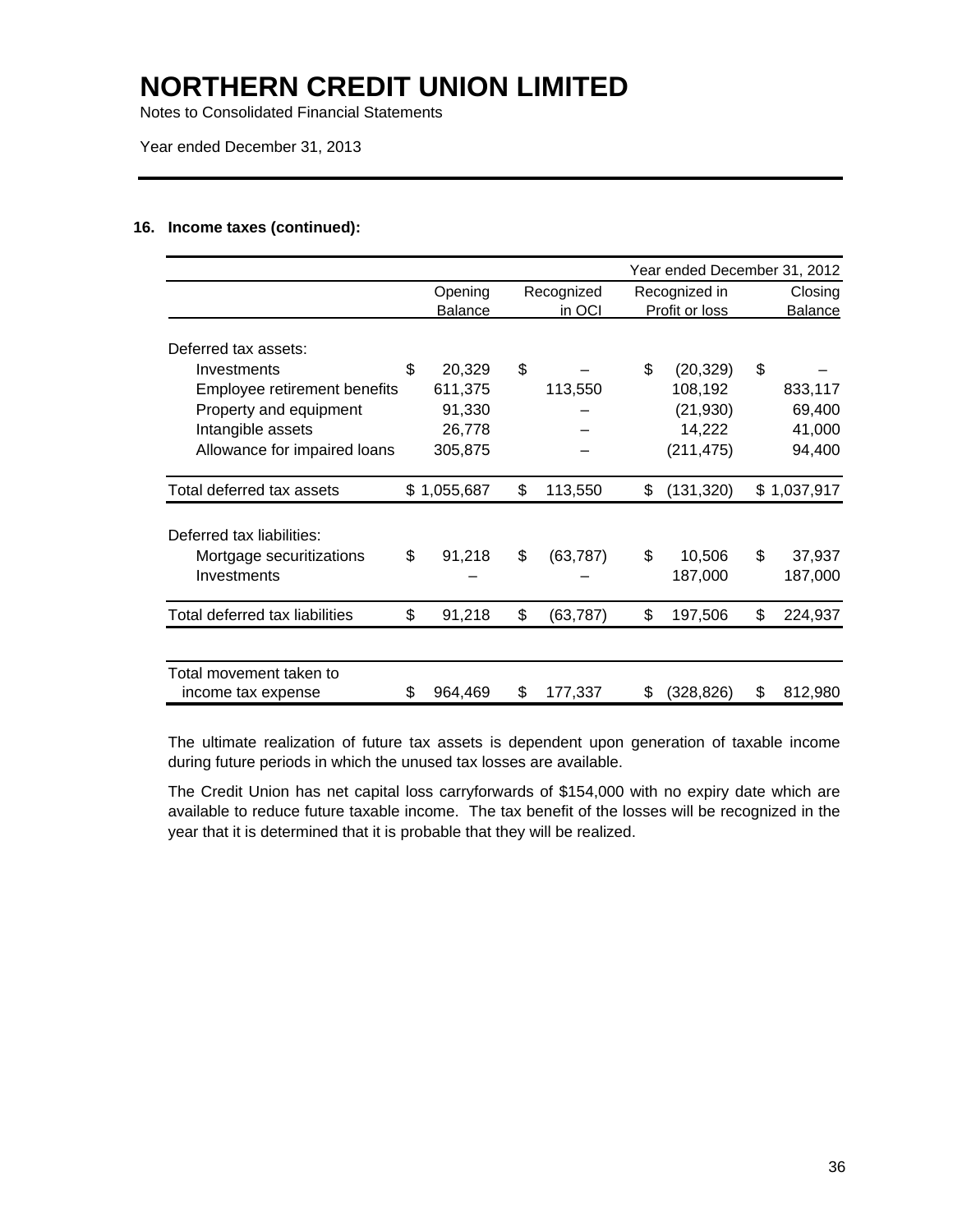Notes to Consolidated Financial Statements

Year ended December 31, 2013

### **17. Employee future benefits:**

In June 2011, IAS 19 "Employee Benefits" (IAS 19) was amended. Under the amended standard, actuarial gains and losses will no longer be deferred or recognized in net income, but will be recognized immediately in other comprehensive income. Past service costs will be recognized in the period of a plan amendment and annual expense for a funded plan will include net interest expense or income using the discount rate applied to the net defined benefit asset or liability. The amendments also require enhanced disclosures for defined benefit plans. The Credit Union adopted this standard on a retrospective basis on January 1, 2013. As a result of the adoption of this standard there is a new component of OCI and accumulated OCI for changes in the liability for defined pension plans.

The after tax transitional adjustment related to IAS 19 as at January 1, 2012 was to increase retained earnings by \$261,590 and decrease accumulated other comprehensive income by \$261,590. Additionally, Income for the fiscal year ended December 31, 2012 was decreased by \$62,090.

The Credit Union has a defined benefit pension plan for certain management employees. All other employees of the Credit Union may elect to participate in the Canadian Credit Union Employees Pension Plan, a defined contribution plan, as provided by CUMIS Life Insurance Company.

The total expense for the pension plans are as follows:

|                                   | 2013        |   | 2012    |
|-----------------------------------|-------------|---|---------|
| Defined benefit pension plan:     |             |   |         |
| Net benefit plan expense          | \$1,110,700 | S | 783,390 |
| Defined contribution pension plan | 196,180     |   | 214,464 |
|                                   | \$1,306,880 |   | 997,854 |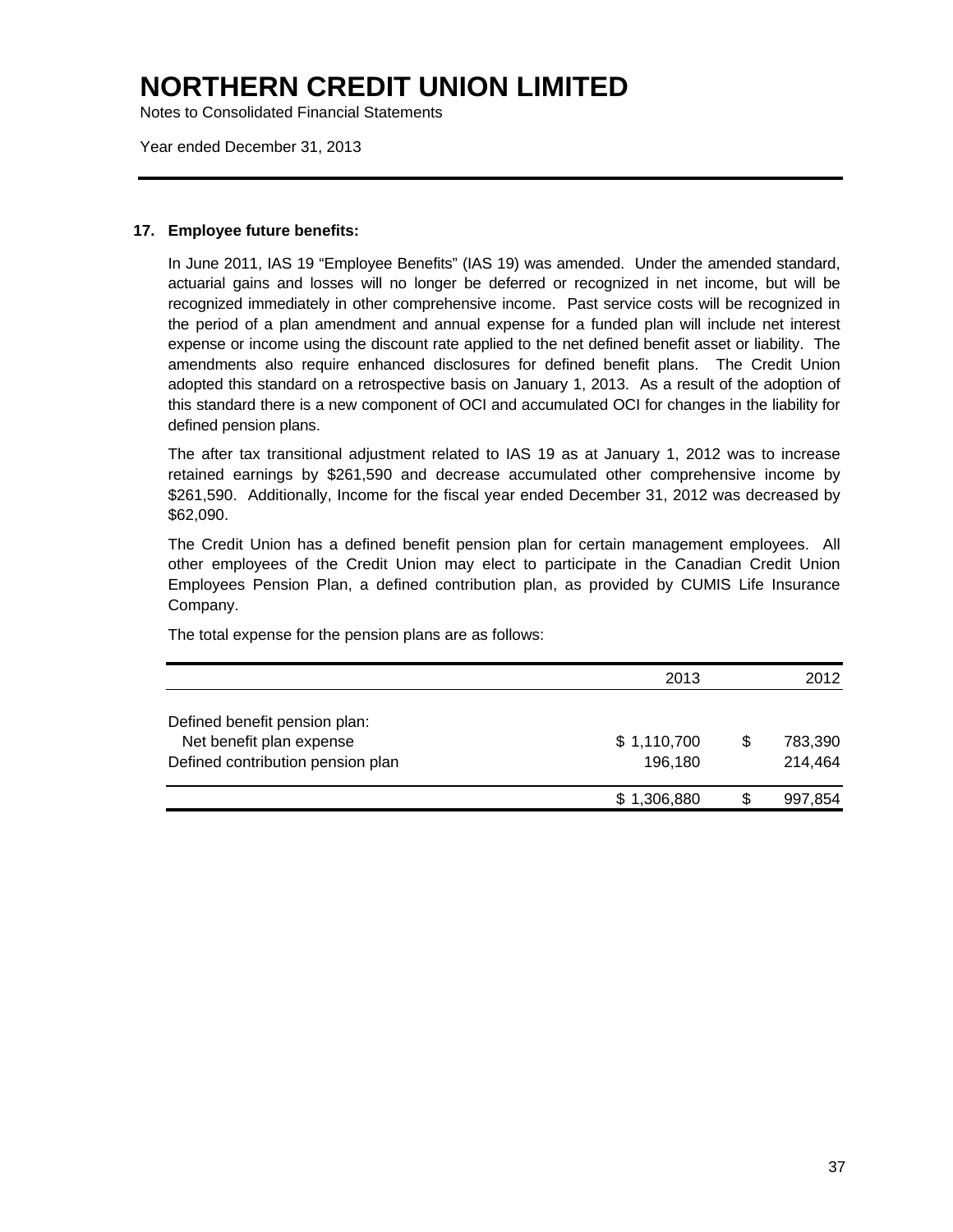Notes to Consolidated Financial Statements

### **17. Employee future benefits (continued):**

Information about the Credit Union's defined benefit plan is as follows:

|                                |     | 2013        | 2012             |
|--------------------------------|-----|-------------|------------------|
| Accrued benefit obligation:    |     |             |                  |
| Balance, beginning of year     | \$. | 10,985,600  | \$<br>9,112,800  |
| Current service cost           |     | 1,195,000   | 905,700          |
| Interest cost                  |     | 478,600     | 469,200          |
| Benefits paid                  |     | (320, 100)  | (280,900)        |
| Actuarial (gains) losses       |     | (2,004,800) | 778,800          |
| Administration fees            |     | (56, 500)   |                  |
| Balance, end of year           | \$. | 10,277,800  | \$<br>10,985,600 |
|                                |     |             |                  |
| Plan assets:                   |     |             |                  |
| Fair value, beginning of year  | \$  | 8,066,000   | \$<br>6,863,700  |
| Expected return on plan assets |     | 330,200     | 425,800          |
| <b>Employer contributions</b>  |     | 521,100     | 518,000          |
| Employees' contributions       |     | 232,700     | 227,800          |
| Benefits paid                  |     | (320, 100)  | (280,900)        |
| Actuarial gains                |     | 1,094,700   | 311,600          |
| Administration fees            |     | (56, 500)   |                  |
| Fair value, end of year        | \$  | 9,868,100   | \$<br>8,066,000  |

Experience adjustments incurred were as follows:

|                                           |    | <b>Defined Benefit Pensions</b> |      |                       |  |  |
|-------------------------------------------|----|---------------------------------|------|-----------------------|--|--|
|                                           |    | 2013                            | 2012 |                       |  |  |
| Accrued benefit obligation<br>Plan assets | \$ | 2,004,800<br>1,094,700          | \$   | (778, 800)<br>311,600 |  |  |
| Total for the year                        | S  | 3,099,500                       | \$   | (467, 200)            |  |  |

The accrued benefit liability is included in accounts payable and accrued liabilities.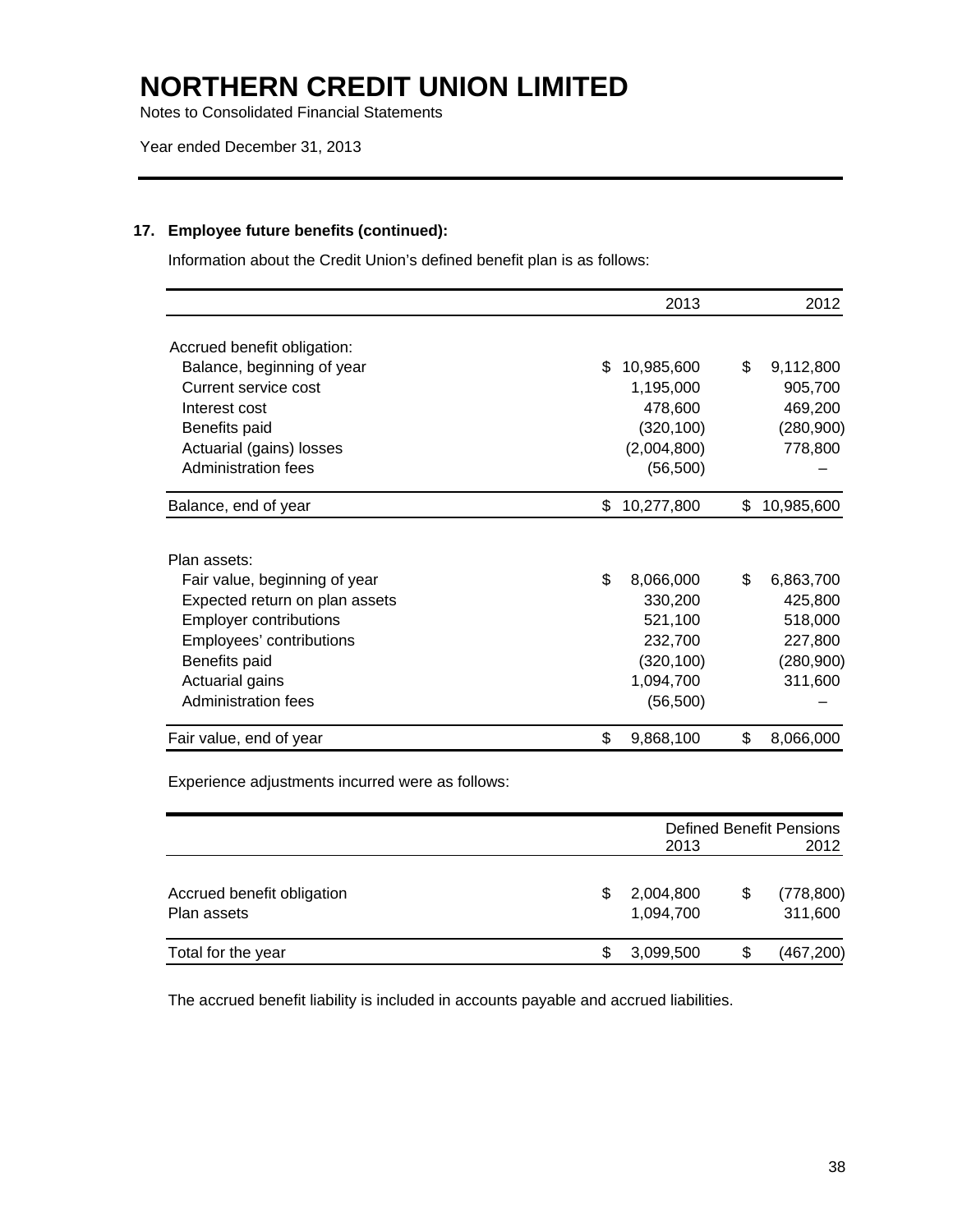Notes to Consolidated Financial Statements

### **17. Employee future benefits (continued):**

The following table provides the amount recognized in the consolidated statement of financial position:

|                                                                                          | <b>Defined Benefit Pensions</b> |                 |  |  |
|------------------------------------------------------------------------------------------|---------------------------------|-----------------|--|--|
|                                                                                          | 2013                            | 2012            |  |  |
| Funded status (deficit) being accrued benefit<br>liability included in other liabilities | (409,700)                       | $$$ (2,919,600) |  |  |
| Net amount recognized                                                                    | (409,700)                       | $$$ (2,919,600) |  |  |

The significant actuarial assumptions adopted in measuring the Credit Union's accrued benefit obligations are as follows:

|                                                  |          | <b>Defined Benefit Pensions</b> |
|--------------------------------------------------|----------|---------------------------------|
|                                                  | 2013     | 2012                            |
|                                                  |          |                                 |
| Discount rate                                    | 4.90%    | 4.00%                           |
| Rate of compensation increase                    | 3.50%    | 3.50%                           |
| Expected long-term rate of return on plan assets | 4.90%    | 6.00%                           |
| Rate of maximum pension increase                 | $3.00\%$ | 3.00%                           |

The expected rate of return on plan assets is based on the risks and associated returns expected of the underlying plan assets. Plan assets are held in balanced funds which include equities and fixed income investments.

The Credit Union's net benefit plan expense is as follows:

|                                                                                                          | 2013                                   | <b>Defined Benefit Pensions</b><br>2012 |
|----------------------------------------------------------------------------------------------------------|----------------------------------------|-----------------------------------------|
| Current service cost, net of employees' contributions<br>Interest cost<br>Expected return on plan assets | 962,300<br>35<br>478.600<br>(330, 200) | 677,900<br>469.200<br>(425, 800)        |
| Net benefit plan expense                                                                                 | \$1,110,700                            | 721,300                                 |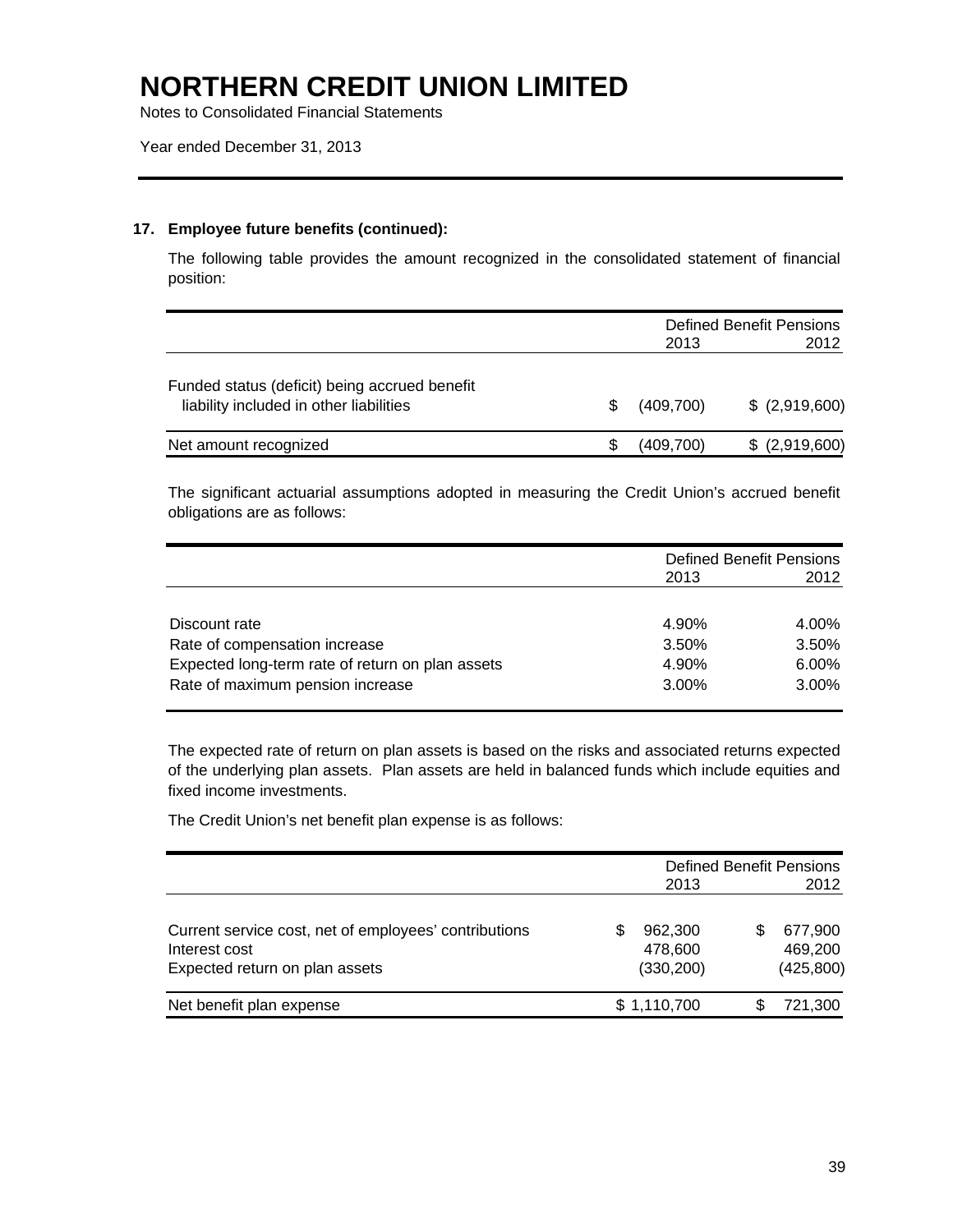Notes to Consolidated Financial Statements

Year ended December 31, 2013

### **17. Employee future benefits (continued):**

These net benefit plan expenses are included in salaries and employee benefits on the consolidated statement of income. Aggregate contributions relating to the defined benefit pensions plan for the year ended December 31, 2014 is \$906,500.

The defined benefit plan assets comprise:

|                                       | 2013        | 2012        |
|---------------------------------------|-------------|-------------|
| Mawer balanced fund                   | \$5,002,935 | \$3,985,416 |
| Howson Tattersall Saxon balanced fund | 4,855,565   | 4,075,100   |
| <b>CUMIS</b> retirement security fund | 9.600       | 5.484       |
|                                       | \$9,868,100 | \$8,066,000 |

The actual return on plan assets for the year-ended December 31, 2013 was \$330,200 (2012 - \$425,800).

A 1% decrease in the discount rate would increase the pension benefit obligation at December 31, 2013 by 18.3% or \$1,882,200 to \$12,160,000. In addition, a 1% decrease in the discount rate would increase the fiscal 2014 net service cost by 30.4%, or \$229,400 to \$983,000.

A 1% decrease in the salary scale would decrease the pension benefit obligation at December 31, 2013 by 4.2% or \$433,600 to \$9,844,200. In addition, a 1% decrease in the salary scale would decrease the fiscal 2014 net service cost by 11.3% or \$85,500 to \$668,100.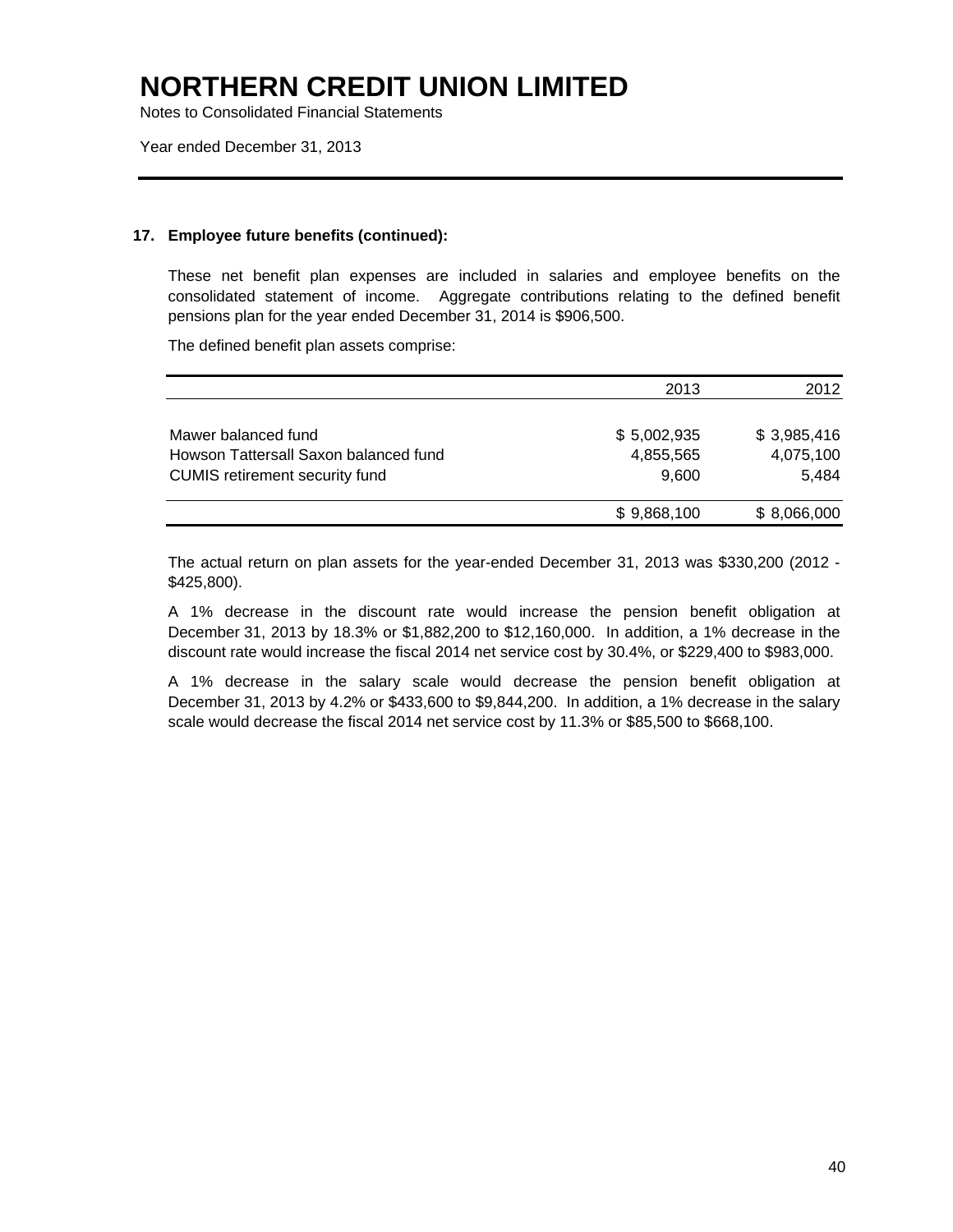Notes to Consolidated Financial Statements

Year ended December 31, 2013

### **18. Fair value of financial instruments:**

Estimated fair value of on-balance sheet financial instruments:

The amounts are designed to approximate the fair values of the Credit Union's financial instruments using the valuation methods and assumptions described below. Since many of the Credit Union's financial instruments lack an available trading market, the fair values represent estimates of the current market value of instruments, taking into account changes in the market rates that have occurred since their origination. Due to the use of judgement and estimates, the fair value amounts should not be interpreted as being necessarily realizable in immediate settlements of the instruments.

| (000's of \$'s)                                                                                                                         |                                                      |                                                | 2013                                            | 2012                                            |
|-----------------------------------------------------------------------------------------------------------------------------------------|------------------------------------------------------|------------------------------------------------|-------------------------------------------------|-------------------------------------------------|
|                                                                                                                                         | Fair<br>Value                                        | <b>Book</b><br>Value                           | Fair Value<br>Over (Under)<br><b>Book Value</b> | Fair Value<br>Over (Under)<br><b>Book Value</b> |
| Financial assets (in 000's)                                                                                                             |                                                      |                                                |                                                 |                                                 |
| Cash resources<br>Loans to members<br>Investments                                                                                       | \$<br>18,611<br>676,866<br>57,775                    | 18,611<br>672,420<br>54,911                    | 4,446<br>2,864                                  | 4,911<br>149                                    |
| Financial liabilities (in 000's)                                                                                                        |                                                      |                                                |                                                 |                                                 |
| Members' deposits<br>Payables and accruals<br>Loans payable<br>Securitized liabilities<br>Liabilities qualifying for regulatory capital | \$<br>689,140<br>4,412<br>10,002<br>14,892<br>10,419 | 686,510<br>4,412<br>10,000<br>14,892<br>10,419 | 2,630<br>2                                      | 2,923<br>7                                      |

The estimated fair value of the Credit Union's financial instruments is set out as follows:

The following methods and assumptions were used to estimate the fair values.

Investments are valued using quoted market value prices when available. Book values are used when no quoted market prices are available and fair value cannot be determined reliably.

The estimated fair value of fixed rate member loans and fixed rate member deposits are determined by discounting the expected future cash flows of these loans and deposits at current market rates for products with similar terms and credit risks.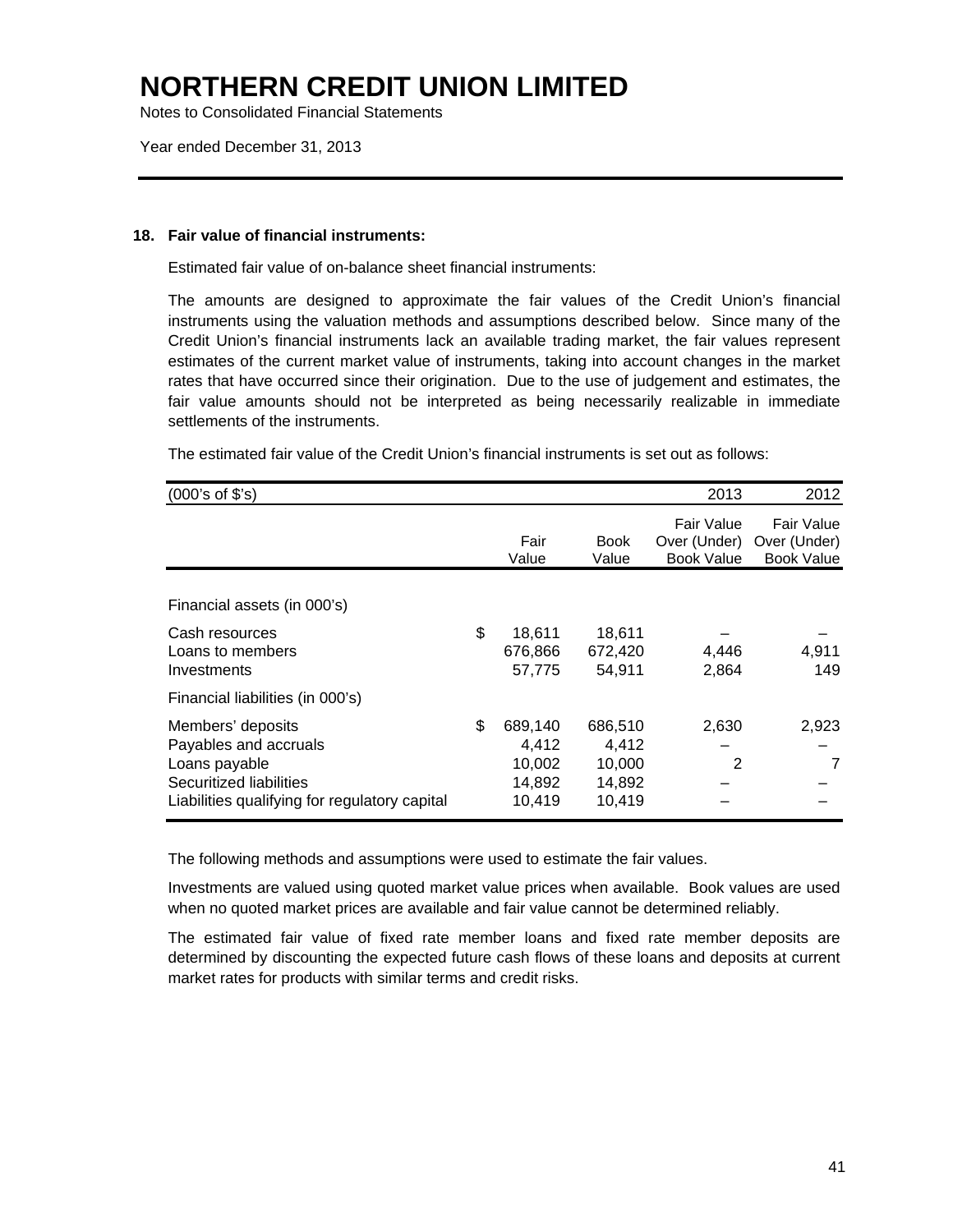Notes to Consolidated Financial Statements

Year ended December 31, 2013

#### **19. Derivative financial instruments:**

a) Notional amounts of derivatives:

The notional amounts of derivatives shown in the tables below do not represent amounts exchanged by the parties and, thus, are not a measure of the exposure of the Credit Union through its use of derivatives. The amounts exchanged are calculated on the basis of the notional amounts and the other terms of the derivatives, which relate to interest rates.

The Credit Union is exposed to credit-related losses in the event of non-performance by counterparties to financial instruments, but it does not expect any counterparties to fail to meet their obligations given their high credit ratings. The credit exposure of interest rate contracts is represented by the fair value of contracts with a positive fair value at the reporting date.

b) Interest rate risk management:

The Credit Union has entered into interest rate contracts to manage interest rate risk and variable rates to alter interest rate exposure. Interest rate swaps allow the Credit Union to finance transactions and effectively swap them into fixed rate terms. Under interest rate swaps, the Credit Union agrees with the counterparty to exchange, at the maturity date, the difference between fixed-rate and floating-rate interest amounts calculated by reference to the notional amount.

The following table indicates the swaps and options in place at December 31, 2013 and the interest rate.

| Date Agreement Entered |    | <b>Notional Principal</b> | <b>Fixed Rate</b> | <b>Start Date</b> | <b>Expiry Date</b> |    | Fair Value |
|------------------------|----|---------------------------|-------------------|-------------------|--------------------|----|------------|
|                        |    |                           |                   |                   |                    |    |            |
| Interest Rate Swaps    |    |                           |                   |                   |                    |    |            |
| Dec 22, 2009           | \$ | 4,305,339                 | 2.51%             | Jan 15, 2010      | July 15, 2014      | S  | (20, 883)  |
| May 30, 2013           |    | 50,000,000                | 1.43%             | Jan 15, 2014      | Jan 15, 2015       |    | 76,211     |
| May 30 2013            |    | 25,000,000                | 1.71%             | Jan 15, 2015      | Jan 15, 2016       |    | 35,741     |
|                        |    |                           |                   |                   |                    | \$ | 91,069     |
|                        |    |                           |                   |                   |                    |    |            |
| Interest Rate Options  |    |                           |                   |                   |                    |    |            |
| Mar 21, 2012           | S  | 20,000,000                | 1.87%             | Jan 15, 2013      | Jan 15, 2014       | \$ |            |
| Mar 21, 2012           |    | 20,000,000                | 1.25%             | Jan 15, 2013      | Jan 15, 2014       |    |            |
| April 5, 2012          |    | 20,000,000                | 1.82%             | Jan 15, 2013      | Jan 15, 2014       |    |            |
| April 5, 2012          |    | 20,000,000                | 1.25%             | Jan 15, 2013      | Jan 15, 2014       |    |            |
|                        |    |                           |                   |                   |                    | \$ |            |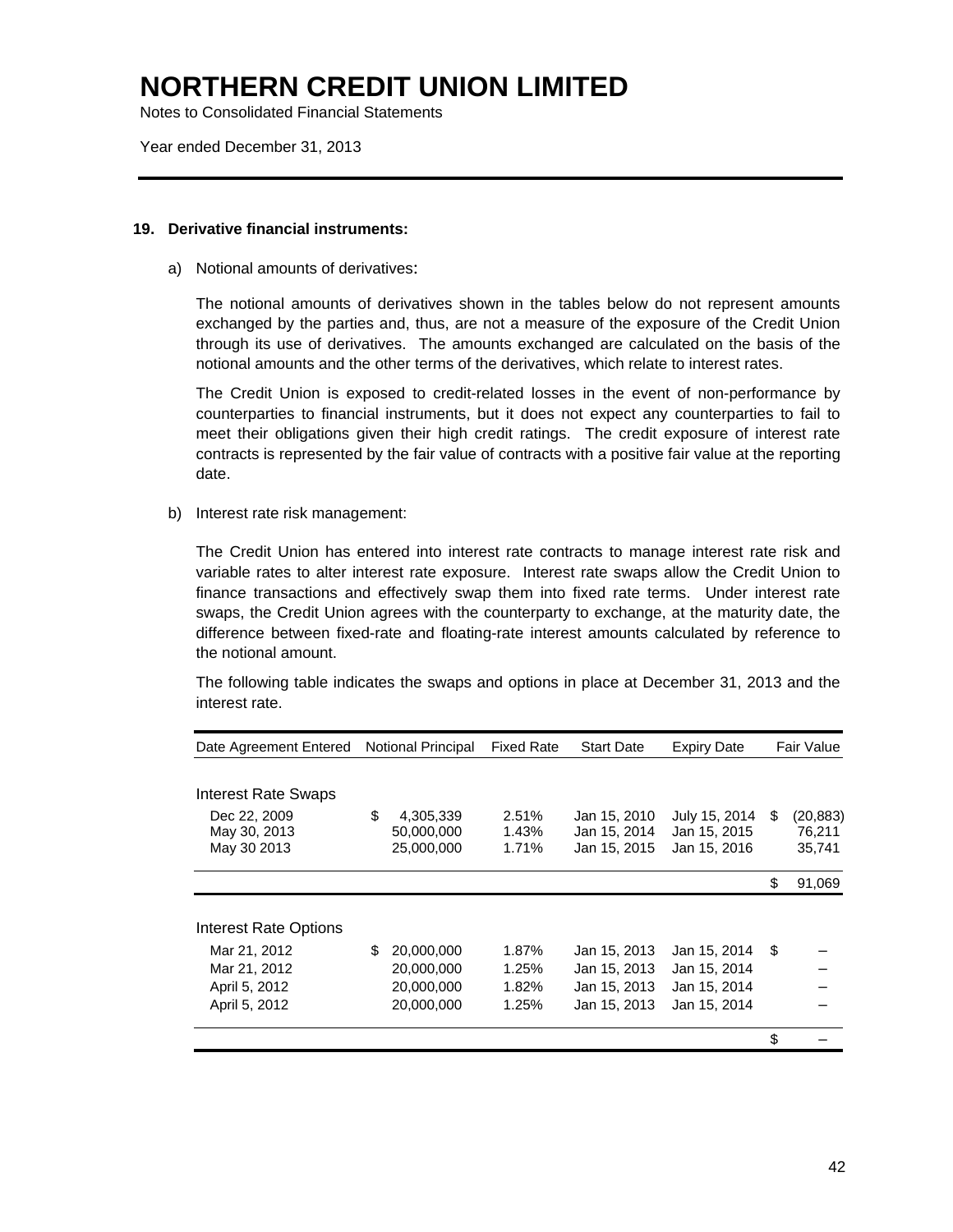Notes to Consolidated Financial Statements

Year ended December 31, 2013

### **19. Derivative financial instruments (continued):**

c) Foreign exchange forward contracts:

 As part of its ongoing program of managing foreign currency exposure, the Credit Union enters into forward rate agreements to purchase US dollars. These agreements function as a hedge against the Credit Union's net US dollar denominated liability position. The net fair value of these contracts as at December 31, 2013 was \$(22,443) (2012 - \$(10,168)).

d) Equity swap agreements:

 The fair value of the index linked swap contracts at year end is approximately \$341,162 (2012 - \$246,030).

### **20. Related party transactions:**

The Credit Union entered into the following transactions with key management personnel, which are defined by IAS 24, Related Party Disclosures, as those persons that have authority and responsibility for planning, directing and controlling the activities of the Credit Union.

|                                                                                                                                                       |    | 2013                         | 2012                               |
|-------------------------------------------------------------------------------------------------------------------------------------------------------|----|------------------------------|------------------------------------|
| Compensation:<br>Salaries and other short-term employee benefits<br>Total pension and other post-employment benefits                                  | S  | 847,380<br>134.844           | \$<br>890,921<br>149,882           |
|                                                                                                                                                       | \$ | 982.224                      | \$<br>1,040,803                    |
| Loans to key management personnel:<br>Aggregate value of loans advanced<br>Interest received on loans advanced<br>Aggregate value of unadvanced loans | \$ | 895,303<br>30,875<br>118,744 | \$<br>772,457<br>35,058<br>139,375 |

The Credit Union's policy for lending to key management personnel is that the loans are approved and deposits accepted on the same terms and conditions which apply to members for each class of loan or deposit.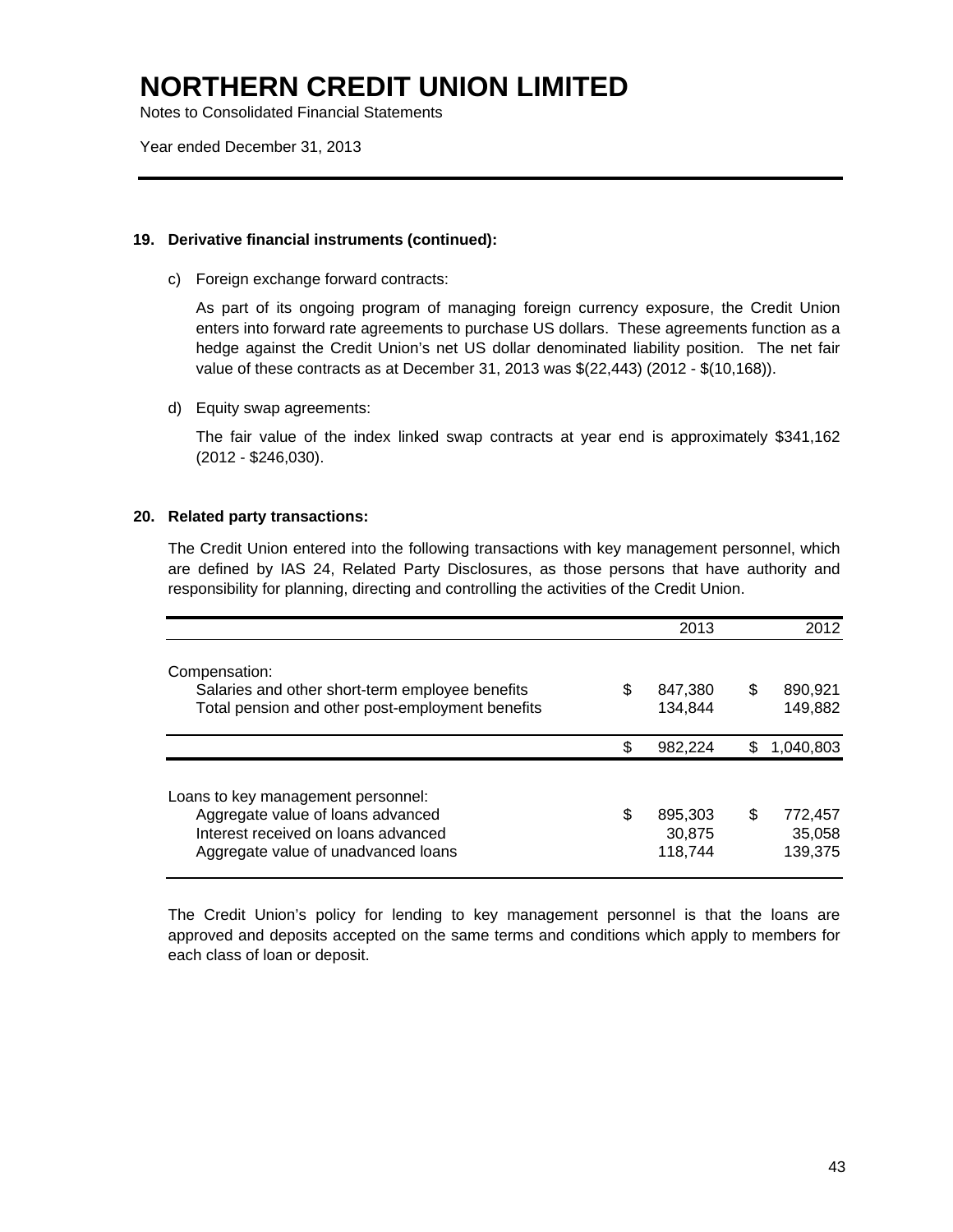Notes to Consolidated Financial Statements

Year ended December 31, 2013

### **20. Related party transactions (continued):**

|                                                                                                                                            | 2013             | 2012             |
|--------------------------------------------------------------------------------------------------------------------------------------------|------------------|------------------|
| Deposits from key management personnel:<br>Aggregate value of term and savings deposits<br>Total interest paid on term and saving deposits | 452.802<br>5.777 | 141.606<br>5.425 |

The Credit Union's policy for receiving deposits from key management personnel is that all transactions are approved and deposits accepted on the same terms and conditions which apply to members for each type of deposit. There are no benefits or concessional terms and conditions applicable to key management personnel or close family members.

 The total remuneration paid to the directors and committee members amounted to \$122,575 (2012 - \$68,650). The aggregate value of loans to related parties is as follows:

|                                 | 2013                       | 2012                  |
|---------------------------------|----------------------------|-----------------------|
| Directors and officers<br>Staff | S<br>914,198<br>14,281,566 | 823,618<br>12,534,134 |
|                                 | 15,195,764<br>S            | \$13,357,752          |

All loans issued to related parties conform to the Credit Union's policies for terms, interest rates, limits and credit.

 In accordance with the required disclosure under Ontario Regulation 237/09, section 28, of the Credit Unions and Caisses Popularies Act 1994, Mr. Albert W. Suraci, President and Chief Executive Officer was paid a salary of \$250,710 and received benefits amounting to \$35,803. Mr. Richard Adam, Senior Vice-President Finance and Administration was paid a salary of \$166,592 and received benefits amounting to \$28,670. Mr. Tony Dunham Senior Vice-President Sales and Service was paid a salary of \$158,337 and received benefits amounting to \$28,831. No other officer or employee of the Credit Union had remuneration greater than \$150,000 during the year.

### **21. Financial risk management:**

The Board of Directors has overall responsibility for the establishment and oversight of the Credit Union's risk management framework. The Board has established the Audit Committee and charged them with the responsibility for, among other things, the development and monitoring of risk management policies. An Asset Liability Committee (ALCO) has been established consisting of senior management and an external consultant. This committee meets on a monthly basis to review the results of income simulation models and duration analysis and reports regularly to the Board on its activities.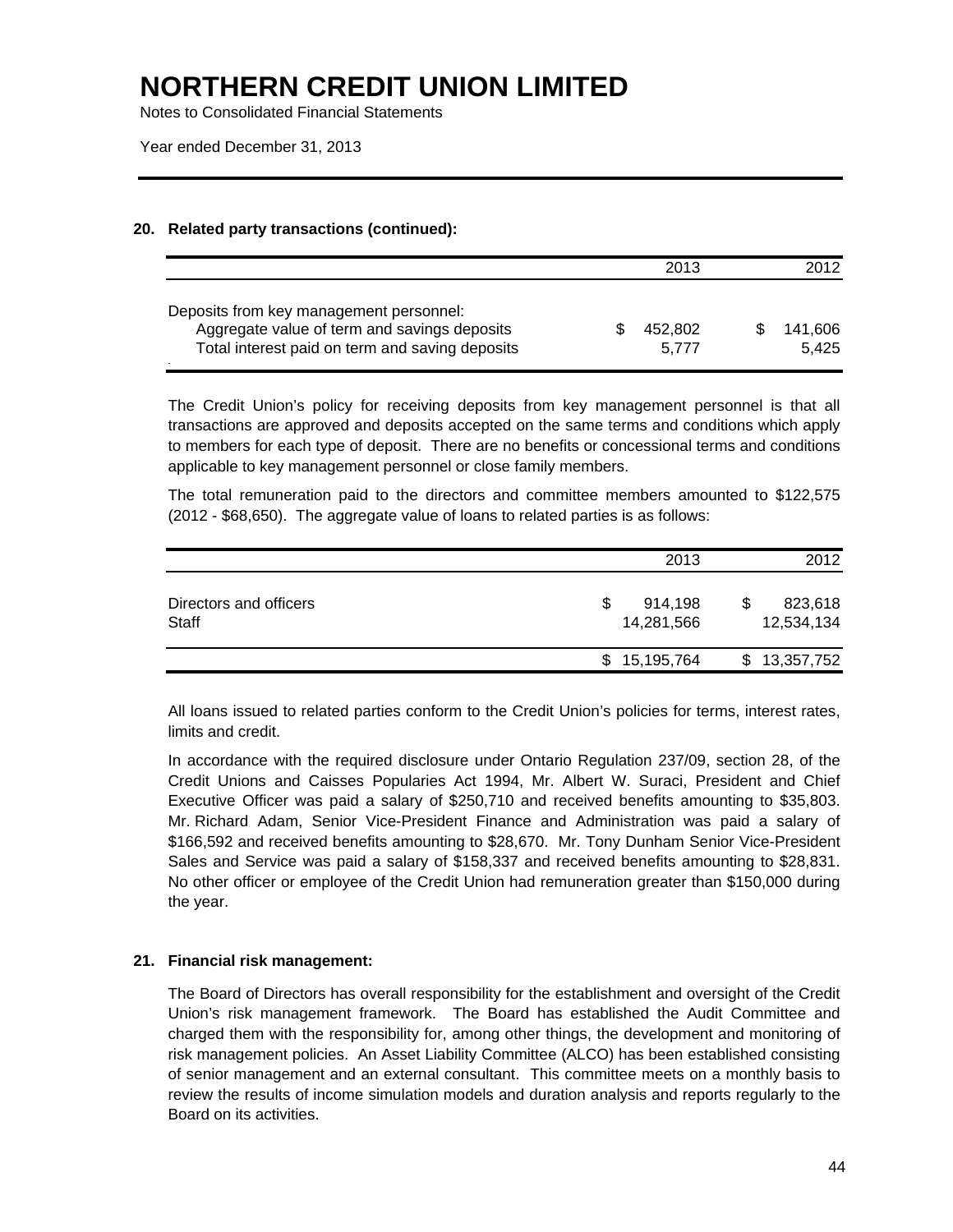Notes to Consolidated Financial Statements

Year ended December 31, 2013

### **21. Financial risk management (continued):**

a) Liquidity risk:

Liquidity risk arises in the course of managing our assets and liabilities. It is the risk that the entity is unable to meet its financial obligations in a timely manner and at reasonable prices. The Credit Union's liquidity risk management strategies seek to maintain sufficient liquid financial resources to continually fund our balance sheet under both normal and stressed market environments. The Credit Union's liquidity risk is subject to extensive risk management controls and is managed within the framework of polices and limits approved by the Board. These policies and limits ensure, among other things, that the Credit Union is in full adherence to the regulatory requirements prescribed in the Credit Union Act as well as DICO's standards of Sound Business and Financial Practices. The Board receives regular reports on risk exposures and performance against approved limits.

The Credit Union believes that liquidity risk management is a necessary part of prudent financial administration, and is committed to engaging in proper liquidity risk management practices to comply with regulatory requirements and to guarantee the orderly funding of member needs and obligations. The Credit Union will ensure responsible liquidity risk management at all times to provide a cushion for unforeseen liquidity needs.

The key elements of the Credit Union's liquidity risk management framework establishes an overall framework of liquidity risk management which ensures that the Credit Union faces limited exposure to all material risks as well as addressing limits on the sources, quality and amount of liquid assets to meet normal operational, contingency funding for significant deposit withdrawals, and regulatory requirements.

The Credit Union targets to maintain operating liquidity within the range of 6% to 14%. The low end of the range has been established to maintain membership in Central 1. A cap has been placed on the range in recognition of the fact that too much excess liquidity has a negative impact on earnings. As at December 31, 2013 the Credit Union's liquidity ratio was 9.13% (2012 - 9.83%).

Assets held for liquidity purposes consist of cash resources designated as held for trading in the amount of \$18,610,820 and liquidity reserve deposits and term deposits held by Central 1 designated as loans and receivables totaling \$45,953,645.

The table below sets out the period in which the Credit Union's monetary assets and liabilities will mature and be eligible for renegotiation or withdrawal. In addition to the cash flows detailed below, the Credit Union is exposed to potential cash outflows in the form of commitments and contingencies as set out in note 15.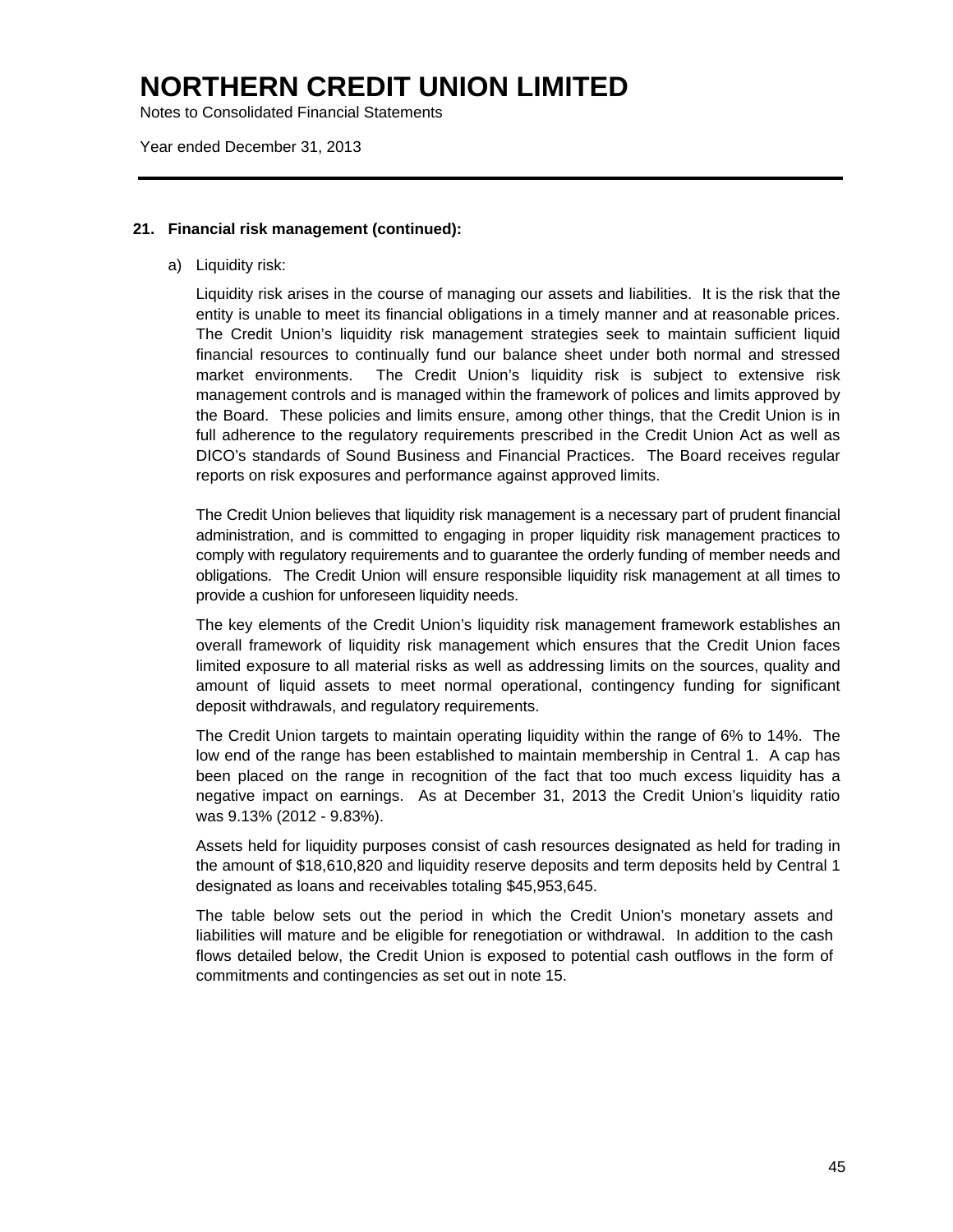Notes to Consolidated Financial Statements

### **21. Financial risk management (continued):**

a) Liquidity risk (continued):

December 31, 2013

| (in \$000's)                           |     | Within 3<br>months | 3 months<br>to 1 year | 1 to $5$<br>vears | Over 5<br>vears | <b>Not</b><br>specified | Total   |
|----------------------------------------|-----|--------------------|-----------------------|-------------------|-----------------|-------------------------|---------|
| <b>Assets</b>                          |     |                    |                       |                   |                 |                         |         |
| Financial assets:                      |     |                    |                       |                   |                 |                         |         |
| Cash and cash equivalents              | \$  | 18,611             |                       |                   |                 |                         | 18,611  |
| Investments                            |     | 17,537             | 9,168                 | 28,206            |                 |                         | 54,911  |
| Loans to members                       |     | 197,237            | 92,917                | 382,266           |                 |                         | 672,420 |
|                                        |     | 233,385            | 102,085               | 410,472           |                 |                         | 745,942 |
| Non-financial assets:                  |     |                    |                       |                   |                 |                         |         |
| Other assets                           |     |                    |                       |                   |                 | 21,545                  | 21,545  |
| Total assets                           | \$  | 233,385            | 102,085               | 410,472           |                 | 21,545                  | 767,487 |
| <b>Liabilities and Members' Equity</b> |     |                    |                       |                   |                 |                         |         |
| Members' deposits                      | \$. | 382,686            | 197,858               | 105,966           |                 |                         | 686,510 |
| Other liabilities                      |     | 29.774             |                       |                   |                 |                         | 29,774  |
| Share capital                          |     | 10,419             |                       |                   |                 |                         | 10,419  |
| Members' equity                        |     | 40,784             |                       |                   |                 |                         | 40,784  |
| Total liabilities and                  |     |                    |                       |                   |                 |                         |         |
| members' equity                        | \$  | 463,663            | 197,858               | 105,966           |                 |                         | 767,487 |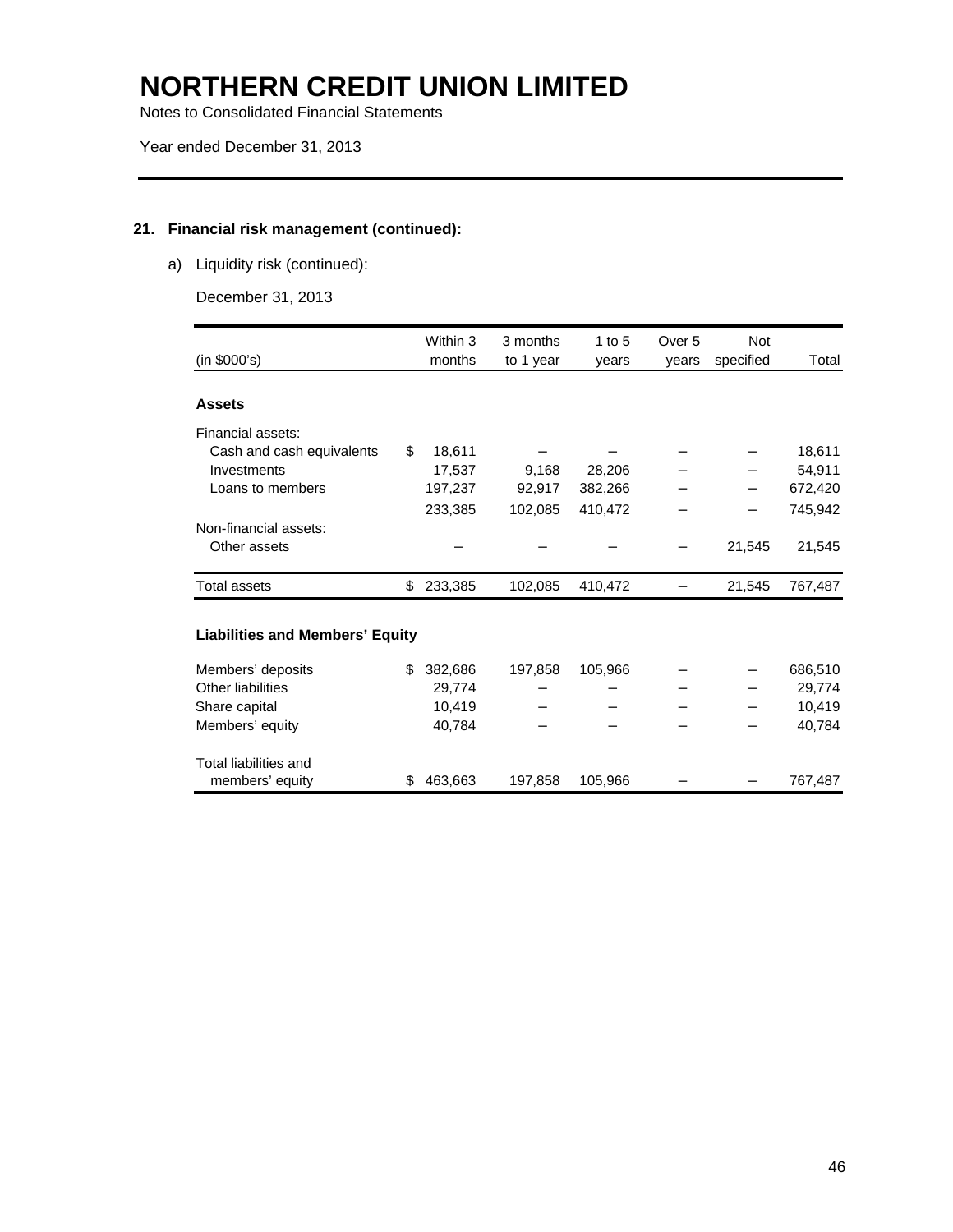Notes to Consolidated Financial Statements

Year ended December 31, 2013

### **21. Financial risk management (continued):**

a) Liquidity risk (continued):

December 31, 2012

|                                        | Within 3      | 3 months  | 1 to $5$ | Over 5 | <b>Not</b> |         |
|----------------------------------------|---------------|-----------|----------|--------|------------|---------|
| (in \$000's)                           | months        | to 1 year | years    | years  | specified  | Total   |
| <b>Assets</b>                          |               |           |          |        |            |         |
| Financial assets:                      |               |           |          |        |            |         |
| Cash and cash equivalents              | \$<br>21,711  |           |          |        |            | 21,711  |
| Investments                            | 16,413        | 5,873     | 30,391   |        |            | 52,677  |
| Loans to members                       | 193,163       | 98,459    | 324,248  |        |            | 615,870 |
|                                        | 231,287       | 104,332   | 354,639  |        |            | 690,258 |
| Non-financial assets:                  |               |           |          |        |            |         |
| Other assets                           |               |           |          |        | 22,453     | 22,453  |
| <b>Total assets</b>                    | \$<br>231,287 | 104,332   | 354,639  |        | 22,453     | 712,711 |
| <b>Liabilities and Members' Equity</b> |               |           |          |        |            |         |
| Members' deposits                      | \$<br>410,222 | 112,418   | 127,209  |        |            | 649,849 |
| Other liabilities                      | 15,755        |           |          |        |            | 15,755  |
| Share capital                          | 10,153        |           |          |        |            | 10,153  |
| Members' equity                        | 36,954        |           |          |        |            | 36,954  |
| Total liabilities and                  |               |           |          |        |            |         |
| members' equity                        | \$<br>473,084 | 112,418   | 127,209  |        |            | 712,711 |

It is estimated that immediate and sustained parallel increase in interest rates of 1% across all maturities and currencies would increase net interest income by approximately \$428,000 and a decrease in interest rates of 1% across all maturities and currencies would decrease net interest income by approximately \$9,000 over the next twelve months using the following assumptions:

- (i) accrued interest receivable and payable as at December 31, 2013 are excluded from the calculation;
- (ii) no hedging or interest rate exposures are made;
- (iii) instruments reprice evenly within their respective time bands, and;
- (iv) existing credit commitments will not be drawn upon.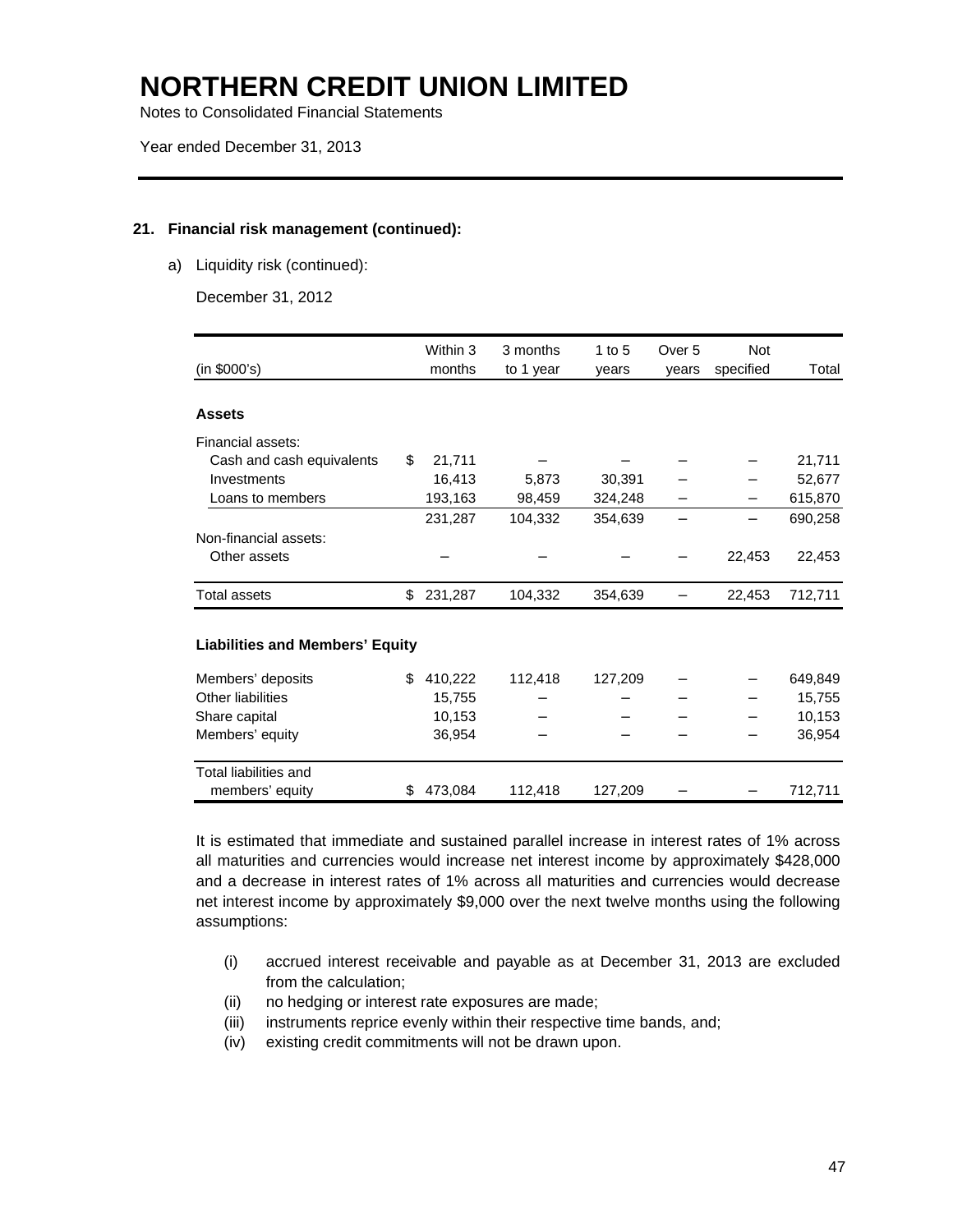Notes to Consolidated Financial Statements

Year ended December 31, 2013

### **21. Financial risk management (continued):**

b) Credit risk

Credit risk is the potential for financial loss to the Credit Union if a borrower or guarantor fails to meet payment obligations in accordance with agreed terms. Every loan, extension of credit or transaction that involves settlements between the Credit Union and other parties or financial institutions exposes the Credit Union to some degree of credit risk.

The Credit Union's primary objective is to create a methodological approach to its credit risk assessment in order to better understand, select and manage our exposures to deliver stable ongoing earnings. The strategy is to ensure central oversight of credit risk, fostering a culture of accountability, independence and balance. The responsibility for credit risk management is organization-wide in scope, and is managed through an infrastructure based upon:

- Ensuring that credit quality is not compromised for growth;
- Diversifying credit risks in transactions, relationships and portfolios;
- Using our credit risk weighting and scoring systems, policies and tools;
- Pricing appropriately for the credit risk taken;
- Mitigating credit risk through preventive and detective controls;
- Transferring credit risk to third parties where appropriate through approved credit; and, risk mitigation techniques including insurance coverage.
- c) Interest rate risk:

Interest rate risk is the sensitivity of the Credit Union's financial position to movements in interest rates. The Credit Union is exposed to interest rate risk when it enters into banking transactions with our members, primarily deposit and lending activities. When asset and liability principal and interest cash flows have different payment or maturity dates, this results in mismatched positions. An interest-sensitive asset or liability is re-priced when interest rates change, when there is cash flow from final maturity, normal amortization, or when members exercise prepayment, conversion or redemption options offered for the specific product. The Credit Union's exposure to interest rate risk depends on the size and direction of interest rate changes, and on the size and maturity of the mismatched positions. It is also affected by new business volumes, renewals of loans or deposits, and how actively members exercise options, such as prepaying a loan before its maturity date.

The Credit Union's interest rate risk is subject to extensive risk management controls and is managed within the framework of policies and limits approved by the Board. These policies and limits ensure, among other things, that the entity is in full adherence to the regulatory requirements prescribed in the Act as well as DICO's standards of Sound Business and Financial Practices. Overall responsibility for asset/liability management rests with the Board.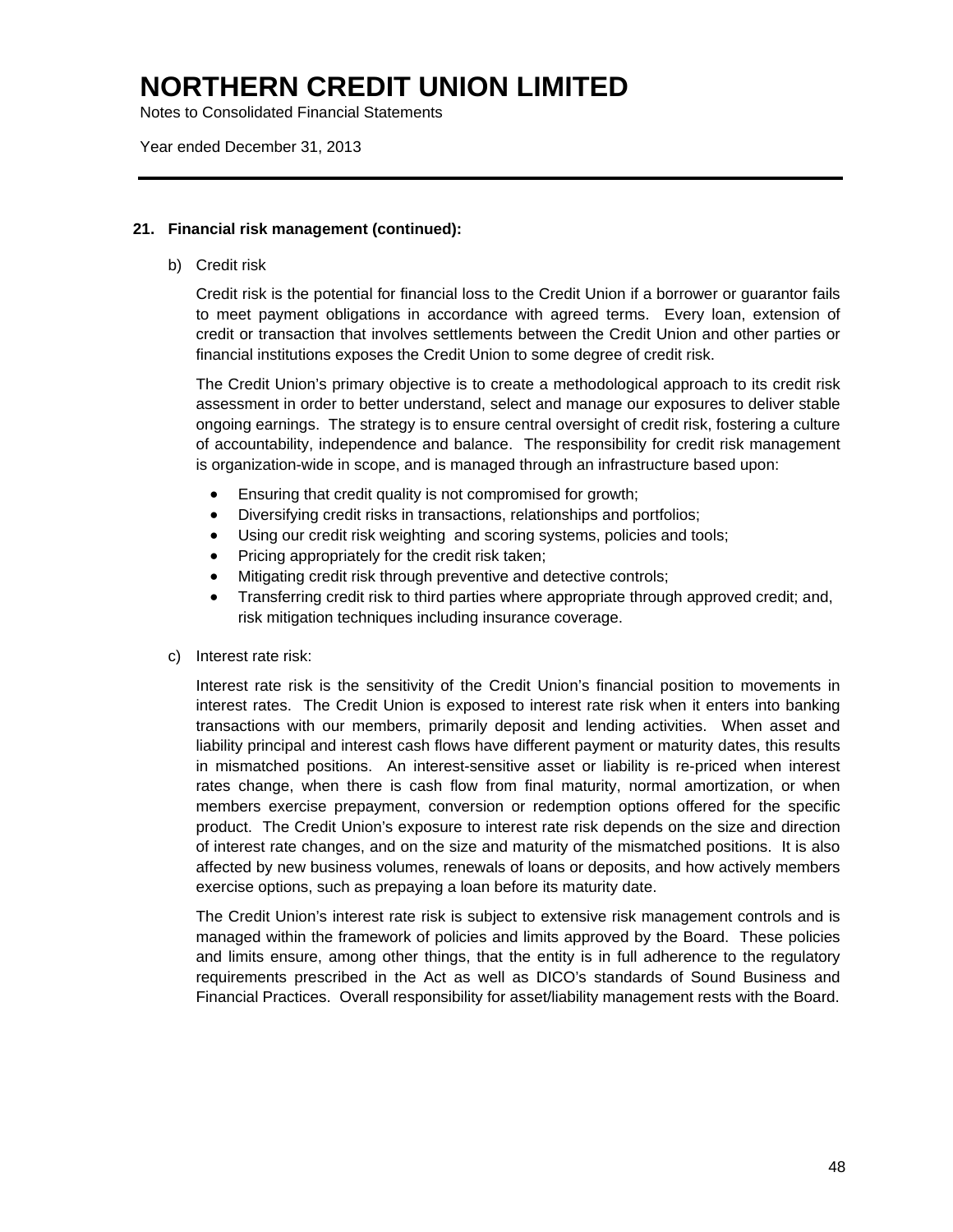Notes to Consolidated Financial Statements

### **21. Financial risk management (continued):**

c) Interest rate risk (continued):

At the reporting date the interest rate profile of the Credit Union's interest-bearing financial instruments was:

|                                                                                      |                                  | Carrying amount |                            |  |  |
|--------------------------------------------------------------------------------------|----------------------------------|-----------------|----------------------------|--|--|
|                                                                                      | 2013                             |                 |                            |  |  |
| Fixed rate instruments<br><b>Financial assets</b><br><b>Financial liabilities</b>    | \$<br>565,437,698<br>323,636,864 | S               | 501,653,841<br>304,267,619 |  |  |
|                                                                                      | \$<br>241,800,834                | S               | 197,386,222                |  |  |
| Variable rate instruments<br><b>Financial assets</b><br><b>Financial liabilities</b> | \$<br>152,935,716<br>357,100,640 | \$.             | 156,976,538<br>340,061,407 |  |  |
|                                                                                      | \$<br>(204,164,924)              | S.              | (183,084,869)              |  |  |

Fair value sensitivity analysis for fixed rate instruments

The Credit Union does not account for any fixed rate financial assets and liabilities at fair value through profit or loss, and the Credit Union does not designate derivatives (interest rate swaps) as hedging instruments under a fair value hedge accounting model; therefore a change in interest rates at the reporting date would not affect profit or loss.

A change of 100 basis points in interest rates would have increased or decreased equity by \$2,093,790 (2012 - \$734,191).

d) Market risk:

Market risk is the risk that changes in market prices, such as interest rates, equity rates, foreign exchange rates and credit spreads, will affect the Credit Union's income or the value of its holdings of financial instruments. The objective of market risk is to manage and control market risk exposures within acceptable parameters, while optimizing the return on risk.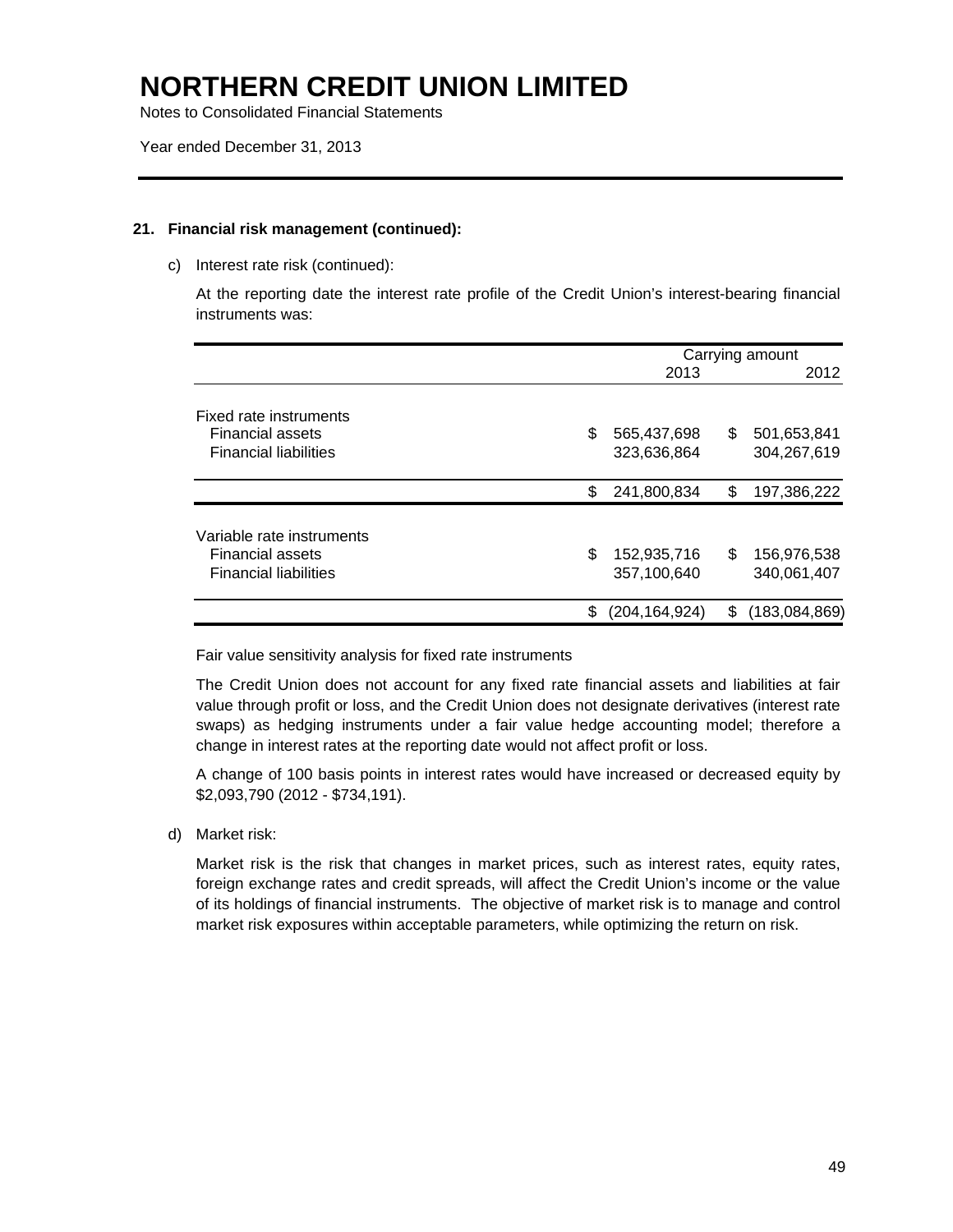Notes to Consolidated Financial Statements

Year ended December 31, 2013

### **21. Financial risk management (continued):**

d) Market risk (continued):

The Credit Union uses income simulation modeling to measure exposure to changes in interest rates over short term periods. Earnings at risk, is calculated by forecasting the net interest margin for the next 12 months using the most likely assumptions. These assumptions include management's estimates of future growth rates, and future interest rates and term preferences of members. Future growth rates are initially based on the board approved budget. Future interest rates are based on the most current interest rate path. These earnings at risk are then shocked by a change in rates sustained for a 12 month period. The resulting change in the forecast as a result of the rate shock then determines the earnings at risk. Maximum limits are established under these scenarios and are approved by the Board of Directors.

Long-term interest rate risk is measured using duration analysis. The duration of an asset, is an expression of its term to maturity taking into account the yield of the asset.

Maximum limits are established for both earnings at risk and duration of capital and are approved by the Board of Directors. The current maximum limit and projected change is indicated below:

|                  | Maximum limit | Projected change |
|------------------|---------------|------------------|
| 0.50% shock down | \$750,000     | \$6,000          |
| 1.0% shock up    | 750,000       | 428,000          |

e) Foreign currency risk:

 Foreign currency risk is the risk that the fair value of future cash flows of a financial instrument will fluctuate because of changes in foreign exchange rates. The Credit Union is exposed to foreign currency risk as a result of its members' activities in foreign currency denominated deposits and cash transactions. All foreign currency risk comes from U.S. dollar transactions. The Credit Union's foreign currency risk is subject to extensive risk management controls and is managed in accordance with the framework of policies and limits approved by the Board. These policies and limits ensure, among other things, that the entity is in full adherence to the regulatory requirements prescribed in the Act as well as DICO's standards of Sound Business and Financial Practices.

Prudent limits will be placed on unhedged liquid assets denominated in a foreign currency. Limits are established in relation to the size of the overall liquidity portfolio and are to apply at the time of purchase.

At December 31, 2013, the Credit Union was in compliance with Board policy on financial risk management.